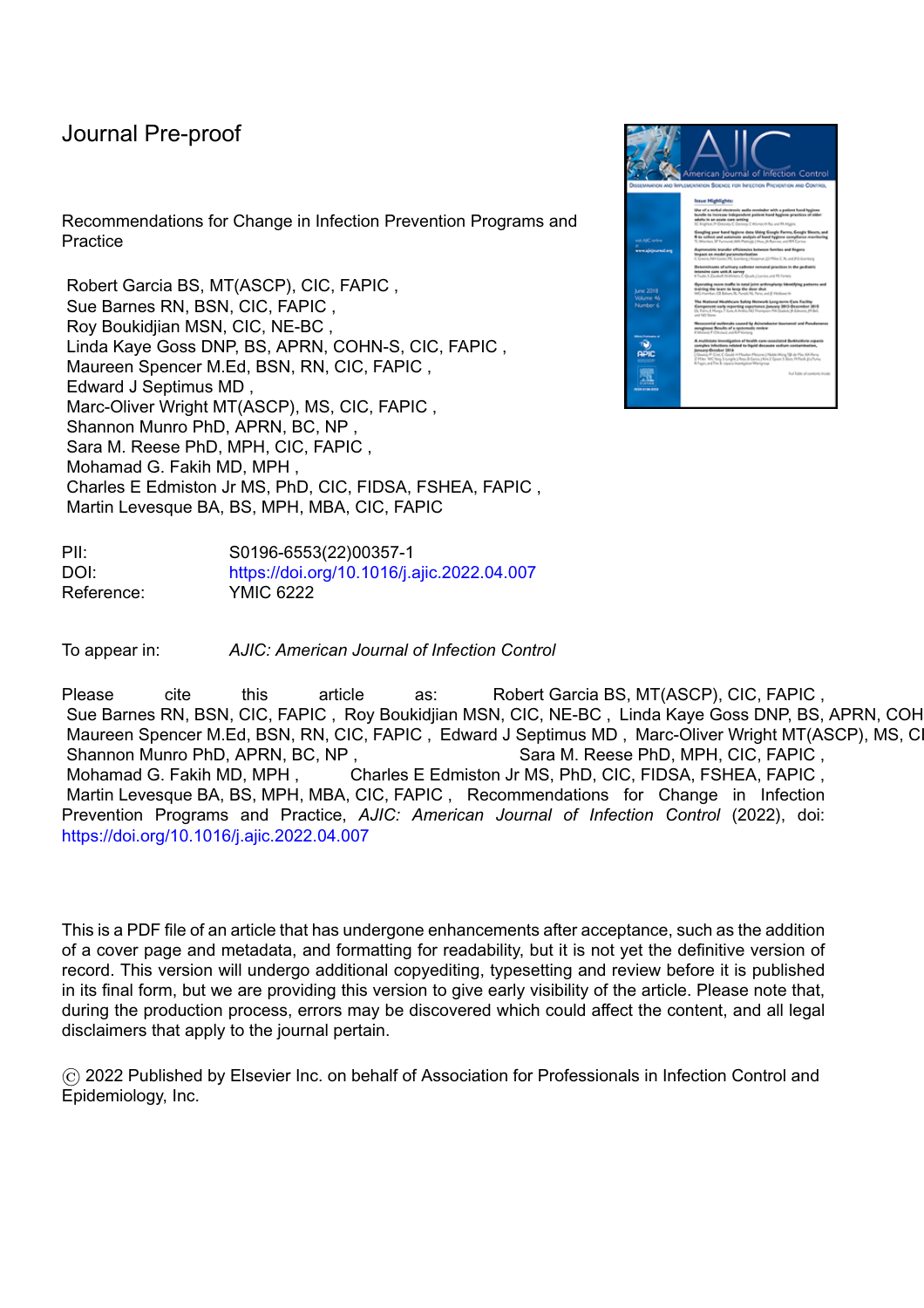Major Article | Major Article

### **Recommendations for Change in Infection Prevention Programs and Practice**

Robert Garcia, BS, MT(ASCP), CIC, FAPIC<sup>1,\*</sup> robert.garcia@stonybrookmedicine.edu, Sue Barnes, RN, BSN,  $CIC$ , FAPI $C^2$ , Roy Boukidjian, MSN, CIC, NE-B $C^3$ , Linda Kaye Goss, DNP, BS, APRN, COHN-S, CIC, FAPI $C^4$ , Maureen Spencer, M.Ed, BSN, RN, CIC, FAPIC<sup>5</sup>, Edward J Septimus, MD<sup>6</sup>, Marc-Oliver Wright, MT(ASCP), MS, CIC, FAPIC<sup>7</sup>, Shannon Munro, PhD, APRN, BC, NP<sup>8</sup>, Sara M. Reese, PhD, MPH, CIC, FAPIC<sup>9</sup>, Mohamad G. Fakih, MD, MPH<sup>10</sup>, Charles E Edmiston, Jr, MS, PhD, CIC, FIDSA, FSHEA, FAPIC<sup>11</sup>, Martin Levesque, BA, BS, MPH, MBA, CIC, FAPIC<sup>12</sup>

<sup>1</sup>Department of Healthcare Epidemiology, State University of New York at Stony Brook, 100 Nicolls Road, Stony Brook, NY, 11580

2 Infection Preventionist (Retired), 1367 Parrott Drive, San Mateo, CA, 94402

l

<sup>3</sup>Patient Safety, CommonSpirit Health, 185 Berry St. Suite 300, San Francisco, CA, 94107

4 Infection Prevention Consultant, The Queens Medical Center, 4008 Gloucester Rd, Louisville, KY, 40207

5 Infection Preventionist Consultant, 3 Pratt Street, Halifax, MA, 02338

Department of Population Medicine, Harvard Medical School, 401 Park Dr, Ste 401E, Boston, MA, 02215 Clinical Science Liaison, Central Region, PDI, Inc., 107 Columbia Circle, Morona, WI, 53716 Department of Veterans Affairs Medical Center, Research and Development, 1970 Roanoke Blvd, Salem, VA, 24153

9 SCL Health System, 500 Eldorado Blvd, Suite 4300, Broomfield, CO, 80021

<sup>10</sup>Clinical Network Services, Ascension Healthcare and Wayne State University School of Medicine, 19251 Mack Ave, Suite 190, Grosse Pointe Woods, MI, 48236

 $<sup>11</sup>$ Department of Surgery, Medical College of Wisconsin, 8701 Watertown Plank Road, Milwaukee, Wisconsin,</sup> 53226

<sup>12</sup>System Infection Prevention and Control, Henry Ford Health System, Detroit, MI, One Ford Place, Detroit, MI, 48202

\*Corresponding author: Dr. Robert Garcia, BS, MT(ASCP), CIC, FAPIC, Department of Healthcare Epidemiology, State University of New York at Stony Brook, 100 Nicolls Road, Stony Brook NY 11580

### Abstract

Fifty years of evolution in infection prevention and control programs have involved significant accomplishments related to clinical practices, methodologies, and technology. However, regulatory mandates, and resource and research limitations, coupled with emerging infection threats such as the COVID-19 pandemic, present considerable challenges for infection preventionists. This article provides guidance and recommendations in fourteen key areas. These interventions should be considered for implementation by United States healthcare facilities in the near future.

### Keywords

Infection prevention and control programs, Surveillance, Environment of care, Decolonization, Healthcare associated infections, Antibiotic resistant organisms, Emerging pathogens

Introduction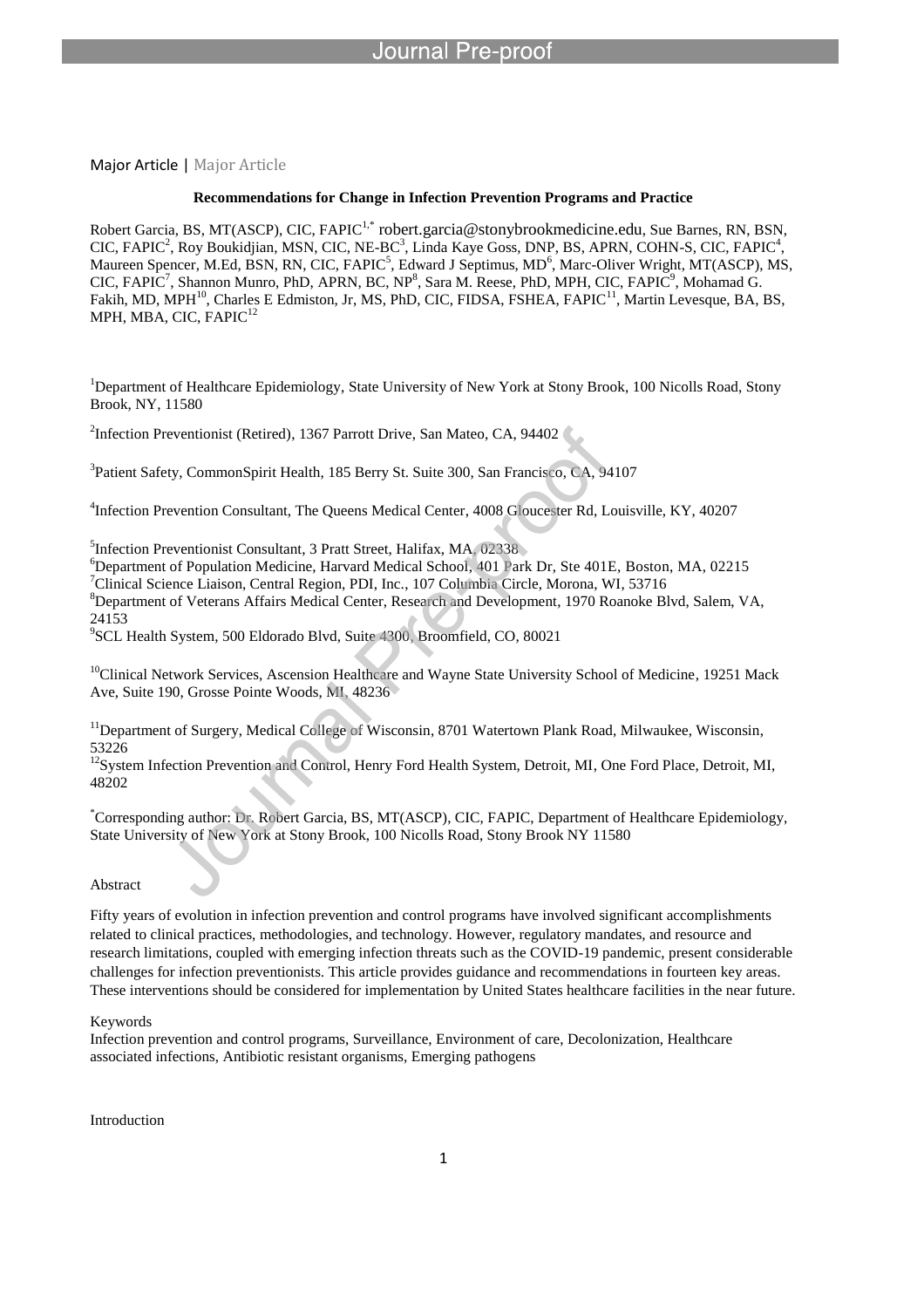l

2022 marks the fiftieth anniversary of the founding of the Association for Professionals in Infection Control and Epidemiology (APIC), an organization devoted to advancing the science and practice of infection prevention and control. Over these years, the position and department title has transitioned from "Infection Control" to "Infection Prevention and Control" in order to better reflect the fundamental goals. In addition, infection prevention (IP) programs in healthcare facilities nation-wide have enhanced the culture of safety through modifications in each organization's systems of care by assessing efficacy, and revising, standardizing, and monitoring clinical and ancillary practices. Coordinated efforts at reducing healthcare associated infections (HAIs) have been determined to be effective to varying degrees when IP programs are provided with adequate resources and supported by the implementation of evidence-based strategies.  $1, 2$  Multifaceted HAI prevention programs have been proven to be cost-effective, a finding of vital importance in the present landscape of healthcare reimbursement and therefore in the overall financial health of the institution.  $3,4$  IP efforts have been facilitated by application of such fundamental tools as core components,  $5$  competency models,  $6$  and implementation science  $7$  which assist infection preventionists (IPs) to bridge gaps between organizational barriers to change and successful outcomes.

Although marked with many significant triumphs over our first 50 years, IP challenges posed in present-day healthcare settings have created new questions and compelled IPs to re-assess our approaches to reduce infection risk and to control known and emerging pathogens. This article, authored by experienced IPs, epidemiologists, and other content experts, provides guidance for addressing critical issues currently affecting IP programs with an emphasis on implementation of innovative, cost-effective, and evidence-based interventions, engaging healthcare leaders and experts in clinical care in proven prevention measures, holding staff accountable, and adopting high reliability principles.

Key IP Challenges and Recommendations for Change:

### IP Program Standardization

The creation of reliable design of processes is a methodology which has been used in businesses including the airline industry and healthcare to produce better outcomes by reducing defects such as the ineffective use of time. According to the science of reliable design, the establishment of such a template IP program would support replication of best practices, avoidance of errors, and would ultimately optimize processes. <sup>8-10</sup> The Infrastructure Report and the APIC IP Competency Model provide a starting point for the creation of this reliable design, by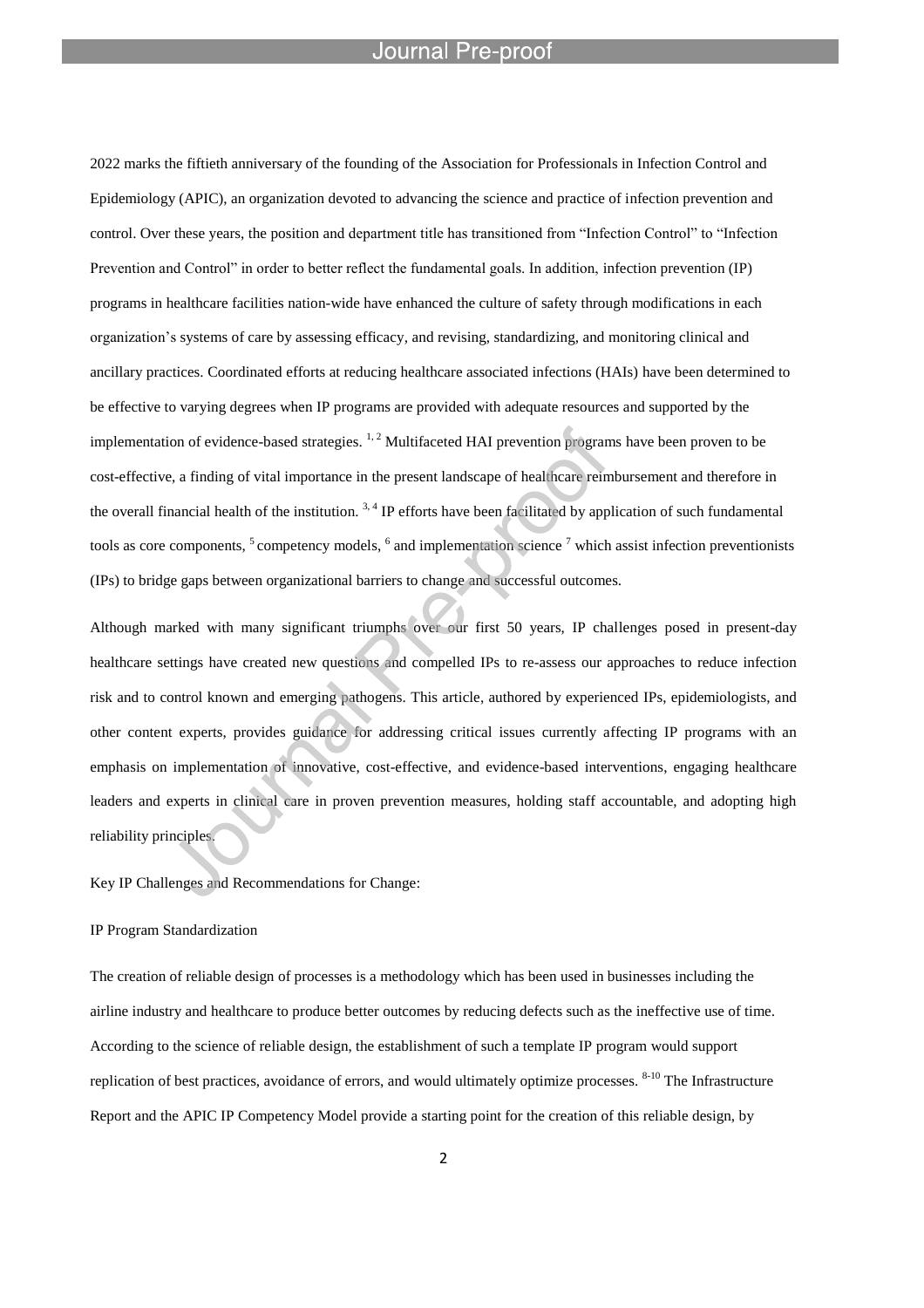recommending standard priority areas of focus for IP professionals. 11,12 However, neither provides scientific evidence to recommend a standard percentage of time dedicated to each priority area, in addition to recommendations regarding other critical components of an IP program including staffing levels, (interns, surveillance assistance, IP lead, manager, director, etc.) reporting structure and physician participation.

l

Currently, how IPs allocate their time each day varies widely among healthcare facilities and across the continuum of care, driven in part by regulations, by the priorities of the IPs' manager and by the strengths and interests of the IP professional. The 2015 APIC Mega Report provides a listing of the average percent of time spent on key IP focus areas but does not address the variability from hospital to hospital.<sup>11</sup>

Although reporting structure is key to the success of an IP program, there is currently wide variation regarding hierarchical reporting with some programs reporting to Quality departments, some to Nursing, some to Patient Safety, and a few directly to the C Suite or executive level. <sup>13</sup> Physician partnership in IP programs has been proven to be important for optimal outcomes, although at present there is no national certification process to support standardization of the role and training of the physician in IP programs.<sup>14</sup> And finally, IP department staffing is also lacking standardization. A recent peer reviewed study concludes that the actual IP staffing level in US hospitals is anywhere between 31%-66% above the current outdated benchmark of 0.5-1.0 IP per 100 occupied beds. <sup>15</sup> Research is needed in order to define the ideal for each of these essential program components, which would together provide a reliable design for a best practice IP program.

Also, the pandemic has shown us the importance and need for more robust IP in different care settings, e.g. nursing homes, behavioral health centers, and long-term acute care (LTAC) centers. In addition, ambulatory and outpatient IP is an ever important area requiring additional IP presence that is also lacking and frequently on the lowest priority for the average IP assigned to the acute care setting. The best practice IP program must, therefore, address IP across the continuum of care, spanning from outpatient, to acute, to alternative care settings. <sup>16</sup>

Surveillance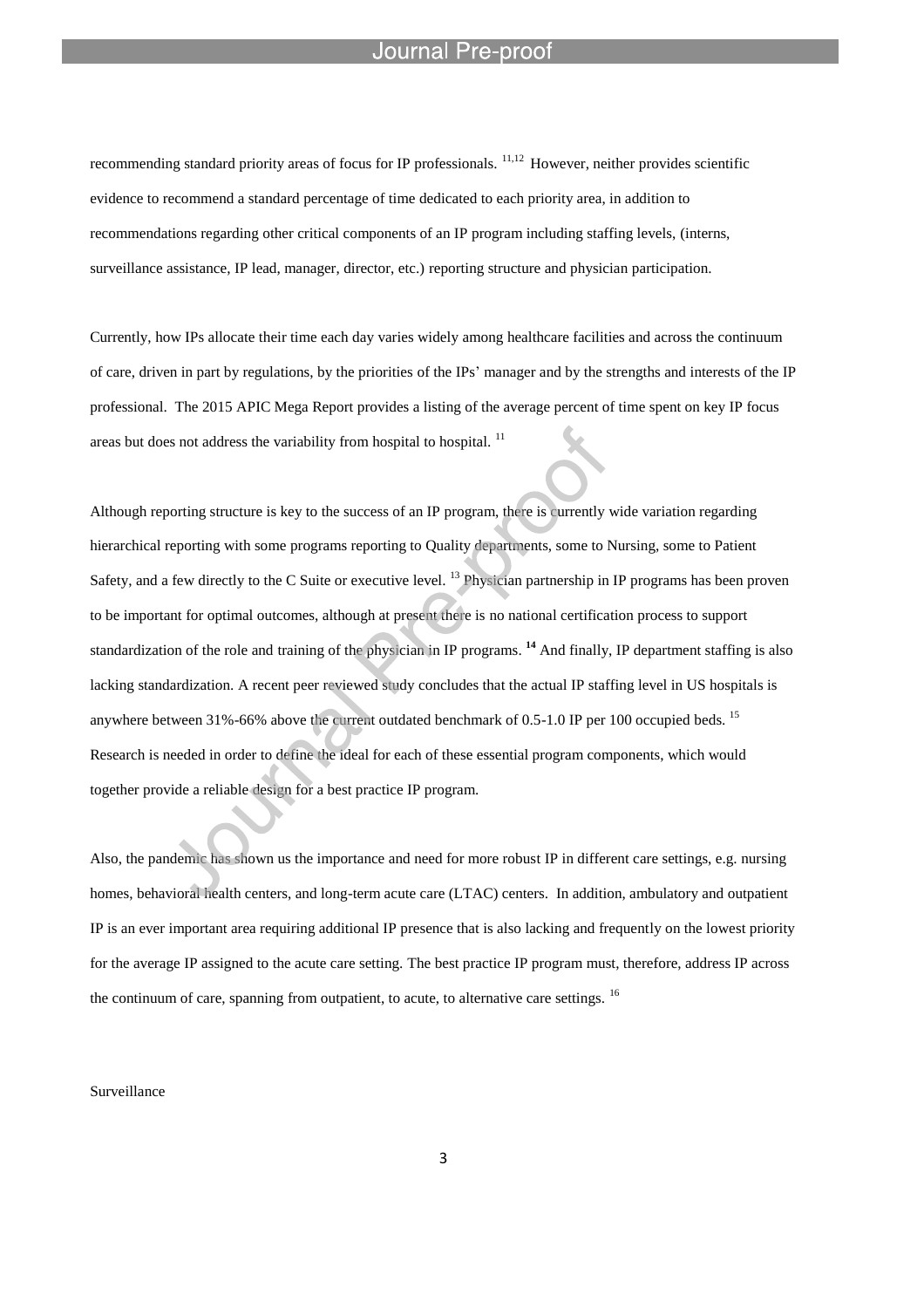l

The National Healthcare Safety Network (NHSN) has served as the backbone of HAI surveillance with nearly 25,000 participating medical facilities.  $^{17}$  Standardized surveillance definitions and their application became allencompassing to a point that for many IPs it defined their profession. As years passed, surveillance definitions became complicated, inconsistent from year to year, and subject to interpretative bias. In 2015, a systematic review was published highlighting this variability with one significant conclusion, surveillance definitions need to be revised. <sup>18</sup> NHSN definitions have been scrutinized over the years due to criteria that are perceived to not better reflect the clinical representation. Therefore, new partnerships between NHSN and the IP community and other stakeholders will be important to evolve to future measures that are easily captured and more reflective of the quality of clinical care and processes. In addition, surveillance metrics became tied to public reporting measures, federal incentives and penalties, as well as private insurer quality metrics that drove reimbursement. This phenomenon has increased pressure on IP programs to ensure prospective surveillance that is rooted in accuracy and speed.

Given the scope and complexity of surveillance activities, it has been estimated that 45% of IP time is consumed with this activity. According to Hebden, most IP programs have not addressed this unsustainable time requirement by adopting an electronic solution which is also known as a data mining system. This has significant impact on performance improvement activities and other IP program related functions, particularly in a low resourced department. Surveillance accuracy was also determined to be poor and according to a 2017 study respondents to case studies over six years showed 62.5% accuracy with a range of 16% to 87%. <sup>19</sup> Manual surveillance has proven itself to have inaccuracies and unsustainable time commitment which negatively impact IP programs exponentially.

Automated surveillance software has recently been addressing a need in accuracy and time efficiency. Multiple vendors are now competing to provide medical facilities agile and user friendly tools to achieve surveillance goals. However, caution must be taken when determining the appropriate surveillance system for IP programs. A systematic review published in 2020, concluded that estimated benefits of automated surveillance were still premature and that less than 20% of the studies were able to cite any efficiencies gained. <sup>20</sup> These findings are directly tied to multiple factors that IP must consider. Many systems offer a wide array of solutions and integration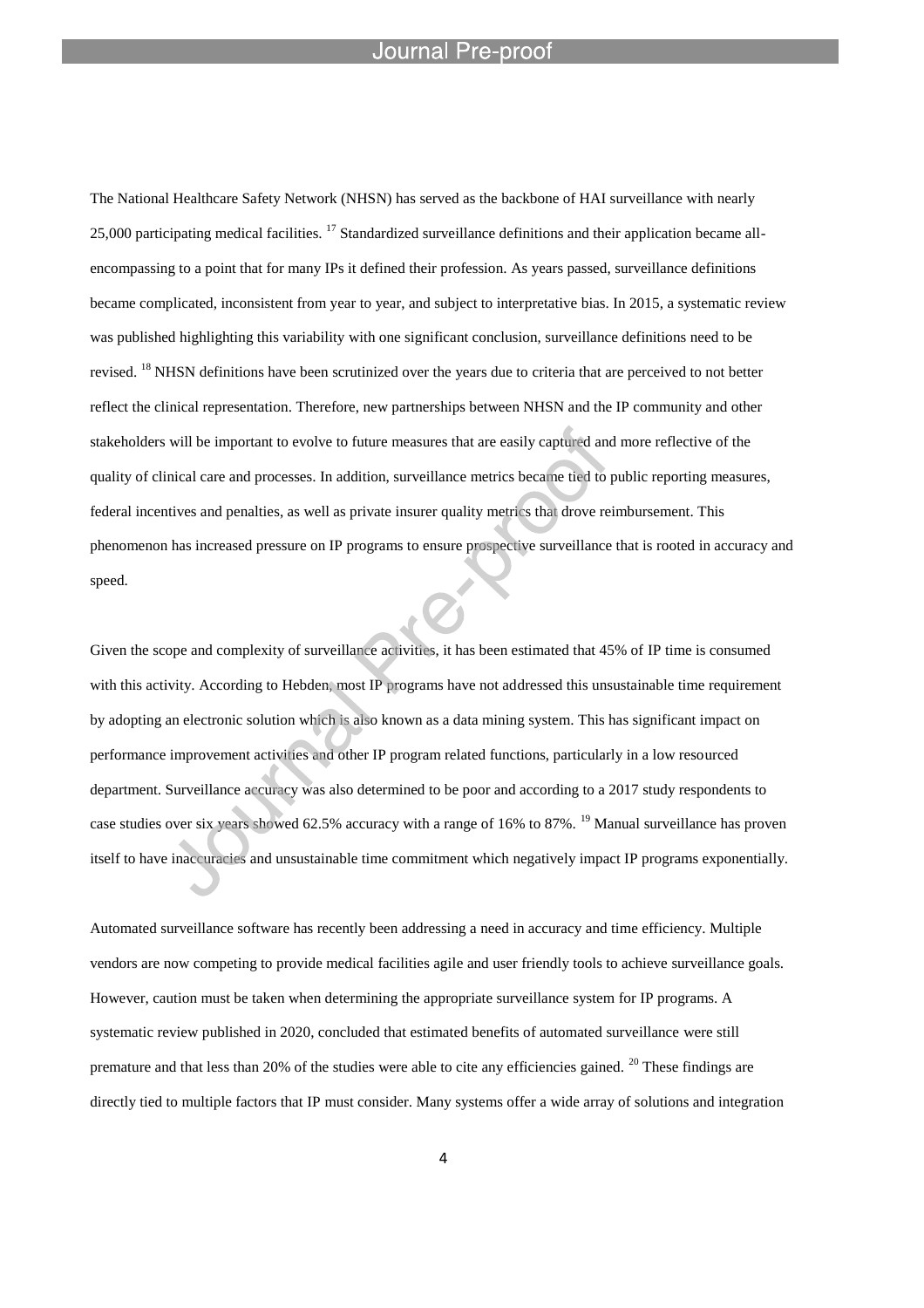l

within facility electronic health records (EHR). However, the ability to detect specific EHR information will render automated surveillance a success or a failure.  $^{21}$  The main factors that IP must consider include implementation, maintenance, and training costs, prerequisites for integrating communication between the surveillance system and the multitude of modules in an EHR, reporting and install capabilities, malleability of the software to tailor its focus and streamline data points and resourcing of ongoing maintenance.  $^{22}$  It is critical for current and future IPs to have a robust knowledge of electronic solutions and integrate the right platform taking these variables into consideration.

### Hand Hygiene

Hand hygiene (HH) compliance among healthcare providers (HCP) continues to be a significant challenge for many organizations. HH non-compliance occurring in healthcare institutions are multifactorial with main causes reported in a Joint Commission assisted eight-hospital study to include ineffective placement of dispensers or sinks, HH data compliance data not collected or reported accurately, lack of coaching, issue not included as part of safety culture, ineffective education, and HCP distractions.  $^{23}$  IP programs struggle to meet the demands HH non-compliance places on their organization though HH is undisputed as the number one method for reducing HAIs.

Programs designed to improve HH compliance involve leadership support and extensive system integration. A strategy advocated by the World Health Organization (WHO) is comprised of five elements which are all touted as essential and complementary: System Change (Build it), Education (Teach it), Monitoring and Feedback (Check it), Communication (Sell it), and Culture Change (Live it). <sup>24</sup>

Within these elements are issues which require further research. For example, although direct observation is the gold monitoring standard there remains a lack of standardization in the methodology, with direct or overt HH observations rates reported as much higher than indirect or covert observations.<sup>25</sup> One study that determined baseline HH average compliance rates of 47.5% across eight hospitals reported that observers were initially unable to determine the causes of non-compliance simply by visually observing practice due to behavioral influences.<sup>23</sup> Observation methods have their own inherent problems as evidenced by the well documented Hawthorne effect. Education of the observer can vary however a standardized method of "train-the-trainer" has been demonstrated as an effective and efficient method for sharing knowledge. This method along with simulation, was used in a multi-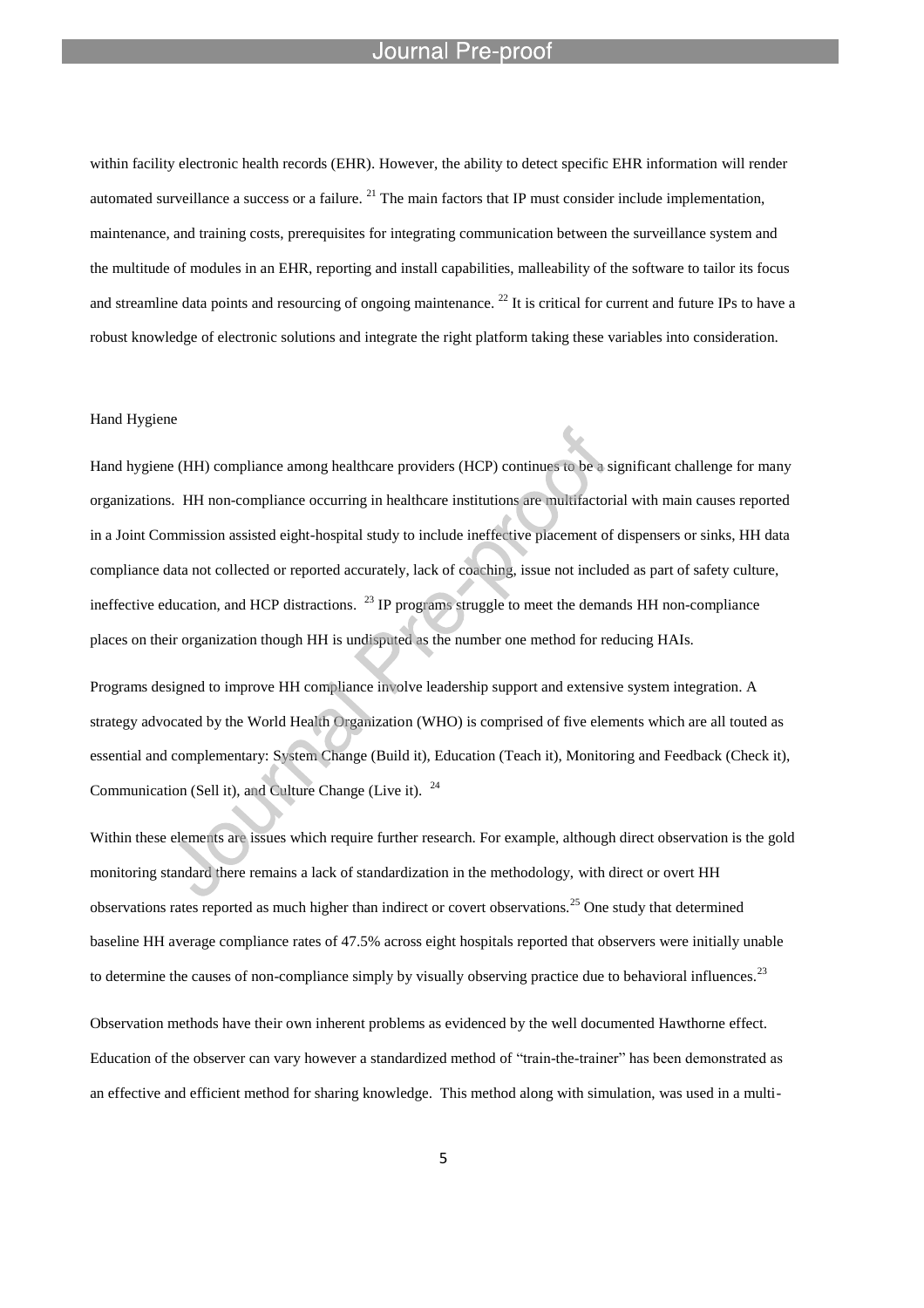l

country three-day course based on the WHO multimodal HH improvement strategy resulting in a statistically significant improvement in participant knowledge.<sup>26</sup> Furthermore, sustainability was achieved after evaluation two years later. Though proven effective, simulation in a lab environment is not always available and not widely used. Regardless of the improvement methodology used or strength of individual components, multimodal strategies have proven to be the most successful. 27-29

Recent interest has been given to supplemental methods for monitoring HH compliance. To address this issue, automated hand hygiene surveillance system (AHHSS) have been developed. A recent study examining the impact of an AHHSS installed on four patient units in one hospital, reported unit specific baseline quarterly averages of 66%-95% by direct observation with post intervention of 77%-90%.<sup>30</sup> It is important to note improvements in HH compliance rates were not observed on all units in this study using the AHHSS, while those units that did increase compliance rates improved after implementation of additional interventions, including the Toyota Kata performance improvement methodology. The methodology attempts to change behavior using a defined step-by-step process. Reductions in non-*C. difficile* HAIs occurred but were not statistically significant.

A recent review of 73 studies using AHHSS indicated that such systems "…face issues of accuracy, data integration, privacy and confidentiality, usability, and associated costs as well as infrastructure improvements." <sup>31</sup> Such limitations, including lack of standardization, reduces accuracy, thus circumventing the intended process. Data validation and reporting can be problematic when the system isn't supported internally by executives therefore placing an additional burden on IP responsibilities. Improvements in automated systems include integration with cloud technology therefore decreasing the need for facility information technology (IT) department support.<sup>32</sup> Additional influences in monitoring are in part due to regulatory and non-profit groups. In 2019 The Leapfrog Group, a non-profit consumer "watchdog" organization, added a new HH standard to their hospital and ambulatory surgery center (ASC) surveys.<sup>33</sup> Adherence to the standard by participating hospitals is measured by compliance in four of five domains, which include training and education, infrastructure, culture, and adherence to a defined number of observations which may be assisted by use of an electronic monitoring system. The consideration for implementation of this monitoring methodology should take into account various issues including the impact on an organization's finances, training capabilities, and staffing levels as the program requires meeting specific standards such as a minimum number of observations covering all units, shifts, and days of the week, feedback on HH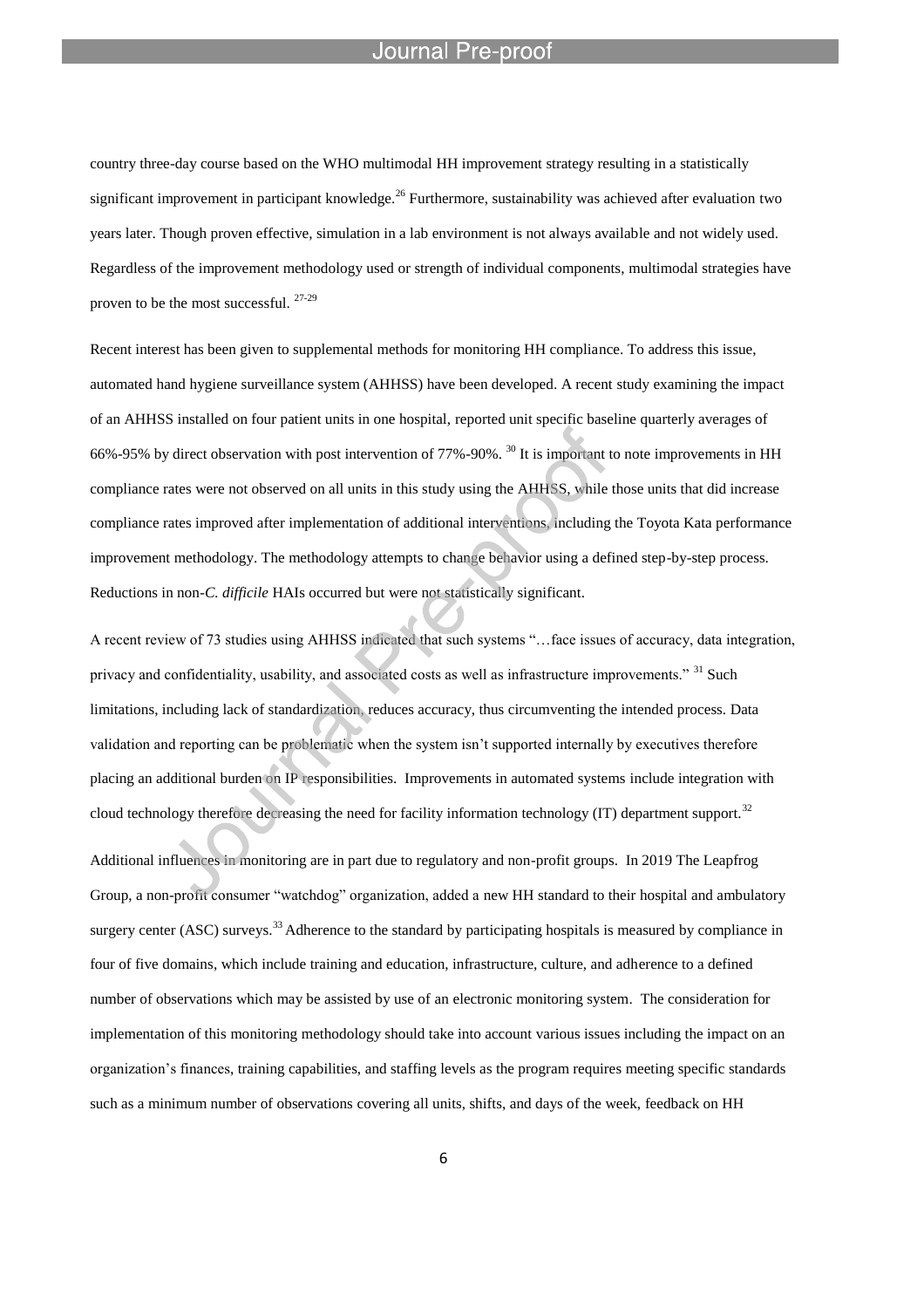compliance data to individuals who have contact with patients or with items to be used by patients, while conducting direct overview of observers to ensure that the process is uniform and consistent. Hospitals that elect not to participate in Leapfrog, should realize that publicly reported information will instead be used in their published reports.

In conclusion, recommendations to address future HH challenges include the need to conduct further studies addressing the influence of human behavior and system culture on HH practices, new approaches in training and education, investigation of the most effective monitoring strategies, as well as determining best processes for enhancing communication of monitoring results, and the linking of said results to healthcare personnel performance reviews.

### Environmental Contamination

The sources and routes of pathogen transmission in healthcare settings have been well researched. <sup>34</sup> The most significant source is the patient who is colonized or infected and may shed organisms from body sites, bedding, gowns, and contaminate nearby environmental surfaces and portable equipment used in their care. The frequency of pathogen transfer from patients and their environment to HCP hands, gloves, and gowns have been demonstrated to be 33%, 30%, and 10%, respectively. Also concerning is the finding that the hands of HCPs are just as likely to be contaminated by touching an environmental surface as by direct contact with a patient.<sup>35</sup>

In acute care settings, the patient environment is "... defined as the area inside the curtain, including equipment, medical devices, furniture, telephone, personal belongings, and the bathroom." <sup>36</sup> Multiple studies indicate that the patient environment plays an important role in the transmission of many pathogens of concern in healthcare including methicillin-resistant *Staphylococcus aureus* (MRSA), vancomycin-resistant *Enterococcus* (VRE), gramnegative organisms such as *Pseudomonas aeruginosa*, and *Clostridioides difficile*. 37-39 These and many other pathogens have been known to persist on environmental surfaces from hours to days, and in the case of sporeforming organisms, months. <sup>40</sup> Studies have demonstrated that when a patient is colonized or infected with organisms including MRSA, VRE and *Acinetobacter*, the risk of acquisition of these organisms by a newly admitted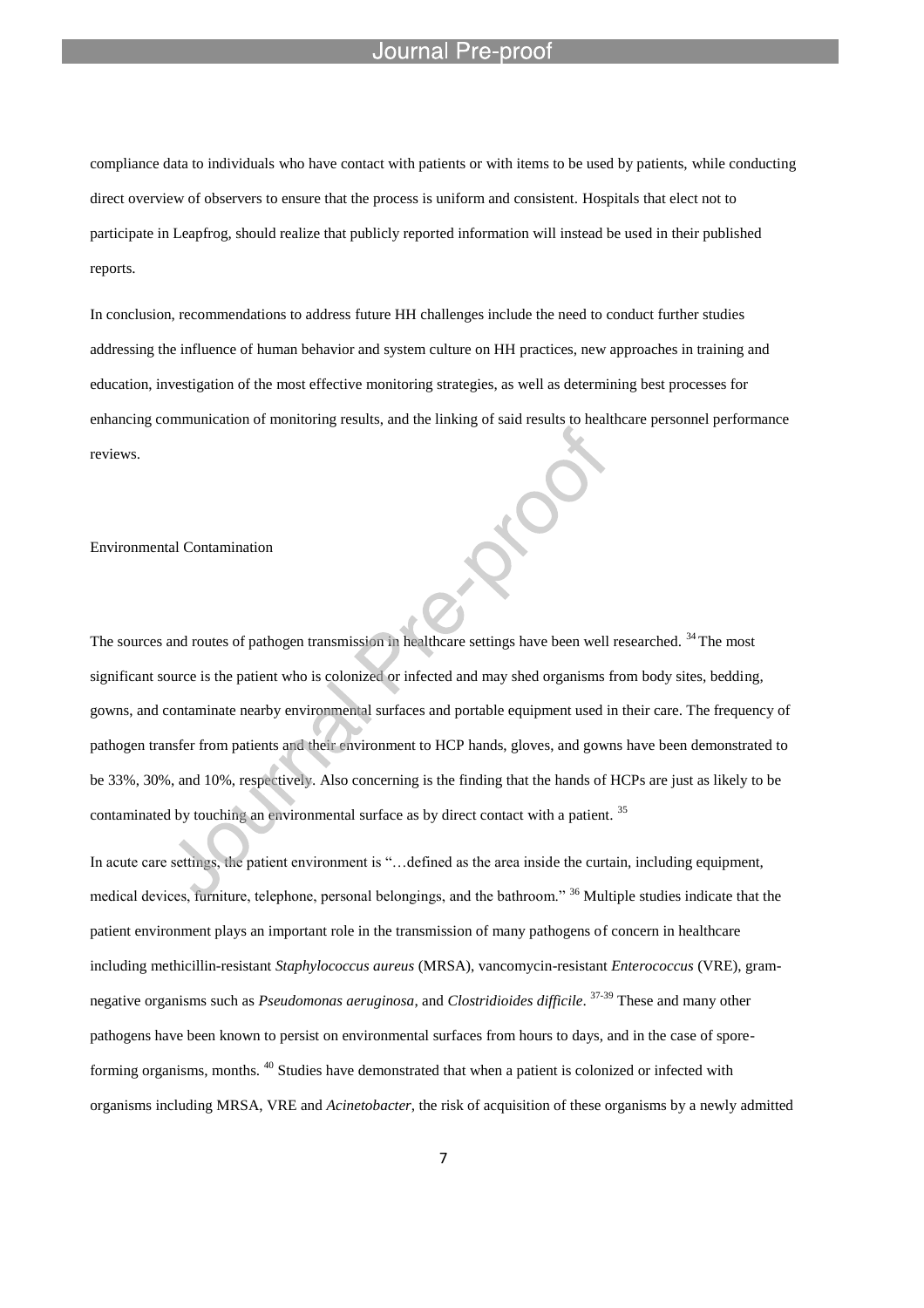l

patient to the same room is increased. <sup>41</sup> In a large study of 10,289 HAIs occurring over seven years in four hospitals  $^{42}$ , the risk of acquiring an HAI was nearly 6-fold when a prior bed occupant was colonized or infected with a pathogen.

Evidence suggests that adequate cleaning of patient rooms is often insufficient. In two large studies <sup>43, 44</sup> (23 acute care hospitals, 16 hospitals, respectively) researchers used a fluorescent solution applied on room surfaces located in a patient's immediate environment and a hand-held ultraviolet light device to assess the adequacy of cleaning. The study concluded that only 49% and 57.1% of the surfaces were adequately cleaned.

Several important points should be considered when determining how best to improve patient room cleaning and disinfection in a healthcare facility. First, studies examining the efficacy of education of environmental services (EVS) staff, key patient safety persons, have demonstrated minimal improvement, with 5%-30% of surfaces remaining potentially contaminated. <sup>45</sup> Secondly, the effect of improved environmental cleaning and disinfection on patient *acquisition* of pathogens, appears to be variable. One review of the literature reported reduction in the rates of MRSA, VRE, and *C. difficile* infection (CDI) from 0% to 49% after improvement in cleaning practices, with one study demonstrating an 83% reduction in VRE bacteremia.<sup>34</sup> Thirdly, monitoring of cleaning practices, which include traditional visual inspection, microbiological sampling, and non-microbiological testing such as fluorescent markers used as surrogates for residual contamination and quantification of adenosine triphosphate (ATP) levels to determine persistence of organic material, lack universal acceptable standard levels of residual contamination.<sup>46</sup> Fourth, concentration solely on cleaning "high-touch" surfaces often prevents thorough and complete room decontamination.<sup>47</sup>

Hospitals are investigating automated supplemental environmental disinfection processes with increasing frequency in response to failures associated with human factors such as inadequate or overlooked manual cleaning of objects, lack of proper supervision and monitoring, lack of resources, and low levels of hand hygiene.

Automated supplemental disinfection technology can currently be categorized as mobile devices that are used for terminal room disinfection and technologies that provide continuous surface disinfection. The principle mobile technologies represented in peer reviewed studies incorporate the automated emission of chemical vapors, aerosols or ultraviolet (UV) and hand operated electrostatic sprayers. The most comprehensive clinical trial to assess a UV-C "no-touch" technology is the Benefits of Enhanced Terminal Room Disinfection (BETR-D) study, the results of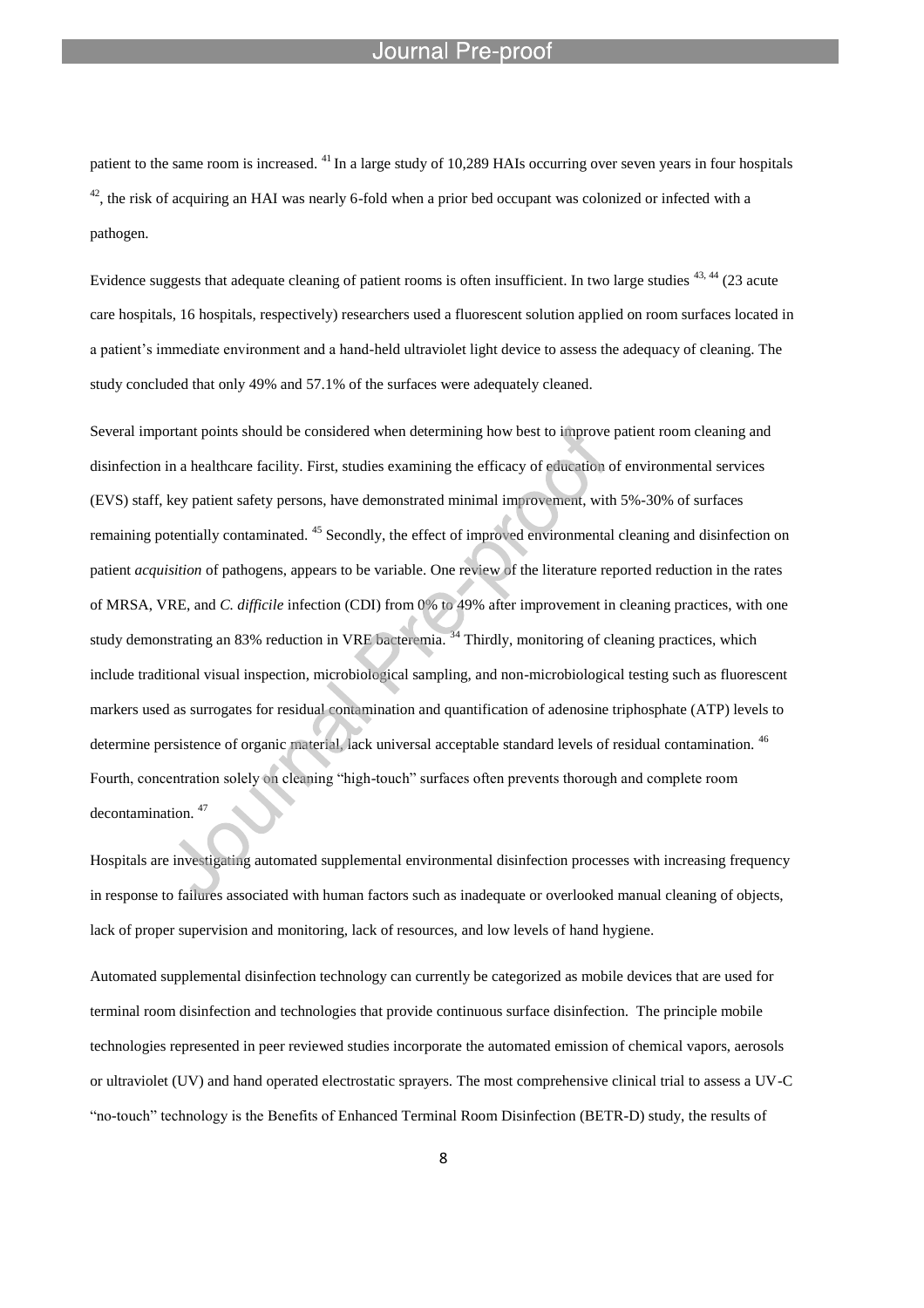l

which were published in 2017. <sup>48</sup> This multi-hospital study concluded that the addition of a UV-C device to the standard manual process of terminal cleaning and disinfection decreased patient acquisition of a target organism by approximately 10% to 30%, suggesting that the environment is responsible for a significant portion of antibioticresistant organism (ARO) acquisition. <sup>48</sup> Factors such as organic load, pathogen type, intensity, surface types, distance of the surface from the UV device, placement of the device in the room, exposure time, room size and configuration, and air movements, all contribute to the relative efficacy.<sup>49</sup>

Ten published studies using hydrogen peroxide (HP) decontaminating systems report 86%-100% reduction in MRSA, VRE, and multidrug-resistant gram-negative bacteria on contaminated surfaces in hospital rooms, 50,51 with reported reductions in ten published studies,  $^{52}$  although an analysis of five studies using HP did not find a statistical reduction in CDI rates. <sup>53</sup> Perhaps the most significant limitation in the use of HP robot technology is the total procedural time required (approximately 1.5-8.0 hours) due, in part, to room setup which requires occlusion of doorways and vents. Additionally, all these automated supplemental systems cannot be used in the presence of persons in the room and requires dedicated staff to perform the function.

Another promising supplemental disinfection technology is the electrostatic sprayer which can be used to apply any sporicidal disinfectant directly on equipment and other environmental surfaces in various healthcare areas. A recent study using this type of device demonstrated a >6 log reduction against *C. difficile* and a SARS-CoV-2 surrogate. <sup>54</sup> Understanding the operating parameters of mobile environmental disinfecting technology, has led science to the next evolutionary level in decontamination concepts. Research engineers have designed *continuous* disinfection technologies incorporated in room designs that emit either visible light at specific wavelengths or produce disinfecting emissions at levels that are not toxic to humans. "Blue light" in the spectrum of 400-470 nm has demonstrated a consistent 1- to 2-log<sub>10</sub> reduction of surface bacteria. <sup>55</sup> A novel photocatalytic conversion device inserted into the ducts of an HVAC system, uses a multi-wavelength ultraviolet light to illuminate target surfaces. The device is comprised of a honeycomb matrix treated with photocatalytic coating of titanium oxide (TiO2) and other reactive metals. The device converts  $H_2O$  and  $O_2$  in the air into hydroxyl radicals and HP which work to reduce bioburden on surfaces. In a published ICU-based study, a 95% reduction in average microbial burden, 81% reduction in the prevalence of MRSA, and a 54% reduction were reported in HAIs over a 4-month period. <sup>56</sup> Another study in five medical units using HVAC-installed devices that emit dry HP on a continuous basis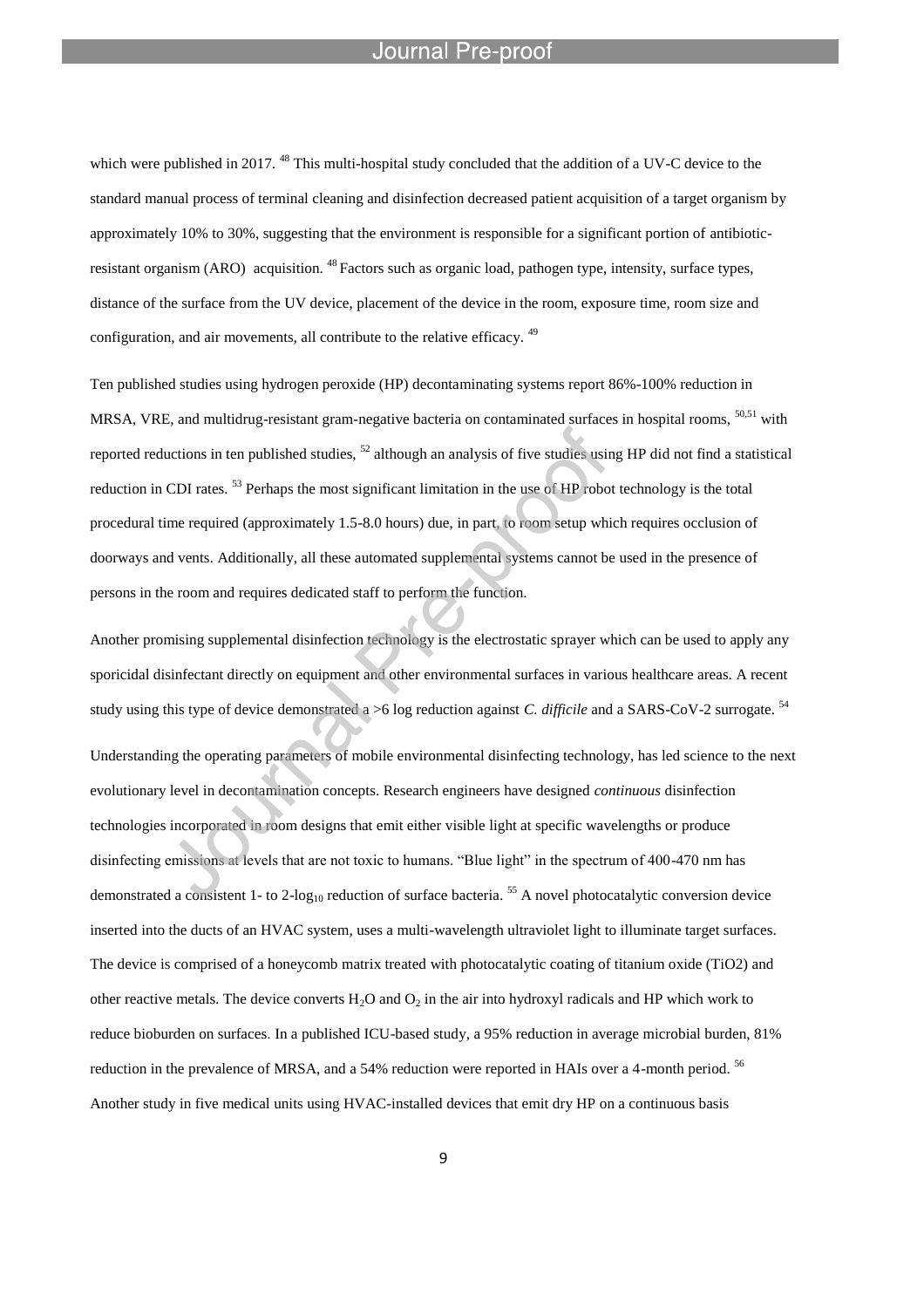l

demonstrated an overall 96.5% microbial reduction for all combined surfaces.<sup>57</sup> Regardless of the available technology, IPs need to acquire evidence-based information on the device's effectiveness in reducing contaminating microorganisms on healthcare environmental surfaces.

### Antibiotic Resistant Organisms

Antibiotic-resistant organisms (AROs) are associated with 4.95 million deaths worldwide <sup>58</sup> On December 7, 2021, the Centers for Disease Control and Prevention (CDC) announced that it has awarded \$22 million to nearly 30 organizations around the world to combat antimicrobial resistance and other healthcare threats through the establishment of two new networks—the Global Action in Healthcare Network (GAIHN) and the Global AR Laboratory and Response Network (Global AR Lab & Response Network). ARO control is an international priority that requires all healthcare facilities and agencies to assume responsibility to prevent transmission. Such initiatives are driven by the fact that infections with AROs are associated with increased lengths of stay, costs, and, more importantly, mortality.<sup>59</sup>

IPs in coordination with other key healthcare personnel should review core information regarding AROs in order to determine facility policy on such issues as isolation, appropriate therapy, and antibiotic stewardship: ensure accurate microbiology test results using the latest Clinical and Laboratory Standards Institute (CLSI) determination of minimum inhibitory concentration (MIC) antibiotic breakpoints <sup>60</sup> (failure to implement these breakpoints may lead to negative impacts on patient care, infection control, as well as public efforts to limit the spread of such organisms);  $<sup>61</sup>$  prioritize pathogens using WHO document that categorize (Critical, High, Medium) resistant bacteria based on</sup> treatment options and potential for spread, e.g., carbapenem-resistant *A. baumannii*, *P. aeruginosa*, *Enterobacteriaceae*; <sup>62</sup> or CDC's phenotype definitions <sup>63</sup> and Antibiotic Resistance Threats report. <sup>64</sup> In addition, AROs are detailed in the NHSN's Multidrug-Resistant Organism & *Clostridioides difficile* Infection module which addresses AROs associated with HAIs. <sup>65</sup> "Enterobacterales" was adopted as a new taxonomy and scientific order in 2020. The microbiologic family of Enterobacterales includes Carbapenem-resistant Enterobacteriaceae (CRE) organisms. CRE bacteria pose a serious public health threat and are associated with high mortality due in part to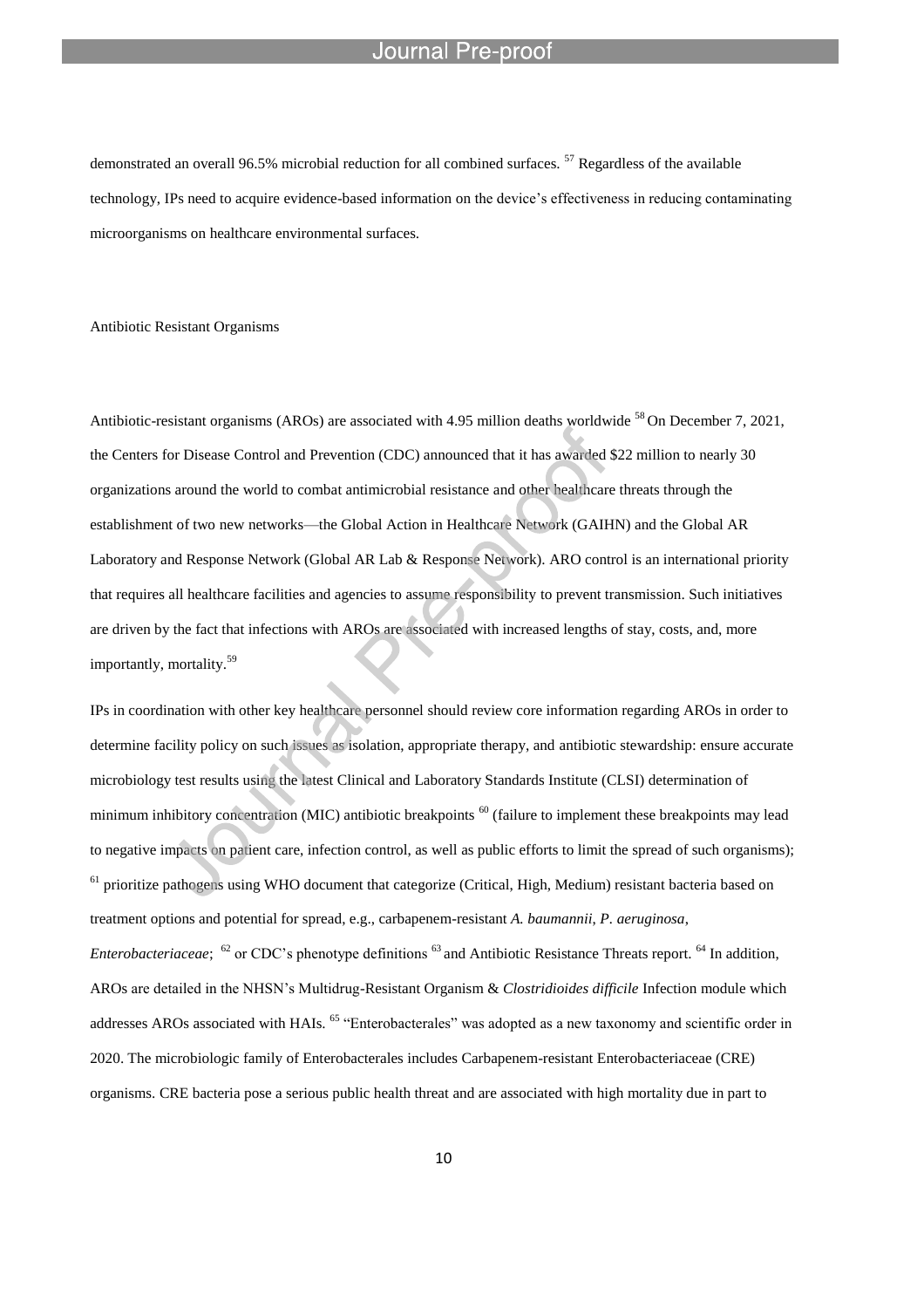limited antibiotic therapy. The principal CRE organisms include *Escherichia coli*, *Klebsiella pneumonia*, and *Enterobacter* spp. <sup>66</sup>

l

Organisms with newly identified antibiotic resistant mechanisms continue to be identified throughout the world. Access to electronic communication across the continuum of health, e.g., ambulatory to acute to long term care, by key healthcare personnel on emerging AROs is therefore vital. IPs should assist in developing a procedural and administrative policy for transferring adult and pediatric patients identified with ABOs, utilizing the CDC Inter-Facility Transfer guidelines for communication between hospitals, including out of state/territory facilities. <sup>67</sup>

One recent report identified an emerging "superbug" that was cultured from a patient in a Florida long-term care facility. The event was associated with a *Pseudomonas aeruginosa* isolate that was producing VIM (Verona integron-encoded metallo-beta-lactamase), an enzyme that makes it resistant to a class of antibiotics normally highly effective against antibiotic-resistant bacteria. This was Florida's first reported case, classified as VIM-CRPA, and immediate containment was necessary.<sup>68</sup>

It is critical to identify the specific pathogen in serious, life-threatening infections, especially for situations that are likely to require prolonged therapy. Due to the inherent time associated with microbiologic culturing methods, clinicians often use a standard empiric antimicrobial therapy approach that often is composed of a regimen of two or more antibiotics administered at a time. Adverse outcomes associated with overuse of antimicrobials includes emergence of AROs and C difficile. One of the top concerns for antibiotic stewardship endeavors is the delayed receipt of results of organism identification (ID) and antimicrobial susceptibility test (AST). Generally, such testing can take the microbiology laboratory from 48-72 hours, and in some circumstances a longer period due to the growth characteristics of the particular organism. Institutions should investigate the use of rapid diagnostic technology that reduces both ID ( $\lt 1$  hour) and AST ( $\lt 8$  hours). Advancements in rapid diagnostics have shortened the time to results from days to hours and have had positive effects when paired with a transition from the use of broad-spectrum antimicrobial regimens to pathogen-specific therapy on clinical outcomes and on efforts to combat antimicrobial resistance.<sup>69</sup> Further advances, including the provision of point-of-care testing, along with increased funding and government initiatives, will require review in order to further close the gap between current culturing methods and rapid diagnostic results.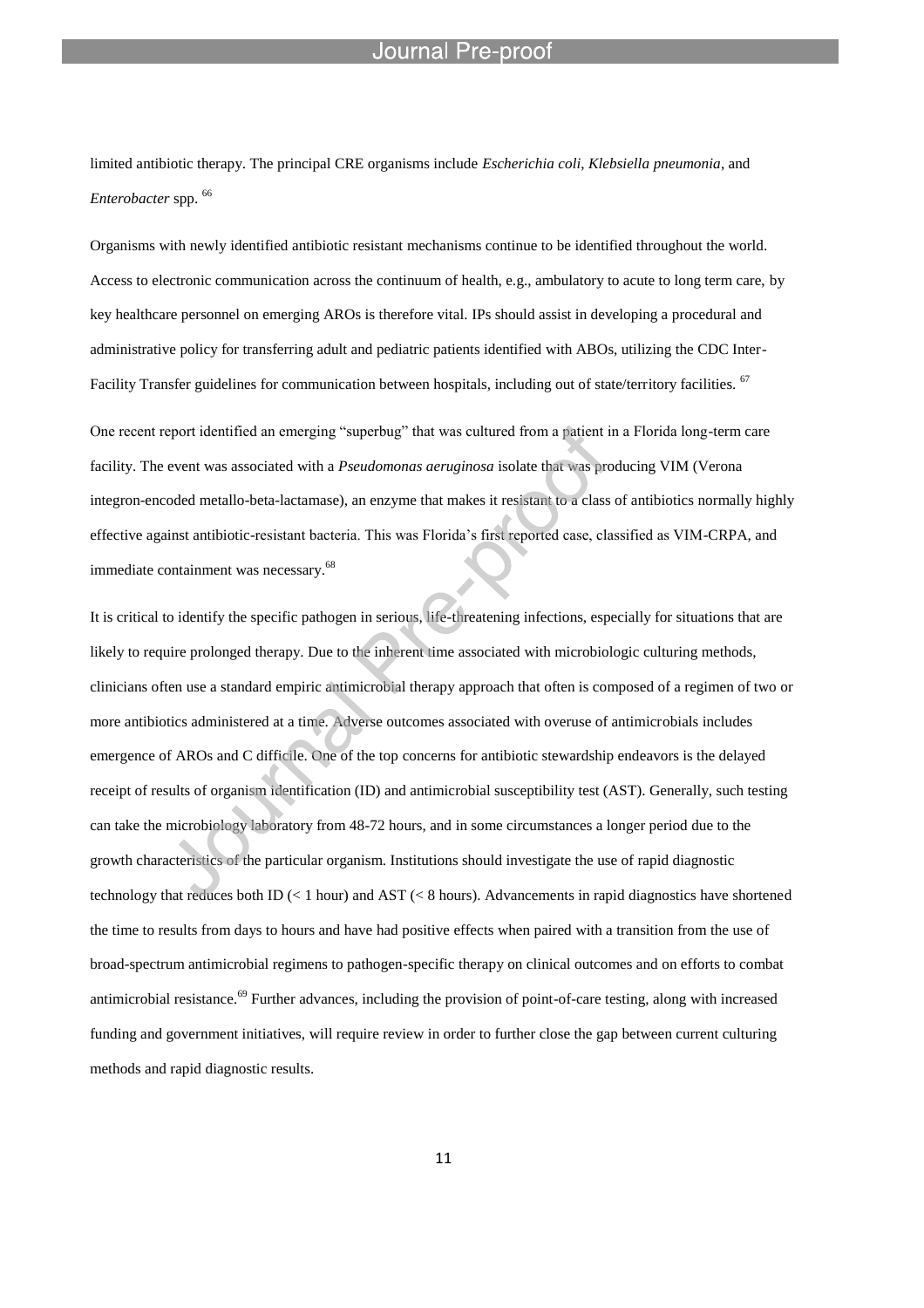### Decolonizing Patients

Colonization with health care-associated pathogens such as *Staphylococcus aureus*, enterococci, and Gram-negative organisms, is associated with increased risk of infection. Decolonization is an evidence-based intervention whose goal is to reduce or eliminate the bacterial bioburden in order to reduce the risk of infection. Most decolonization interventions consist of a nasal product plus bathing with chlorhexidine gluconate (CHG). This section will focus on decolonization to reduce HAIs in the intensive care unit (ICU), non-critical care, and surgery.

In 2013, three randomized cluster trials on the topic of CHG bathing among ICU patients were published. One cluster-crossover study reported that daily 2% CHG cloth bathing in the ICU resulted in a 23% reduction of vancomycin resistant enterococcus (VRE) and methicillin resistant *S.* aureus (MRSA) acquisition and a 28% reduction in bloodstream infections (BSIs). <sup>70</sup> In another study of pediatric ICU patients, Milstone et al. found a significant association between 2% CHG cloth bathing and a decline in BSIs compared with standard bathing.<sup>71</sup> Another trial, called the REDUCE MRSA study, used a cluster-randomized methodology in 43 hospitals (including 74 adult ICUs) to evaluate three MRSA prevention interventions: the first cluster implemented MRSA screening and isolation, the second cluster included screening, isolation, and decolonization of MRSA carriers with CHG bathing and nasal mupirocin (i.e., targeted decolonization), and the ICUs in the third cluster did not screen any patients but instead all patients were decolonized with CHG cloth bathing and nasal mupirocin (i.e., universal decolonization). Universal decolonization was found to be associated with the greatest decrease in all-cause BSIs (44%; *P* <0.001) and rates of MRSA clinical cultures (37%;  $P \le 0.01$ ). <sup>72</sup> In a secondary analysis, CHG bathing was also shown to reduce blood culture contamination by 45% (*P <* 0.02), and to be the most cost effective. In 2014, the Compendium on Strategies to Prevent Central Line–Associated Bloodstream Infections (CLABSI) in Acute Care Hospitals recommended bathing for ICU patients over 2 months of age with a CHG preparation daily (quality of evidence: I). 73

Although the patient-specific risk is highest in ICUs, an equal number of CLABSIs occur in hospital units outside of the ICU. Questions remain about the use of ICU-proven strategies in non-critical care units. The ABATE Infection (active bathing to eliminate infection) trial, a 2-arm cluster randomized trial is the first and only large-scale clusterrandomized trial designed to evaluate whether universal CHG bathing for all patients plus targeted mupirocin for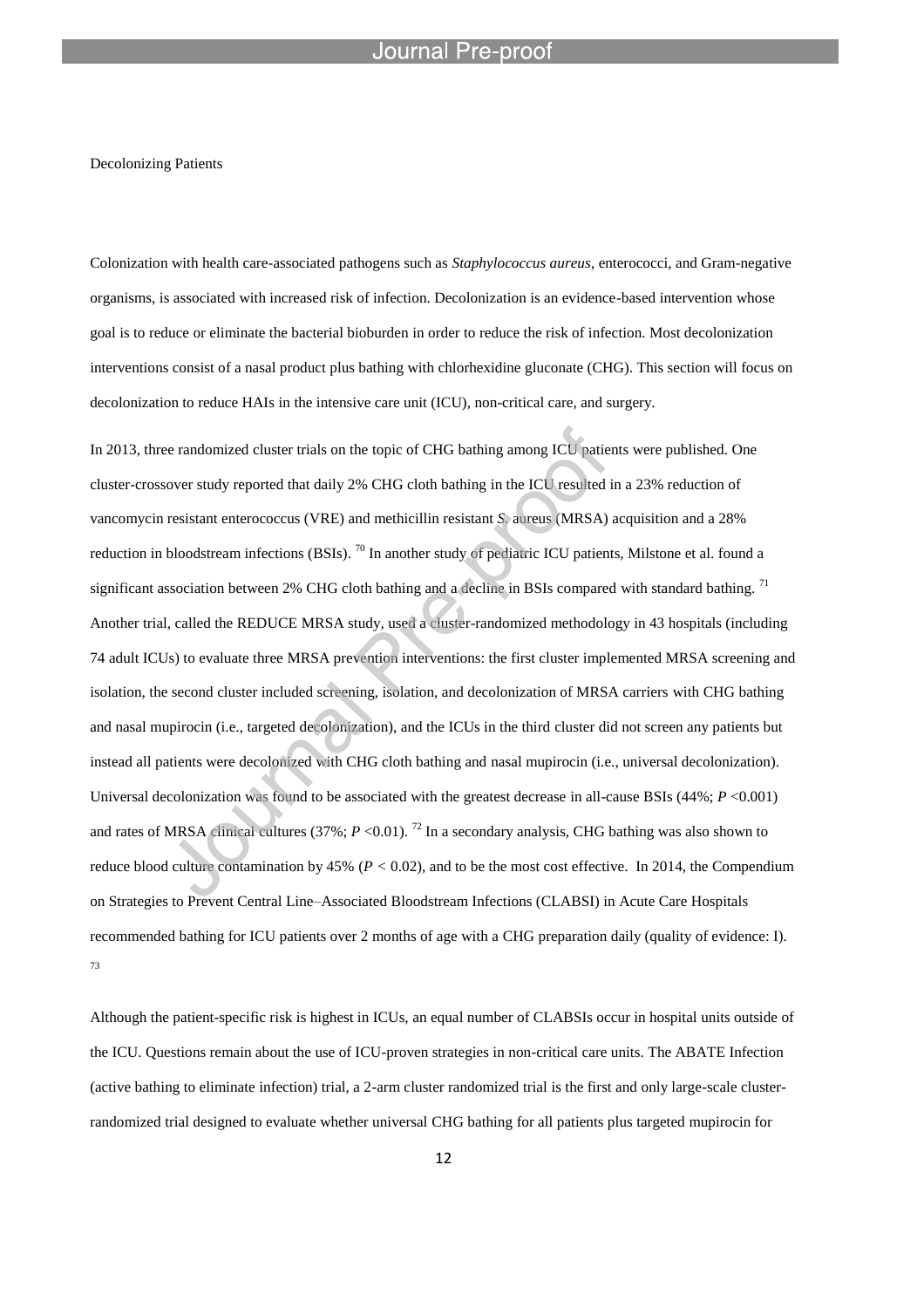MRSA carriers in non-critical-care units reduces multidrug-resistant organisms and all-cause BSIs.  $^{74}$  In the initial analysis there was no difference in MRSA and VRE clinical cultures or BSIs, but the post-hoc analysis of the trial found that non-ICU patients with vascular access devices (central lines or midlines) had a significant 37% reduction in MRSA and VRE and a significant 32% reduction in all-cause bloodstream infections. Based on this study, many facilities implemented CHG bathing with or without mupirocin in patients in non-critical care units with vascular access devices. In 2019 the CDC recommended CHG plus an intranasal antibiotic/antiseptic product in patients with a central line or midline as a supplemental strategy in non-critical care. <sup>75</sup>

Surgical site infections (SSI) remain one of the most common and expensive HAIs, with *S. aureus* among the most frequent etiologic pathogens. Studies confirm *S. aureus* carriage increases the risk of *S. aureus* SSIs. There is strong evidence that nasal and skin decolonization prior to cardiac and orthopedic surgery is effective in reducing SSIs caused by MSSA or MRSA. A recent study implemented a bundled intervention in 20 hospitals to prevent complex S. *aureus* SSIs after cardiac surgery and hip and knee arthroplasty.<sup>76</sup> The bundle included pre-operative screening for MRSA and MSSA nasal colonization, CHG bathing for all patients, nasal mupirocin decolonization for *S. aureus*  carriers, and both vancomycin and cefazolin perioperative antibiotic prophylaxis for MRSA carriers. The mean rate of complex *S. aureus* SSIs significantly decreased 42% from 36 infections per 10,000 operations during the baseline period to 21 infections per 10,000 operations during the intervention period (rate ratio 0.58; 95% CI, 0.37 to 0.92).

Moving forward, challenges related to decolonization include expansion of these strategies for additional surgical patient populations, as well as non-surgical invasive procedures. For example, interventional radiology patients receiving implants such as cardiac implantable electronic devices (CIED) have been associated with significant numbers of post-implant infections, often caused by *S. aureus*. 77 For patients known to be colonized with MRSA or MSSA prior to a CIED procedure, a multi-group British Working Party guideline recommends the use of nasal and topical antimicrobial agents pre-procedure in order to suppress carriage.<sup>78</sup> Although mupirocin remains the best studied nasal agent, there is some evidence on the use of safe and effective alternative agents such as povidoneiodine (PI), <sup>79</sup> alcohol-based nasal antiseptic, <sup>80</sup> as well as photodynamic therapy (PDT). <sup>81</sup> Although PI may be a useful alternative decolonizing agent for the prevention of *S. aureus* infections, additional clinical data are required to further confirm the effectiveness of PI in preventing SA aureus infections. There is only one alcohol-based study which was conducted at a single-center using a quasi-experimental design with historical controls. Lastly,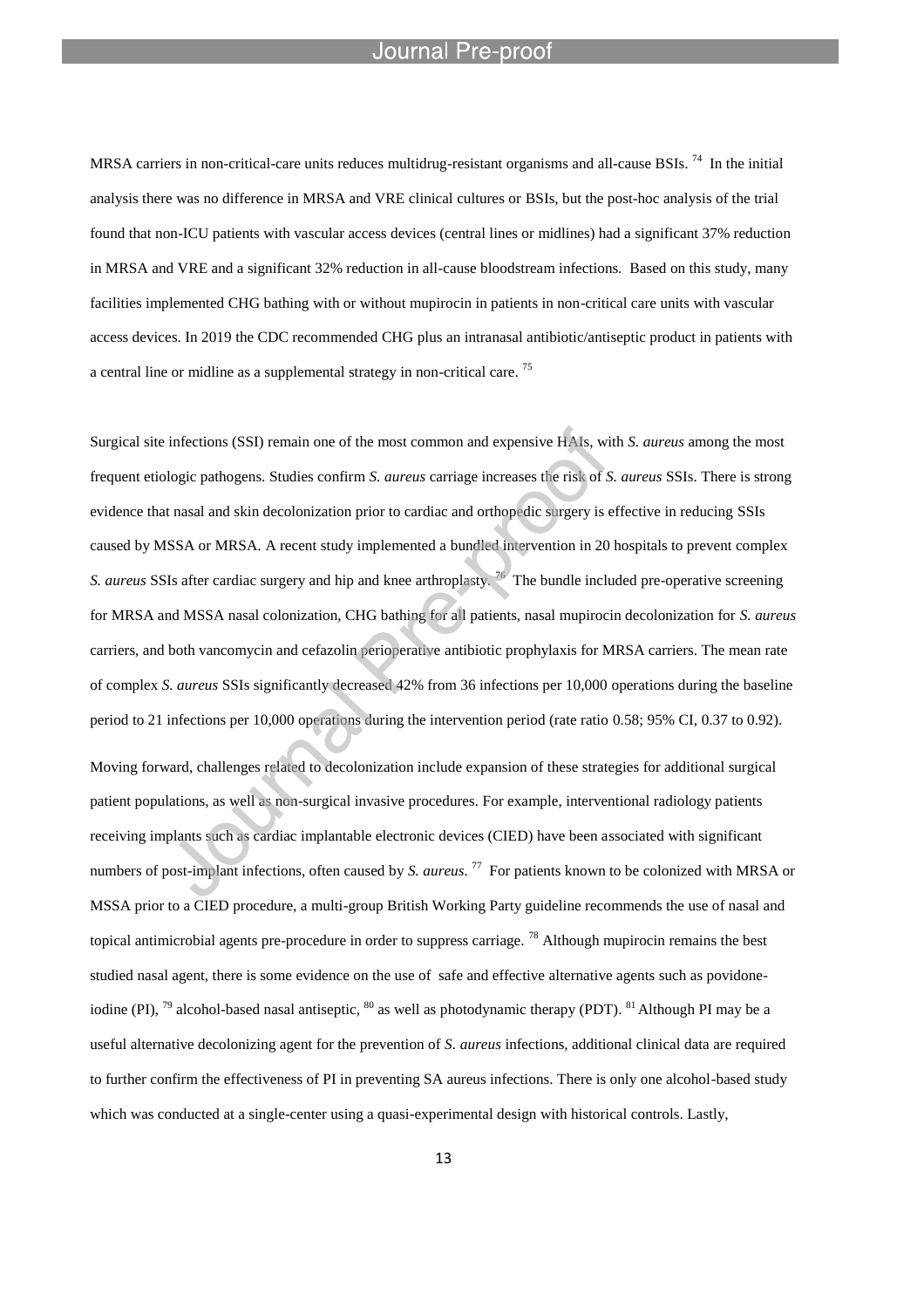l

photodynamic therapy is another promising approach for topical MRSA decolonization, but larger clinical trials are needed to evaluate different nasal decolonization protocols (including determining the optimal sensitizer) using clinically significant infection as the outcome.

In addition, there is need to determine if the widespread use of CHG based products promotes reduced CHG activity. Testing for CHG susceptibility is currently not standardized and the clinical impact of reduced chlorhexidine susceptibility in bacteria is unknown and not yet well-defined.

Decreasing Contact Precautions

The recommended use of contact precautions (CPs) in acute care as a proposed strategy for preventing ARO transmission has been a mainstay for half a century with successes documented particularly when the organism is emerging rather than endemic.<sup>82</sup> However, recommended duration of CPs as a strategy for prevention in hospitals remains unsettled. Determining when CPs may be discontinued and thus safely reduce risk of transmission is influenced by three key factors. First, involves the organisms themselves: which antibiotic resistant bacteria trigger an isolatable condition, and whether the patient is deemed colonized or infected with the particular ARO. Second, involves what type of isolation is applied. In non-hospital settings such as ambulatory clinics, dialysis centers, and home care settings recommendations for handling patients with AROs include use of standard precautions, while skilled nursing facilities deploy enhanced barrier precautions (use of Personal Protective Equipment [PPE], but without room restriction) for high contact care activities and CP when wounds or body fluids are unable to be contained or when ongoing transmission is suspected or confirmed. <sup>83</sup> The third factor involves whether a healthcare facility implements advances in healthcare strategies to reduce transmission risk or bioburden. Single patient rooms, alcohol-based hand sanitizers, hand hygiene monitoring protocols, supplemental environmental disinfection technologies (e.g. ultraviolet/continuously active disinfection), dedicated/disposable medical equipment/devices, and patient decolonization with CHG bathing, nares decolonization and/or antiseptic oral rinse are some examples of interventions that may reduce the risk of transmission.<sup>84</sup> Currently, these strategies are neither uniformly nor equitably adopted across (or even within) healthcare facilities.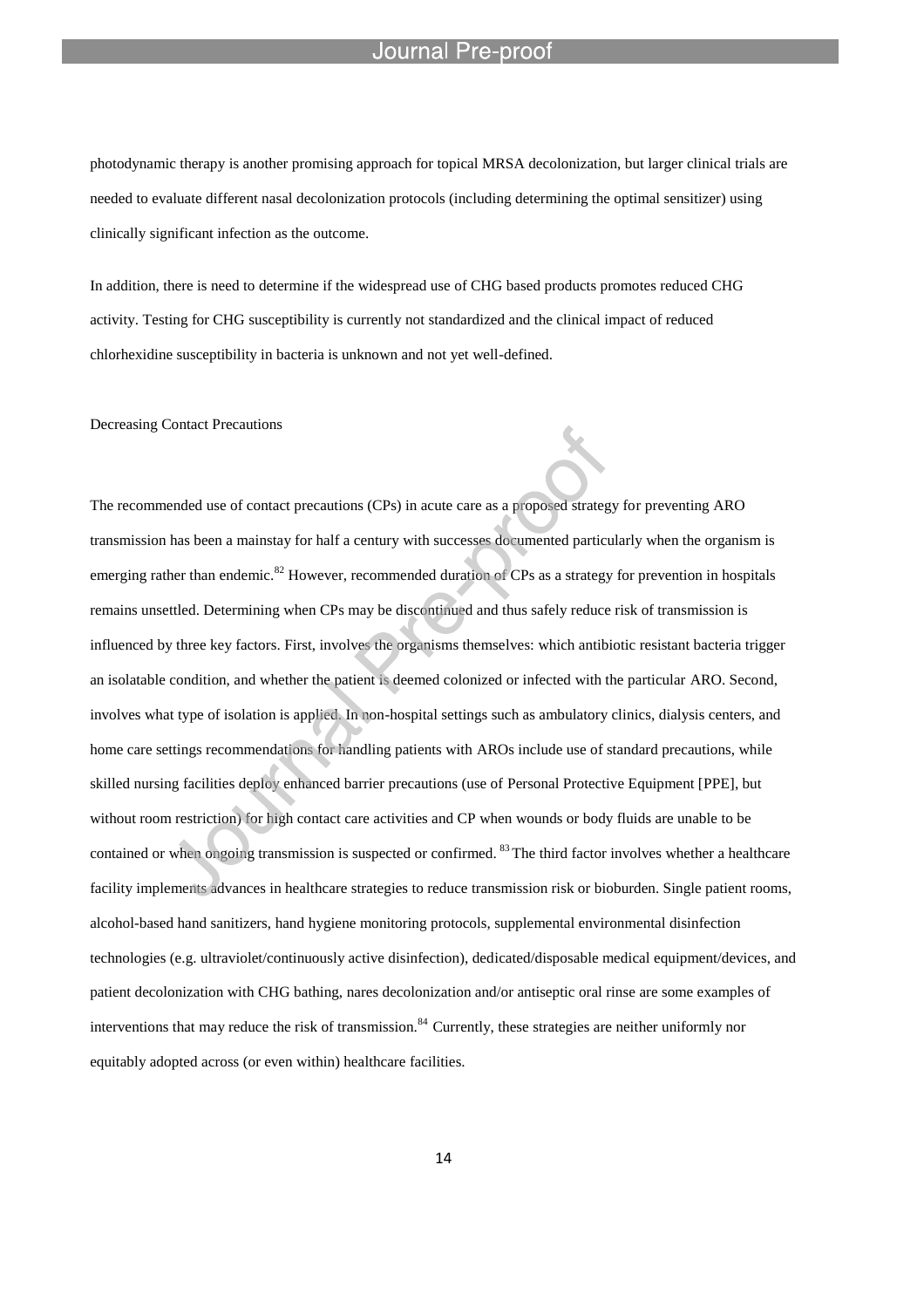l

There has been a growing body of evidence indicating the development of potential unintended consequences (patient dissatisfaction, safety, and worsening non-infectious outcomes) with the use of CPs for AROs in a one-sizefits-all approach. 85,86 A contemporary, popular approach has been to reserve CP for patients infected (vs colonized) with MRSA or VRE presumably under the hypothesis that colonization may correlate with a reduced organism density and therefore reduced risk of transmission, the evidence in support of this specific hypothesis is not very strong.<sup>88,89</sup> Meanwhile, there have been many reports of organizations suspending CPs without an increase in MRSA or VRE infection rates, often in the context of the aforementioned healthcare advances. <sup>83</sup> A recent SHEA expert guidance document regarding duration of CPs acknowledges that "no universally recommended approach exists for making decisions regarding CP duration or discontinuation for any epidemiologically significant organism". The same document recommends that organizations develop ARO management policies including the use and duration of CPs in the context of their risks, priorities and resources and that these policies be organism specific, evaluated and modifiable as/when/if the epidemiology changes. <sup>89</sup> What is lacking and needed is greater consensus on ARO transmission risk reduction strategies in the context of utilizing CPs judiciously for resource conservation and patient safety.

As mentioned, the list of AROs has expanded over the last fifty years and few would argue that further diversification is unexpected or that all AROs are equally transmissible. While suspending CPs for extended spectrum beta-lactamase (ESBL) Gram-negative organisms without an increase in ESBL infections has been reported,<sup>90</sup> this has not been as commonly reported with carbapenem resistant *Enterobacteriaceae* (CRE) though modeling in subacute settings suggest decolonization and screening for clearance may yield better results and no evidence to date with the recently emerged *Candida auris*. 91,92 Per the HICPAC meeting minutes of August 19, 2021, pertaining to the Isolation Precautions Guideline Workgroup and forthcoming efforts to provide further guidance, "Most of this will focus on the framing of transmission processes as opposed to the nitty gritty isolation practices. Airborne and contact isolation practices should not change."<sup>93</sup> This suggests that the way forward is a reevaluation of the transmission modalities of AROs at the organism level (e.g., MRSA vs CRE) and hopefully in the context of the aforementioned, disproportionally deployed advances in practice and technology. Decision support tools have been successfully utilized for infection prevention initiatives for years and are well suited for this challenge. Such tools could be developed and be evidence-based, algorithmic in nature and incorporate organism prevalence, healthcare setting and available control strategies including, but not exclusive to contact precautions.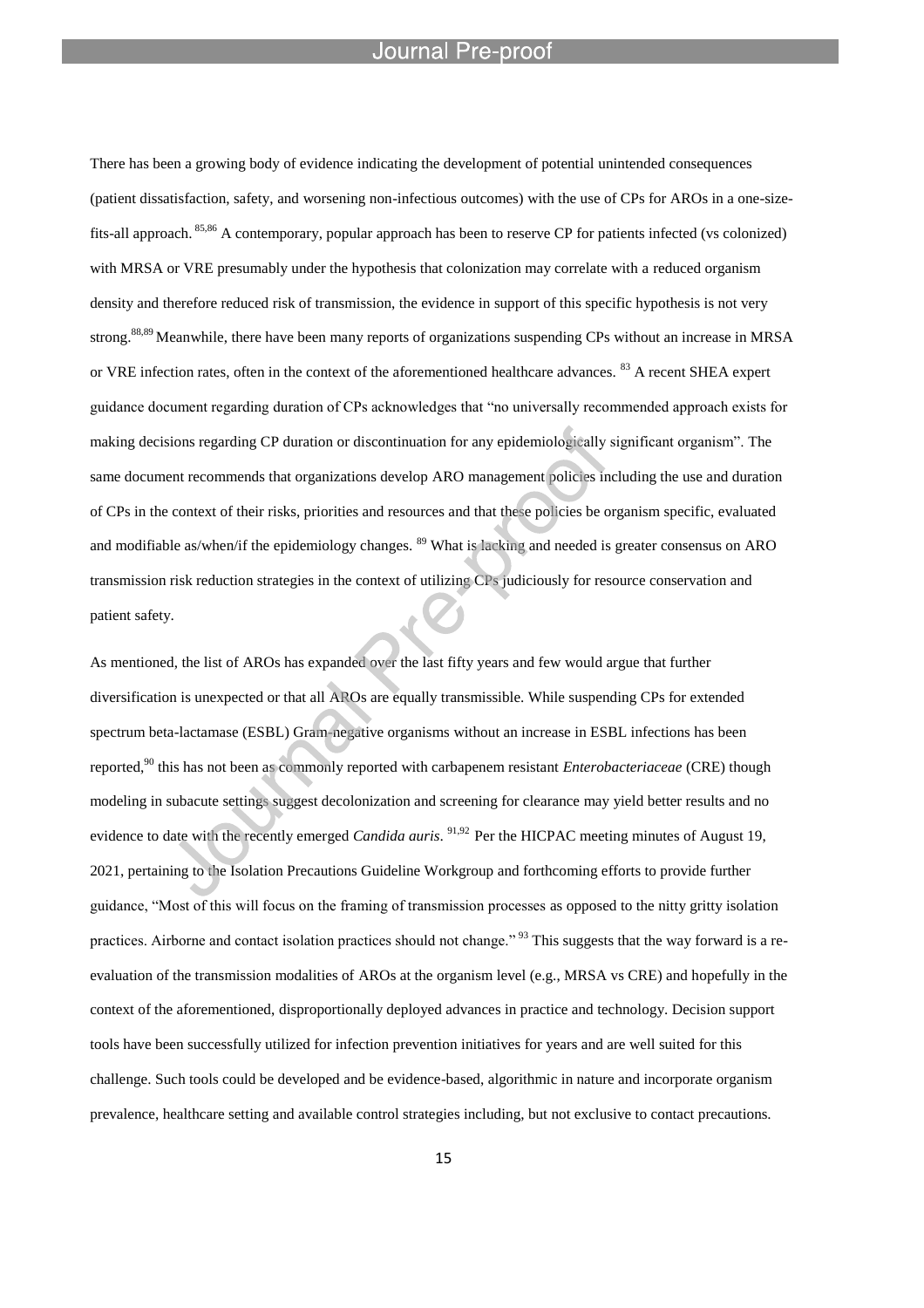### Diagnostic Stewardship

Diagnostic Stewardship (DS) involves the ordering, collection, and timely reporting of diagnostic tests to improve treatment of infectious conditions. Suboptimal culturing practices can adversely impact patient safety and the quality of care in a wide variety of ways including: reporting of asymptomatic bacteriuria misidentified as urinary tract infection (UTI) and blood culture contamination mistaken for bloodstream infection resulting in a wrong diagnosis, increasing the numbers of AROs and *C. difficile* as a result of overuse of antimicrobials, adverse reactions, and unwarranted financial expenditures stemming from inappropriate specimen testing and drug treatment, as well as the potential for over-reporting of HAIs such as catheter-associated urinary tract infections (CAUTIs). <sup>94, 95</sup> Recent reviews and surveys examining urine and blood culturing practices have underscored this issue and have identified potential underlying causes. <sup>96, 97</sup>

In order for healthcare organizations to optimize clinical and epidemiological outcomes related to urine and blood culturing, the CDC has recently identified key needs that will be essential to address, including the need for drivers to incentivize or require healthcare facilities to invest in DS, the need for meaningful measures development, and perhaps most important, the need for leadership support for implementation. <sup>98</sup> In addition, system-wide management programs must be directed by standardized practice guidelines, jointly written by IPs, microbiologists, and other key stakeholders, providing guidance in the pre-analytic phase, i.e., pathways for selecting the appropriate test according to patient's syndrome, methods for obtaining optimal collection of clinical specimens, and interpreting microbiology results. <sup>99,100</sup> In addition, efforts must be focused on education of nurses to understand the "why" behind proper culturing techniques, <sup>101</sup> and of physicians on appropriate ordering and interpretation of culture results. <sup>102</sup> Additionally, in order to ensure the integration of all areas of infection management (diagnosis, treatment, and prevention) a unified stewardship strategy is recommended such as reflected in the AID (antimicrobial, IP, and DS) model. <sup>103</sup> The basis of this model is the understanding that outcomes improve when providers understand and cooperate in implementing a system that promotes the appropriate test, the right interpretation of a test result, selection of the appropriate antimicrobial, and administration at the right time. <sup>104</sup> DS targets all relevant patient *populations*, e.g., ensuring that established protocols capture both catheterized and non-catheterized patients relative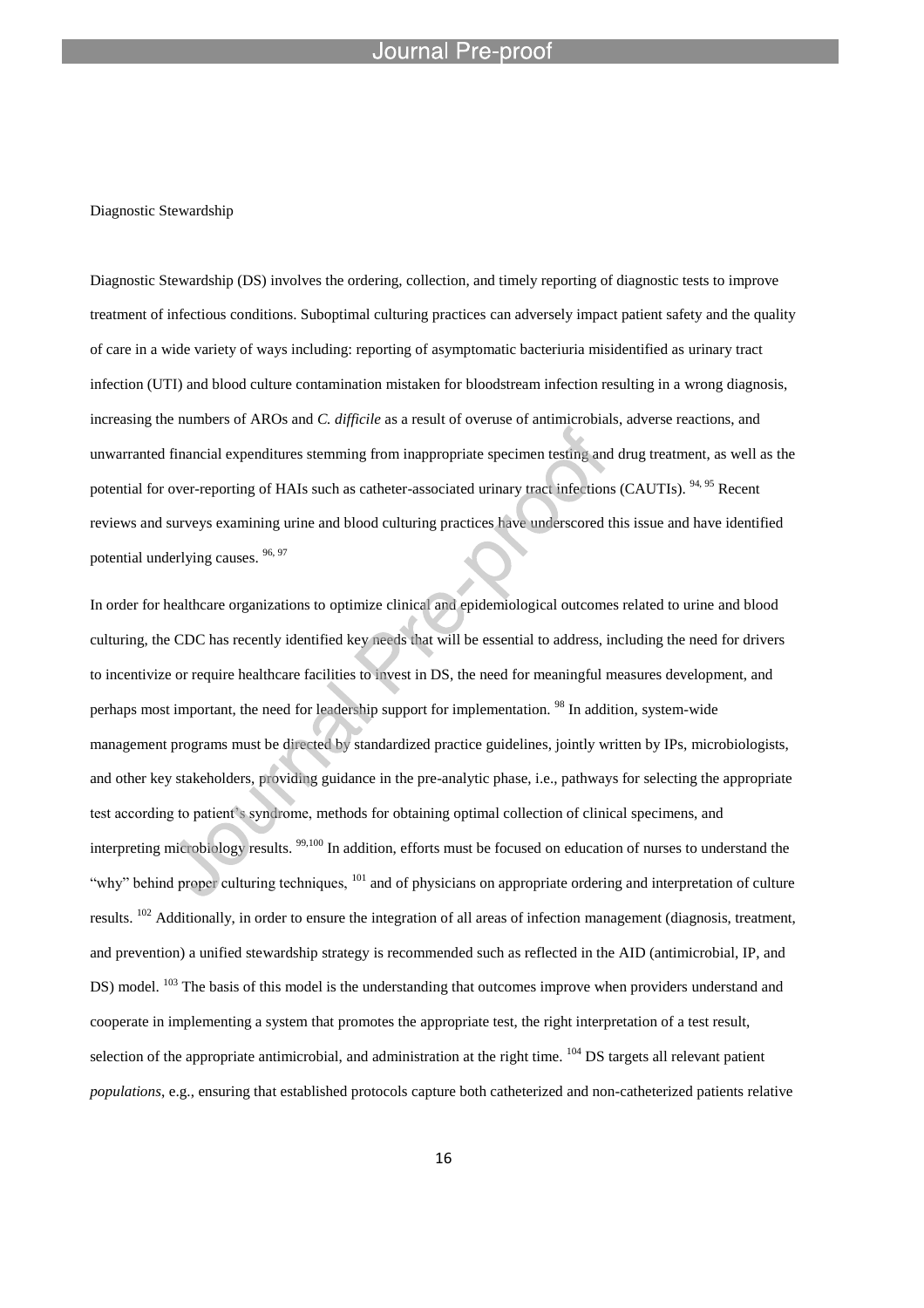l

to urine culture collection. <sup>105</sup> DS also targets all relevant patient *settings*, e.g., in specimen-intensive areas such as Emergency Departments, <sup>106</sup> and focuses on prevention of overutilization of blood and urine cultures. <sup>107</sup> This can be accomplished in part by reviewing and revising order sets in electronic medical records (EMR) to reflect essential modifications such as urine culture reflex testing, a practice that reduces unwarranted urine cultures while continuing to provide accurate clinical findings, <sup>108</sup> and integration of electronic medical records to improve compliance with ordering protocols. <sup>109</sup> An important aspect of DS is ongoing evaluation of novel devices, such as those designed to reduce blood culture contamination. <sup>110</sup>

DS interventions should also be applied to *C. difficile* testing to ensure more appropriate testing, facilitate prompt isolation and optimize clinical treatment. DS interventions related to *C. difficile* testing should include: provision of education of nurses on the appropriate documentation of patient bowel movements and use of laxatives; <sup>111</sup> implementation of *C. difficile* order sets <sup>112</sup> and EMR best practice alerts to assist providers in avoiding testing when patients do not meet current recommendations (recent laxative use,  $\leq$  3 unformed stools in 24 hours); <sup>113</sup> optimizing testing strategies to distinguish between toxigenic and nontoxigenic strains of *C. difficile*. Specifically, the nucleic acid amplification test (NAAT) is a widely adopted laboratory diagnostic tool for *C. difficile*, due to the high sensitivity and rapid turnaround time of the testing methodology. However, when a NAAT is used as the sole testing method, misdiagnosis of *C. difficile* infection can occur because the test does not distinguish between toxigenic and nontoxigenic strains of *C. difficile*. <sup>113</sup> Therefore, best practice strategies should incorporate a 2-step reflex testing algorithm that utilizes advanced laboratory screening methodologies.

# HAI Surveillance and Prevention: Bloodstream Infections

Several important interventions are needed to achieve improvements in surveillance and prevention of Bloodstream Infections (BSI) including expansion of the definition, improved documentation of clinical findings to prevent missed events and over-diagnosis<sup>114</sup>, identification of provider knowledge gaps followed by education to support the introduction of an enhanced central line maintenance bundle,  $^{115}$  and evaluation of novel technologies including advanced antimicrobial IV dressings that may extend the effective antimicrobial period over the entire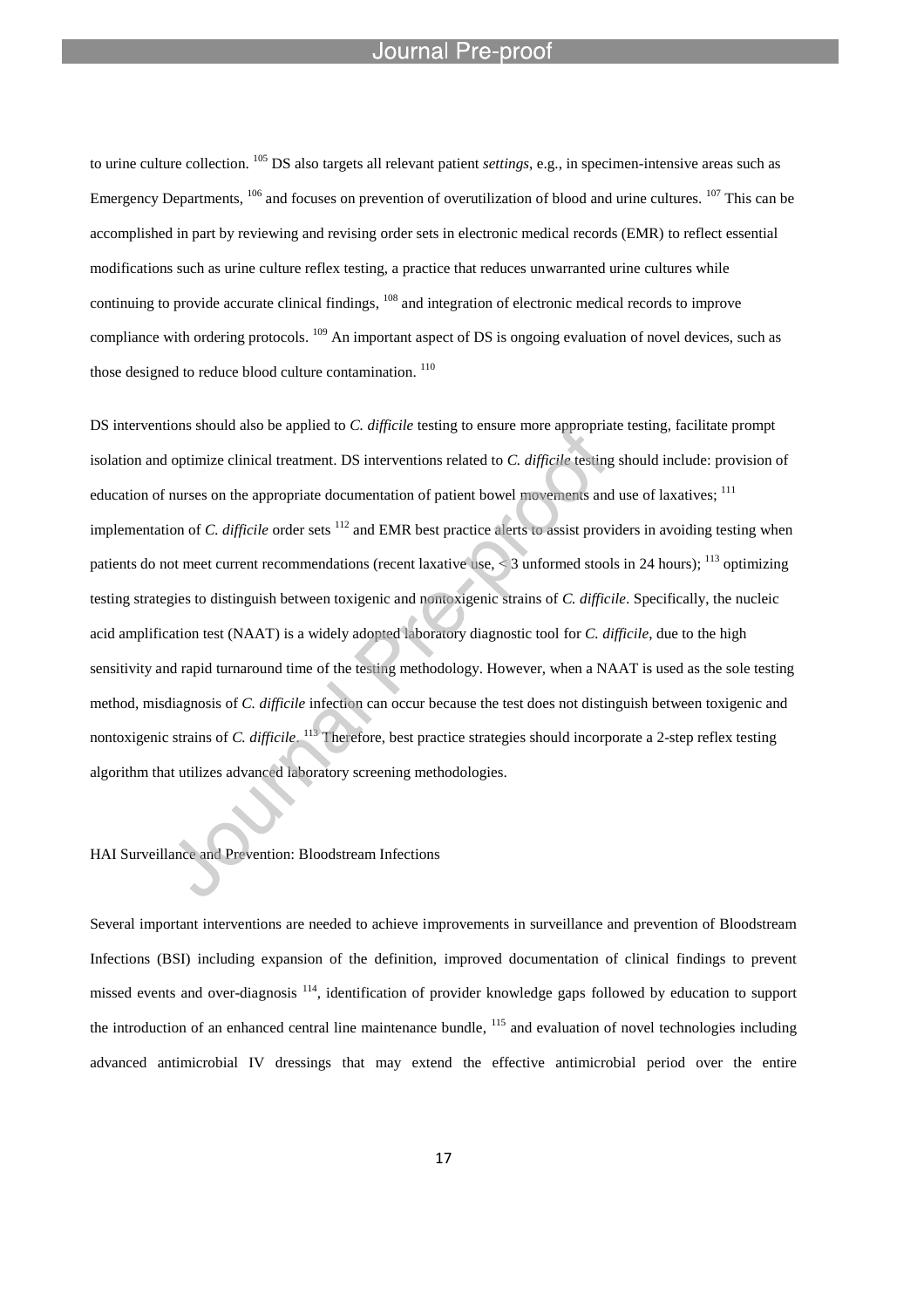recommended duration of the dressing. <sup>116</sup> Future endeavors should include in-vivo studies that test the effectiveness of advanced dressings in reducing BSIs.

Device-associated BSIs account for significant numbers of HAIs in United States healthcare facilities. However, the full extent of the problem is unknown because surveillance and federal reporting is currently mandated only for CLABSI events. Published studies indicate that considerable numbers of BSIs occur as a complication after placement of arterial,  $^{117}$  hemodialysis,  $^{118}$  midline,  $^{119}$  and peripheral intravenous catheters (PIV).  $^{120}$  This evidence supports a need to implement a more comprehensive prevention strategy that addresses *all* types of intravenous catheters, which could be captured using a concept known as *Hospital Onset Bacteremia* (HOB). This expanded prevention strategy should extend to settings outside of hospitals, such as home infusion, where caregiver practices are a notable infection factor. <sup>121</sup> It should also reflect recent learnings from the COVID-19 pandemic based on analysis of the causes for the increase in BSI during this period.  $^{122}$ 

# HAI Surveillance and Prevention: Non-Ventilator Hospital Acquired Pneumonia

l

Non-ventilator hospital acquired pneumonia (NV-HAP) is the most common hospital acquired infection in the U.S. affecting 1% of hospitalized patients with a crude mortality rate of 15-30%.<sup>123, 124</sup> NV-HAP is associated with a significantly longer length of stay, high 30-day readmission rates, a greater need for intensive care management and long-term care following discharge, increased direct care costs, and perhaps most importantly, it is a frequent source of sepsis.124-126

As noted in a September 2021 Joint Commission Safety Briefing, NV-HAP is a substantial threat to patient safety and a large driver of healthcare cost, yet it is not formally tracked or reported to the National Database of Nursing Quality Indicators or the CDC NHSN nor does it impact the Centers for Medicare and Medicaid Services pay-forreporting or performance programs.  $^{127}$  NV-HAP surveillance is not currently standardized, and risk stratification is not reliable, therefore, consideration should be given to application of universal prevention guidelines throughout every patient's hospital or long-term care stay.<sup>124,127</sup> The most promising evidence-based prevention measures include primary source control (e.g., oral care), early and frequent ambulation, head of bed elevation, and aspiration precautions.123,126-128 Additional randomized controlled trials evaluating the impact of individual interventions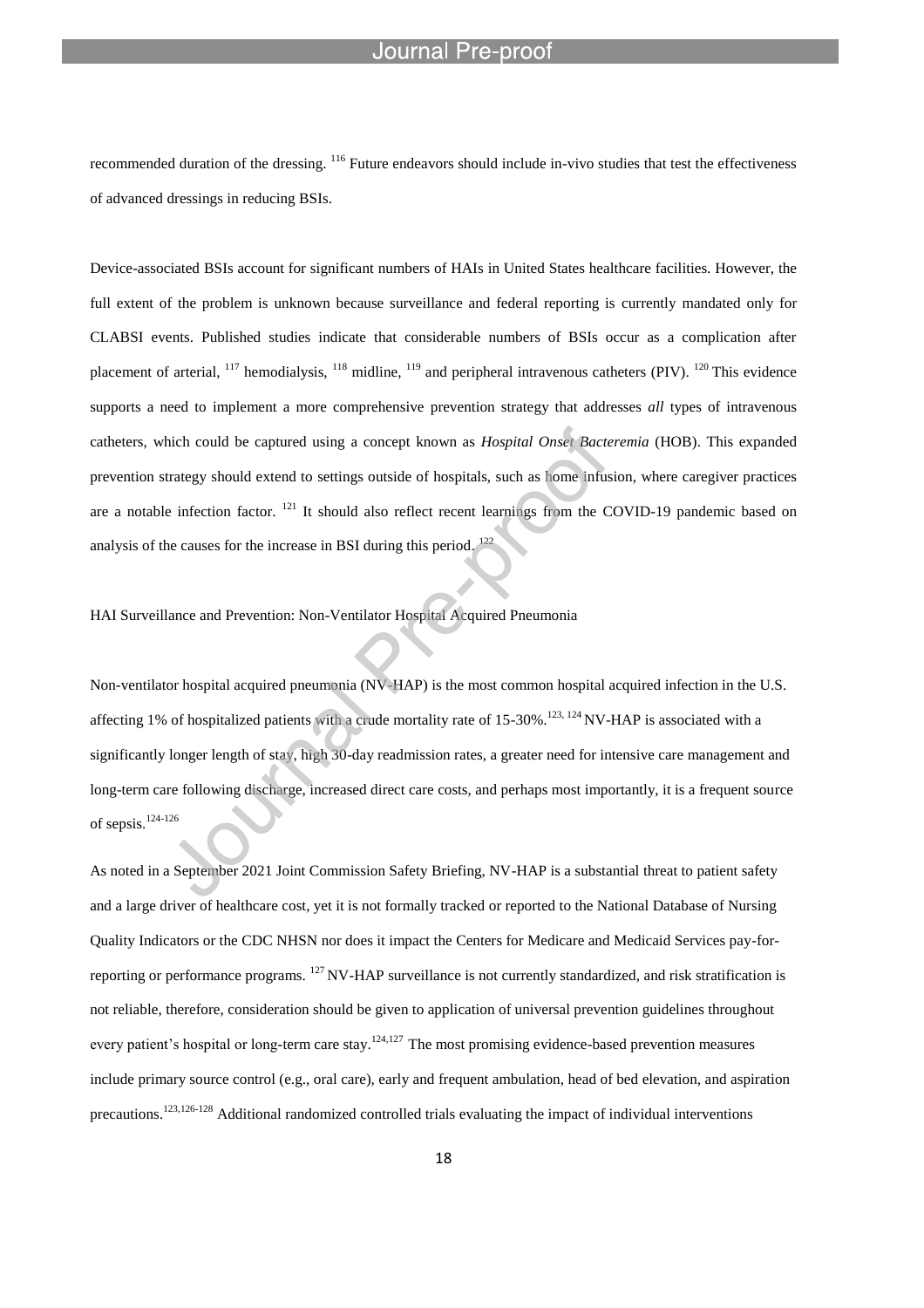(rather than a "bundle") are warranted.<sup>124,128</sup> However, it is equally important to help healthcare facilities improve quality and safety now and develop practical prevention strategies to translate existing evidence into practice to improve the health and safety of patients. $124,127$ 

l

NV-HAP prevention recommendations include engaging facility leadership and interdisciplinary team members in discussions about the importance of NV-HAP surveillance and prevention, considering provision of adequate resources, and facilitating implementation of evidence-based interventions, nursing documentation templates on NV-HAP prevention that capture process measures and an electronic tracking system to monitor NV-HAP. Other measures include mentoring influential nurses and nursing assistants in direct care positions to serve in leadership roles (including those who are not in official management positions) to champion prevention efforts within the daily workflow, raising the profile of oral care as a new standard and an essential infection prevention practice rather than an optional comfort measure, and supporting a safety culture by facilitating regular reminders and communication particularly in areas with high staff turnover. Lastly, maintaining staff education and competencies in fundamental nursing care (e.g. oral care, mobility), creating an efficient process to stock needed supplies and equipment at the bedside, empowering patients to ask for assistance with oral care, feeding, and mobility when they need it and to report when they completed their care independently so it can be documented, and establishing the prevention plan as a standard of practice facility wide. 124,129,130

# HAI Surveillance and Prevention: Ventilator Associated Events

For many years IP programs conducted surveillance for ventilator-associated pneumonia (VAP) using an NHSN definition that included several clinical components that were often subjective and difficult to interpret. <sup>131</sup> In 2013, the VAP definition changed to a tiered system represented by ventilator associated events (VAE)  $^{132}$ , subcategorized by objective criteria for infection-related ventilator associated condition and then more specifically by possible and probable VAP. The VAE definition eliminates subjectivity by using clearly defined criteria often contained in medical records and therefore facilitates the automated collection of data. <sup>133</sup> Additionally, VAE definitions broadened the focus of surveillance from pneumonia alone to the syndrome of nosocomial complications in ventilated patients.<sup>134</sup>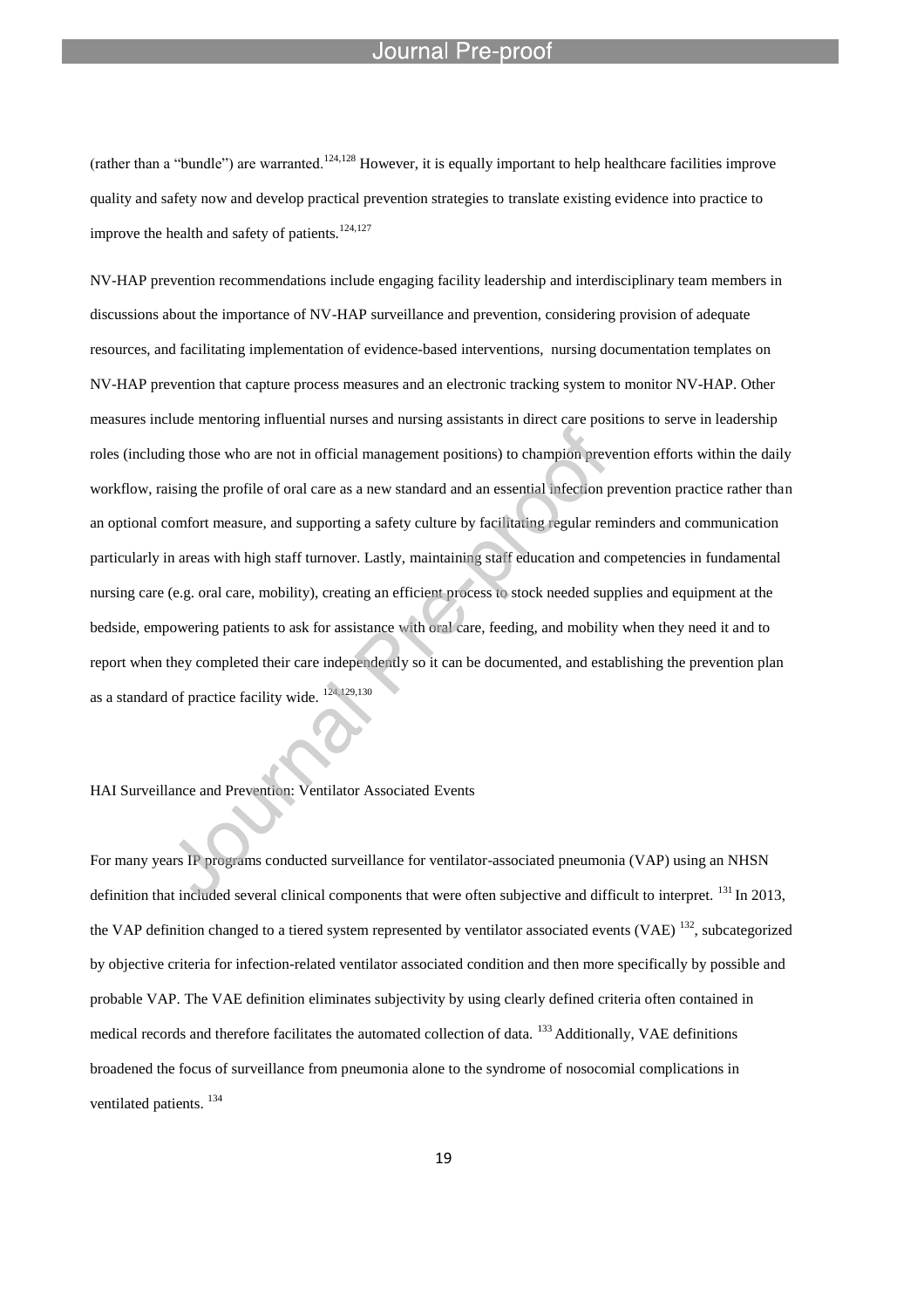However, the current tiered VAE definition lacks sensitivity, potentially resulting in underreporting of true events. An initial goal of the VAE definition was to identify all causes of respiratory deterioration as well as broadening the safety surveillance for patients on a ventilator including pneumonia, atelectasis, fluid overload and acute respiratory distress syndrome. A meta-analysis by Fan et al determined the pooled sensitivity of VAE for traditionally defined VAP was 42% <sup>135</sup>. Additionally, the pooled positive predictive value of VAE for traditionally defined VAP was 23%. Another study by Zosa et al identified that the VAE definition grossly underestimates the clinical diagnosis of VAP and reports less than a third of the patients treated for VAP <sup>136</sup>. The fact that VAE surveillance misses many traditionally defined VAPs would appear to undermine its claim to detect clinically important respiratory complications of care. Enhancing surveillance and intervention protocols are supported by the severe consequences of such infections: VAPs have a significant attributable mortality (4.6%) along with increases in morbidity, hospital length of stay (LOS) and cost of care  $^{133}$ .

When the VAE definition was implemented, its purpose was not to be a method to specifically identify VAP but rather to broaden safety surveillance for a variety of ventilator-associated events. Updated definitions will enhance consistency, accuracy, and reproducibility of surveillance information. <sup>137</sup> A collaborative effort among the IP community and NHSN with the aim to enhance a balance between epidemiological and clinical occurrences based on expert review should increase infection sensitivity, leading to broader and more effective prevention efforts, as well as raising event agreement among respiratory therapists, intensivists, and IPs.

HAI Surveillance and Prevention: Urinary Tract Infections

UTIs represent a common diagnosis for patients in the ambulatory, acute, and long-term care settings. Contrary to the evaluation of patients for bacteremia where blood is normally sterile, colonization of the urine increases with age and is considered physiologic. Asymptomatic bacteriuria (AB) is prevalent with older age, diabetes, those with impaired voiding, and urinary catheterization. <sup>138</sup> A widespread practice is to obtain a urine specimen for analysis for both infectious and noninfectious conditions. The urinalysis, commonly used to test for noninfectious conditions, includes metabolic, inflammatory, and renal components. Some elements indicating bacteriuria (e.g., nitrites), and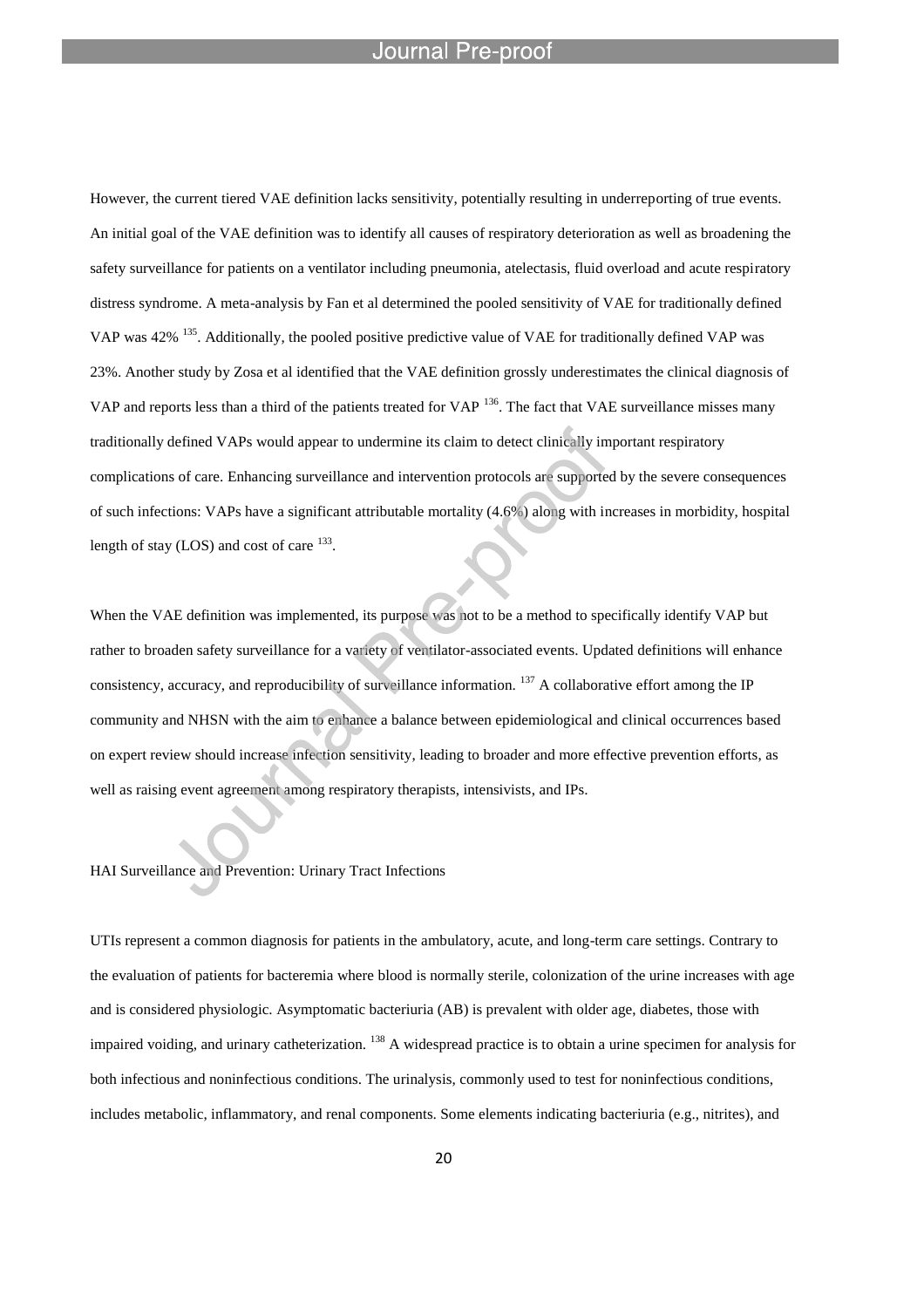others reflecting inflammation (e.g., leukocyte esterase) are often mistakenly equated with infection triggering the order of a urine culture. Almost half of patients admitted to hospitals have a urinalysis performed and a quarter will have a urine culture done. <sup>139</sup> Obtaining a urine culture without an evaluation of the patient clinical condition and the likelihood for symptomatic urinary tract infection leads to misdiagnosis, inappropriate antimicrobial use, and increase the risk for antimicrobial resistance. In addition, variation in testing occurs based on setting. In the ambulatory arena, often a UTI is diagnosed based on clinical grounds, and a urine culture may not be obtained for the first episode of cystitis. The elderly, especially those that reside in long-term care facilities, have a high prevalence for AB, and are prone for misdiagnosis of UTI when clinical parameters are not included in the decision making to test. <sup>140</sup> On the other hand, the clinically defined catheter-associated UTI (CAUTI) is reached by excluding other diagnoses. <sup>141</sup>

The main challenge in addressing UTI relies on the importance of incorporating clinical signs and symptoms as cardinal factors, with laboratory support, to reach the diagnosis. DS starts with a focus on the pre-analytic component which is heavily dependent on clinician knowledge and competencies. Understanding the pretest probability before obtaining a urinalysis or culture, and incorporating the patient's symptoms in the decision to order the test will reduce the likelihood of detecting patients with AB. <sup>142</sup> Specimen contamination is minimized by obtaining a clean midstream sample for those non-catheterized and a fresh specimen from sampling port in those catheterized. The analytic phase is where the laboratory can actively support unnecessary testing by limiting urine cultures to those ordered for urinary symptoms. <sup>143</sup> The absence of pyuria on a urinalysis is predictive of not having a symptomatic UTI. Different algorithms have been implemented in hospitals to reduce the unnecessary use of urine cultures based on the quantitative evaluation of pyuria on a urinalysis. However, the cutoff for pyuria to adequately exclude asymptomatic bacteriuria is still not clear, and it is uncertain if using the urinalysis to decide whether a culture is warranted discriminates adequately between those with or without a clinical infection. <sup>144</sup> Reflex urine cultures should only be performed for patients with suspected symptomatic UTI, and not only based on the urinalysis results. Exclusions include pregnancy and urologic procedures associated with mucosal trauma. <sup>138</sup> In the post-analytic phase, framing the culture results and the corresponding antimicrobial susceptibilities in context will help enhance the clinician's decision making.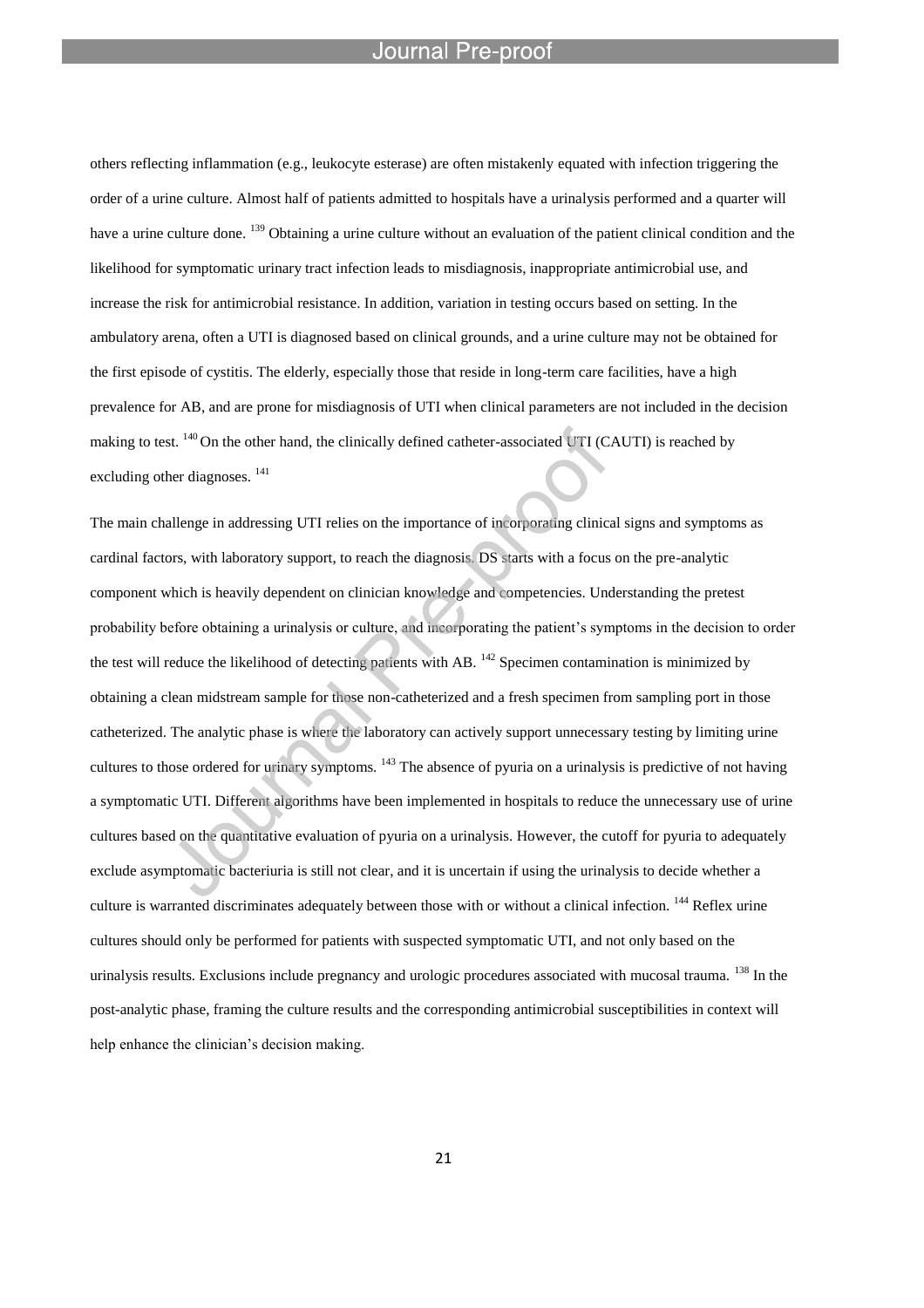l

DS is a prerequisite to achieving successful antimicrobial stewardship outcomes. We need to promote standardized processes to improve the diagnostic testing of patients with suspected UTI. First, clinicians need to eliminate the old habits of "panculturing" to a more reflective behavior where testing the urine is based on suspicion of infection. Second, the use of "urinalysis with reflex to culture" requires more research to standardize the parameters that would trigger a culture. Third, future process measures to evaluate the variation in utilization of urinalysis and urine culture may help understand the under- and over-use of diagnostic tools. Fourth, in the hospital setting, more inclusive metrics such as the standardized utilization ratio (SUR) are useful tools to evaluate both infectious and noninfectious device risk. From an outcome measure perspective, the current surveillance definition, especially for CAUTI, suffers from a low positive predictive value for true instances of disease, leading to skepticism from clinicians. More objective, electronically captured data, such as combining patient-level catheter-associated bacteriuria and antimicrobial use may help better understand the stewardship and infection prevention problem. <sup>145</sup> Finally, in the ambulatory or long-term settings, evaluating the incidence of UTI and associated antimicrobial treatment of populations at risk for misdiagnosis (e.g., diabetics, elderly) may provide valuable information on potential future areas of focus.

# HAI Surveillance and Prevention: Surgical Site Infections

One well studied approach to improving surgical patient outcomes is the use of care bundles. The care bundle concept was first introduced into the surgical arena by the Institute for Healthcare Improvement (IHI) in 2006 as a strategy to reduce the risk of SSI and was based upon 4 core measures: (a) timely and appropriate antimicrobial prophylaxis, (b) appropriate hair removal, (c) normothermia, and (d) glycemic control (focusing at that time on vascular and cardiac patients). While each of these measures had a relevant evidence base, together they were not sufficiently robust to lead to a sustainable improvement in patient outcome across the surgical spectrum.<sup>146</sup>

However, over time with the addition of key elements, the surgical care bundle (SCB) has emerged as an accepted method of packaging the best, evidence-based measures into routine care for all surgical patients to prevent SSIs. Most of the selective evidence-based measures listed below have been identified by systematic review and metaanalyses, providing moderate to high clinical evidence (1A) and recommended in national, international and societal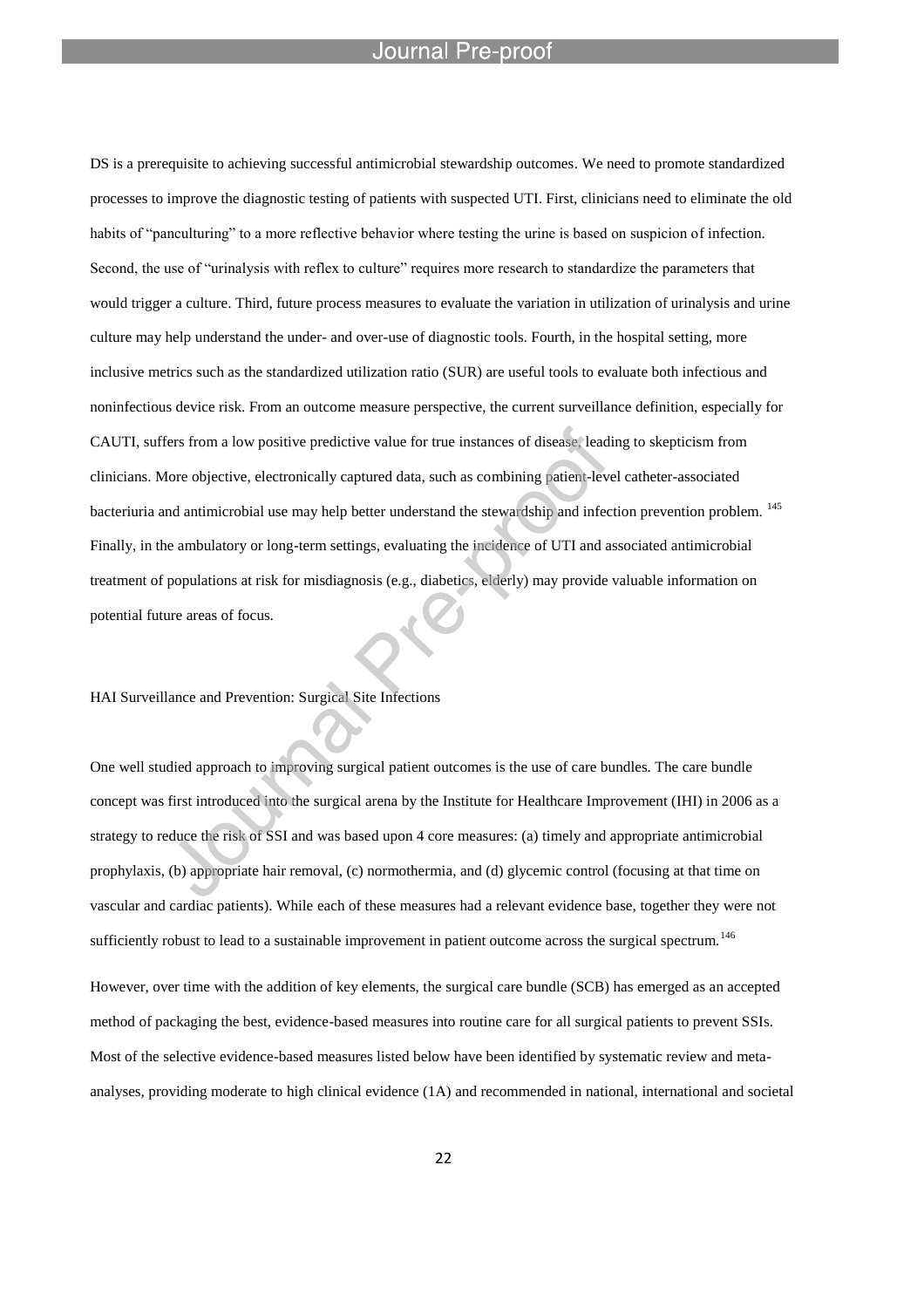guidelines.<sup>147</sup> Currently, there is no consensus as to the maximal number of measures within an evidence-based surgical care bundle. However, consensus suggests that individual care bundle components should attempt to address the myriad of patient risk factors present at the time of surgery.

l

One bundle measure supported by several evidence-based studies in selective surgical disciplines is a standardized preadmission shower/cleansing strategy using CHG to reduce the microbial burden on the surface of the skin at the time of surgery. This should be viewed as adjunctive to perioperative skin antisepsis protocols (i.e., skin prep) which is a separate SSI prevention care bundle measure.<sup>148</sup> The 2021 AORN Guideline for Preoperative Patient Skin Antisepsis states the following: (a) follow manufacturer instructions for use (IFU) and safety sheet for prepping, handling, safety and storage; (b) establish a standardized skin prepping protocol that includes a selected skin marking strategy; (c) confirm the surgical site and isolated contaminated sites prior to prepping with a barrier drape; (d) apply surgical skin prep agent using sterile technique and sterile supplies, starting at incision site and move outwards; (e) implement patient and staff safety measures such as minimizing the risk of fire especially with alcohol-based products; (f) at end of procedures, assess patient skin for injury after removing skin antiseptic agent;  $(g)$  document prep in the EMR.<sup>149</sup> The 2013 Antimicrobial Prophylaxis Guidelines were developed jointly by the American Society of Health-System Pharmacists (ASHP), the Infectious Diseases Society of America (IDSA), the Surgical Infection Society (SIS), and the Society for Healthcare Epidemiology of America (SHEA). For the first time this document addresses weight-based considerations to insure maximal tissue concentrations within the wound bed during the intraoperative period.<sup>150</sup>

Another bundle measure shown to reduce the incidence of SSIs, especially in high-risk surgery involving implants such as knee and hip arthroplasty is the screening of patients for both MSSA and MRSA nasal colonization. While mupirocin has been for many years the standard agent for nasal decolonization, studies using nasal povidone iodine (5% or 10%) or a novel alcohol-based (70%) nasal antiseptic have been documented to be effective in reducing staphylococcal nasal colonization but further clinical investigations are warranted. <sup>151</sup> In addition, perioperative supplemental oxygen (80%) or hyperoxia is a recognized bundle measure, as it increases tissue oxygen tension, which may lead to an increase in oxidative killing of surgical pathogens and a reduction in SSIs. Current national, societal and international guidelines are supportive of perioperative hyperoxia to reduce SSIs in colorectal surgery patients.<sup>152</sup> The SSI prevention care bundle element related to the patient's core temperature recommends monitoring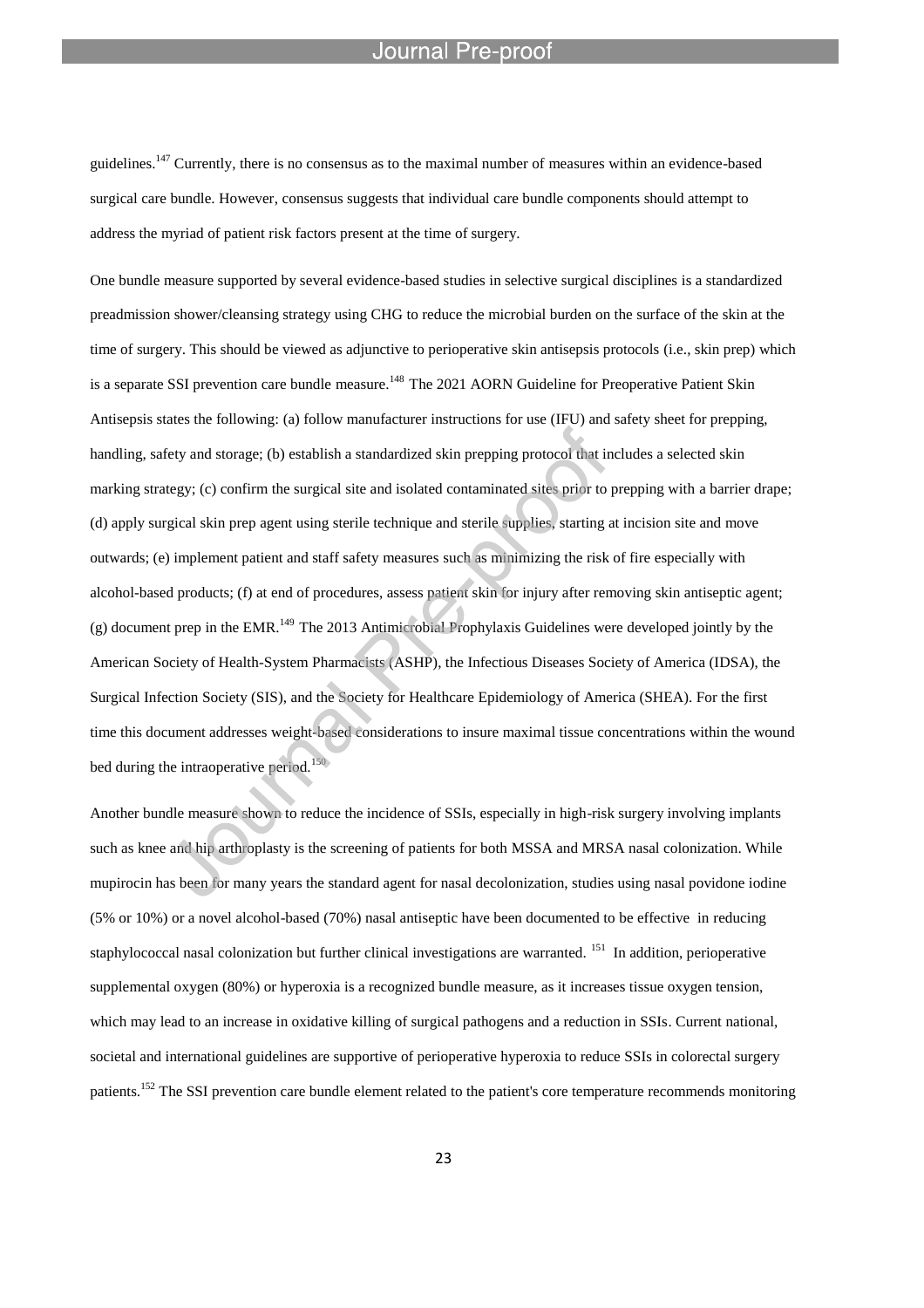throughout the surgical procedure and with maintenance of normothermia preoperatively, intraoperatively, and postoperatively. Hypothermia is defined as a core temperature below 36°C and patients should be prewarmed a minimum of 30 minutes prior to the induction of anesthesia.<sup>153</sup> The presence of diabetic hyperglycemia at the time of surgery is a significant risk factor across the spectrum of surgical disciplines, so glycemic control is yet another evidence-based SSI prevention care bundle element. Hemoglobin A1C represents a more accurate indicator of glycemic control than blood glucose. Preoperative and inpatient diabetes management improves glycemic control on the day of surgery and postoperatively, decreasing the incidence of hypoglycemia which leads to improved clinical outcome.<sup>154</sup>

A systematic literature review (SLR) and meta-analysis identified 15 randomized controlled trials, producing a risk ratio of 0.67, 95% CI 0.54–0.84 (p= $< 0.00053$ ), demonstrating that use of antimicrobial coated/impregnated sutures were effective in demonstrating a statistically significant, lower risk of SSI in clean, clean-contaminated and contaminated surgical procedures.<sup>155</sup> Two recent studies have documented that use of an antimicrobial suture for wound closure as part of an evidence-based surgical care bundle can provide a significant fiscal benefit to the hospital and third party-payer, suggesting that antimicrobial sutures should be considered for both superficial and deep layer closure after all surgical operations.<sup>156,157</sup>

Emerging Pathogens

The National Institute of Allergy and Infectious Diseases defines emerging infectious diseases "as infectious diseases that have newly appeared in a population or have existed but are rapidly increasing in incidence or geographic range" <sup>158</sup>. Although these emerging pathogens may be well studied in laboratory settings, by definition, when they emerge in populations that have not had prior exposure or experiences with such diseases, the public, as well as IP programs are woefully unprepared to address the public health implications and, in turn, the socioeconomic ramifications of being so ill prepared. IP programs find themselves all too often being reactionary rather than proactive in the light of emerging pathogens. Two very different but recent examples can be seen with Ebola and COVID-19. First identified in 1976, the CDC describes 33 outbreaks in 19 countries of the Ebola viral hemorrhagic fever (includes the three species that cause disease in humans: Zaire, Sudan, and Bundibugyo; and one species that does not cause disease in humans, Reston) prior to the Ebola outbreak of 2014. <sup>159</sup> Although this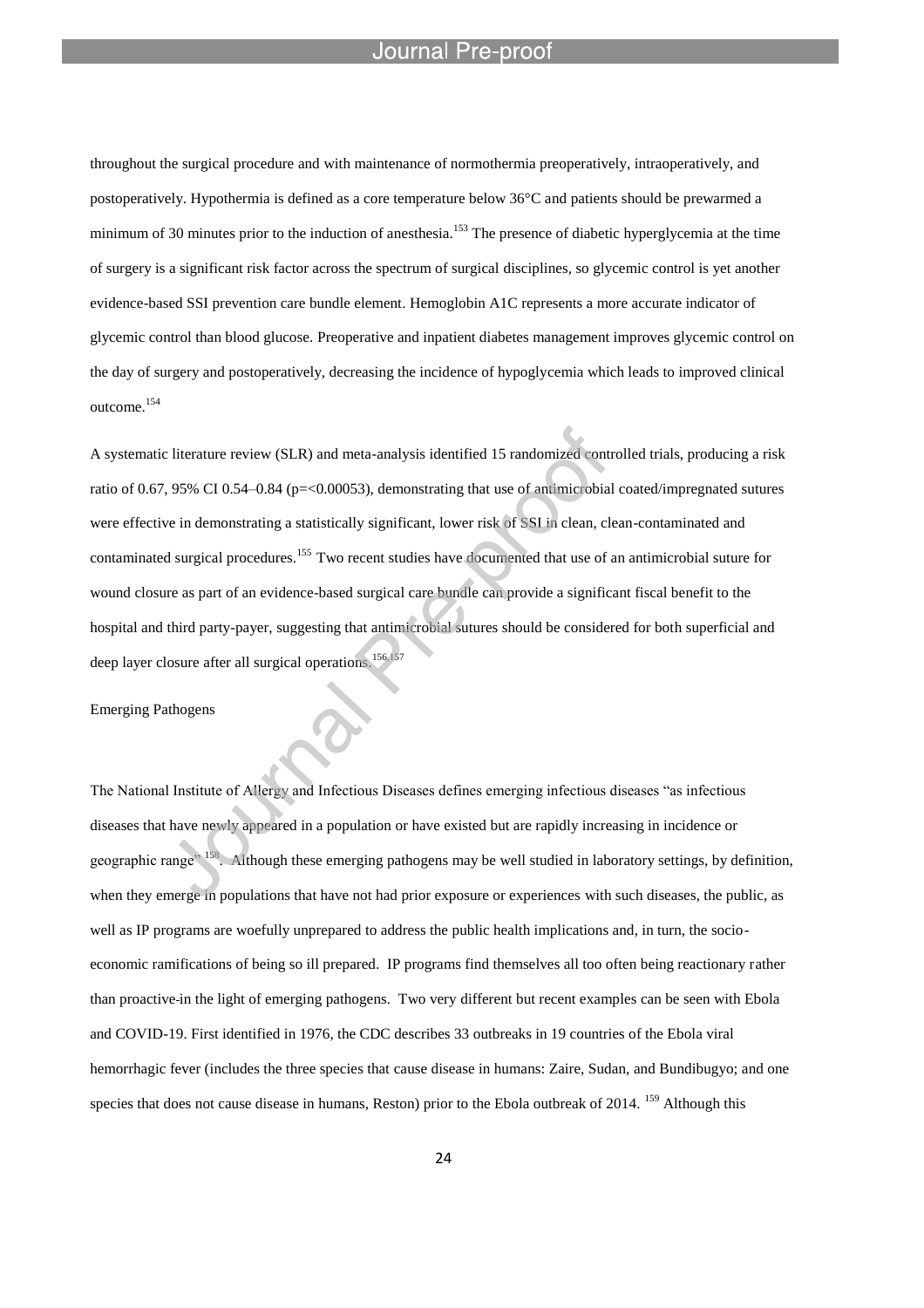l

pathogen was known for 38 years, when Ebola was first diagnosed in a patient admitted to a hospital in Texas, United States (US), it was evident that infection prevention programs were not prepared to properly control potential transmission. Transmitted through infected body fluid, PPE took on a new meaning for front-line staff, including the importance of selecting the correct PPE, as well as conducting extensive training to learn the proper process of donning and doffing PPE to reduce the risk of blood or body fluid contamination. In addition, special arrangements in terms of the patient care environment were needed to address the patient's isolation room, temporary "mini-labs" where testing can be run by specially trained staff, one-way traffic flow to prevent accidental contamination, nearby emergency showers for staff in the event of an exposure, and special waste management precautions. More recently, in December of 2019, when COVID-19 first appeared in California and rapidly spread across the United States, it quickly became apparent that the US public health and healthcare infrastructure were not designed to provide rapid identification of infected individuals, control transmission among the vulnerable population, and manage and treat large surges of patients in our healthcare facilities. Emerging pathogen events have underscored the need for IP programs to emerge from positions of remaining reactive to becoming proactive by developing robust systems capable of properly handling future pandemic diseases.

As described by Abouleish, a lack of information, conflicting information, unfamiliarity with the disease, along with human perception all work together to formulate a perceived risk level of disease transmission. <sup>160</sup> This helps explain, in part, acceptance, or lack thereof, of infection prevention measures by the public. In the context of the latest pandemic, universal infection prevention and control approaches to reduce disease transmission in the health care setting focus on: 1) early identification and appropriate isolation of patients suspected of having the disease through symptom screening or testing; 2) universal source control through mandatory masking to contain respiratory droplets; 3) quarantine after exposure; 4) the use of appropriate personal protective equipment; and 5) appropriate environmental decontamination.<sup>161,162</sup>

Airborne infection isolation rooms (AIIR), formerly known as negative pressure isolation rooms, are designed to protect other patients and healthcare team members from diseases transmitted via the airborne route. Most facilities are designed with few AIIR in comparison to standard rooms, and as a result, these were rapidly allocated during the surges of COVID-19. <sup>163</sup> Soon, infection prevention programs found themselves working creatively to develop geographic cohorts (entire units made up of patients with a common infectious disease) or find ways to create more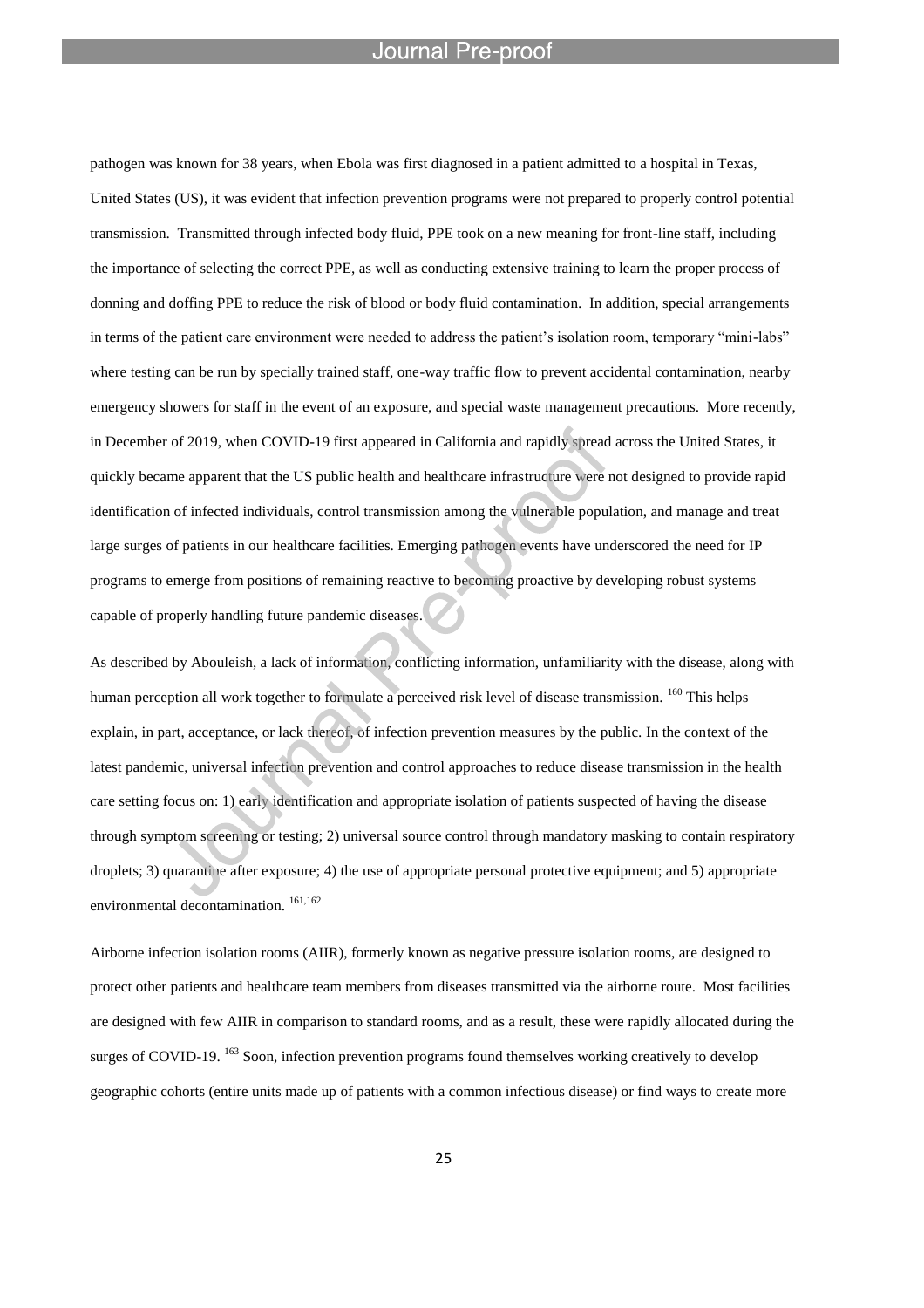l

AIIRs, for example by using portable HEPA scrubbers or changing the ventilation dynamics of a particular unit or floor. Through the course of the pandemic, research has found that the large majority of COVID-19 virus is spread via respiratory droplets that drop precipitously within 6 feet of the infected, not only putting unprotected individuals at risk within that 6-foot space, but also able to contaminate the environment near infected individuals. <sup>161</sup> However, the relationship of finding virus particles in the environment and the role these particles play in the ability to cause disease requires further investigation.

Aerosol generating procedures (AGP) have gained considerable attention since the pandemic began. Yet there remains poor consensus and conflicting evidence on which specific procedures should be considered AGPs, and to what extent these procedures can or do, pose the greatest risk in COVID-19 transmission. <sup>162</sup> The answer undoubtedly lies within a spectrum of factors that contribute to determining acceptable or non-acceptable risk. As an example, nebulizers, which by design aerosolize medicine for patient inhalation, have not been fully researched to determine their association with disease spread given such elements as variation in disease state of the host and ventilation/air quality of the surrounding environment. Optimal air quality includes having minimum fresh air exchanges – adequate ventilation is considered to be 60 liters/second/patient (AGPs not performed) <sup>162</sup> which may not always be possible, especially given a surge situation. Manufacturers of technologies that use HEPA or Ultra-HEPA filtration, ultraviolet-C radiation, and various combinations of other technology promise to rid the air of impurities and kill airborne infectious agents, often with a paucity of concrete data in practical applications. Although scientific evidence conducted in laboratory settings has supported the effectiveness of these technologies, there is a need for new research and validation that these technologies delivered in real-world settings can verify these claims.

An additional important issue concerns the interplay between emerging pathogens and PPE. As the COVID-19 pandemic progressed rapidly through the first year, the extremely high demand for, and subsequent lack of, PPE forced many infection prevention programs to develop policies and practices related to extended use and re-use of PPE. To meet the need, infection preventionists were forced to reevaluate disposable PPE and develop various methodologies of extending their use or reprocessing single use equipment so it could safely be used again. Most notably, reprocessing filtering facepiece respirators (FFR) became exceedingly important. A systematic literature review identified 14 methods for decontaminating FFR, with 4 predominant methods surfacing: ultraviolet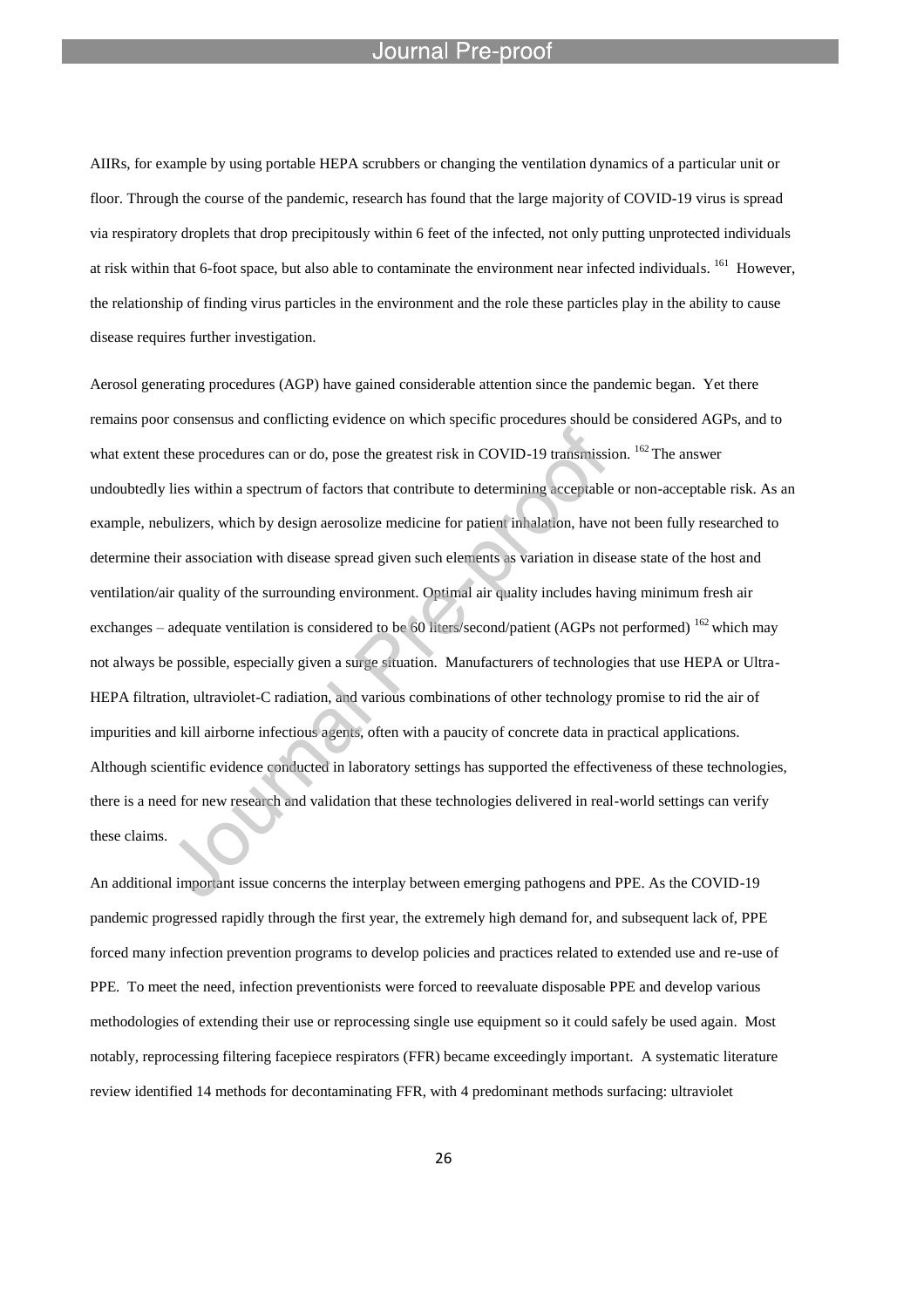germicidal irradiation, moist heat, microwave-generated steam, and hydrogen peroxide vapor. <sup>163-165</sup> In addition, cautionary tales of using the various technologies that decontaminate respirators may indeed alter their performance. <sup>164,167</sup> Further research is needed to ensure that decontamination and reuse of PPE can be done effectively and efficiently without compromising safety. Alternatively, identifying existing PPE or developing new PPE that can be worn safely and effectively for extended periods of time (such as powered air purifying respirators) should be further investigated.

Despite attempts at understanding how to handle IP issues associated with COVID-19, the financial ramifications incurred by healthcare institutions due to the pandemic may represent the greatest ongoing challenge. The impact incurred by rising operating costs and decreasing revenue may very well translate into reduced budgets for programs such as infection prevention. This may present itself with cuts to IP staffing, infrastructure resources, product limitations or pauses in innovative technologies. <sup>168,169</sup>

### Conclusion

Fifty years of IP evolution has brought us to a crossroads in which we face increasingly diverse and complex issues. This article addresses many of those issues, providing insight on how to more effectively improve IP programs, standardize metrics, and better control potential HAI events in the future. (Table 1 summarizes recommendations for change in fourteen topics of concern.) These advances must be accomplished with the understanding of the importance of a structure for infection prevention nationally that spans across the continuum of care from acute to skilled nursing to ambulatory to post-acute settings and which is resilient to mammoth events such as pandemics. Regardless of which strategies are considered, IP successes will depend largely on strong leadership support. A recent analysis of management methods identified three practices as important facilitators in the prevention of HAIs:  $170$  First involves engagement of executive staff. Establishment of IP goals by executive leadership emphasizes an organizational priority among managers and frontline staff and enables open communication with persons who are empowered to make change. Second addresses information sharing. Establishment of an organization-wide system to relay, display, and discuss relevant infection data with frontline staff is an important activity. Third involves management coaching. The coaching activities identified as most needed involve providing staff with feedback on how to perform clinical care processes correctly and re-educating staff on best practices for IP. The future success of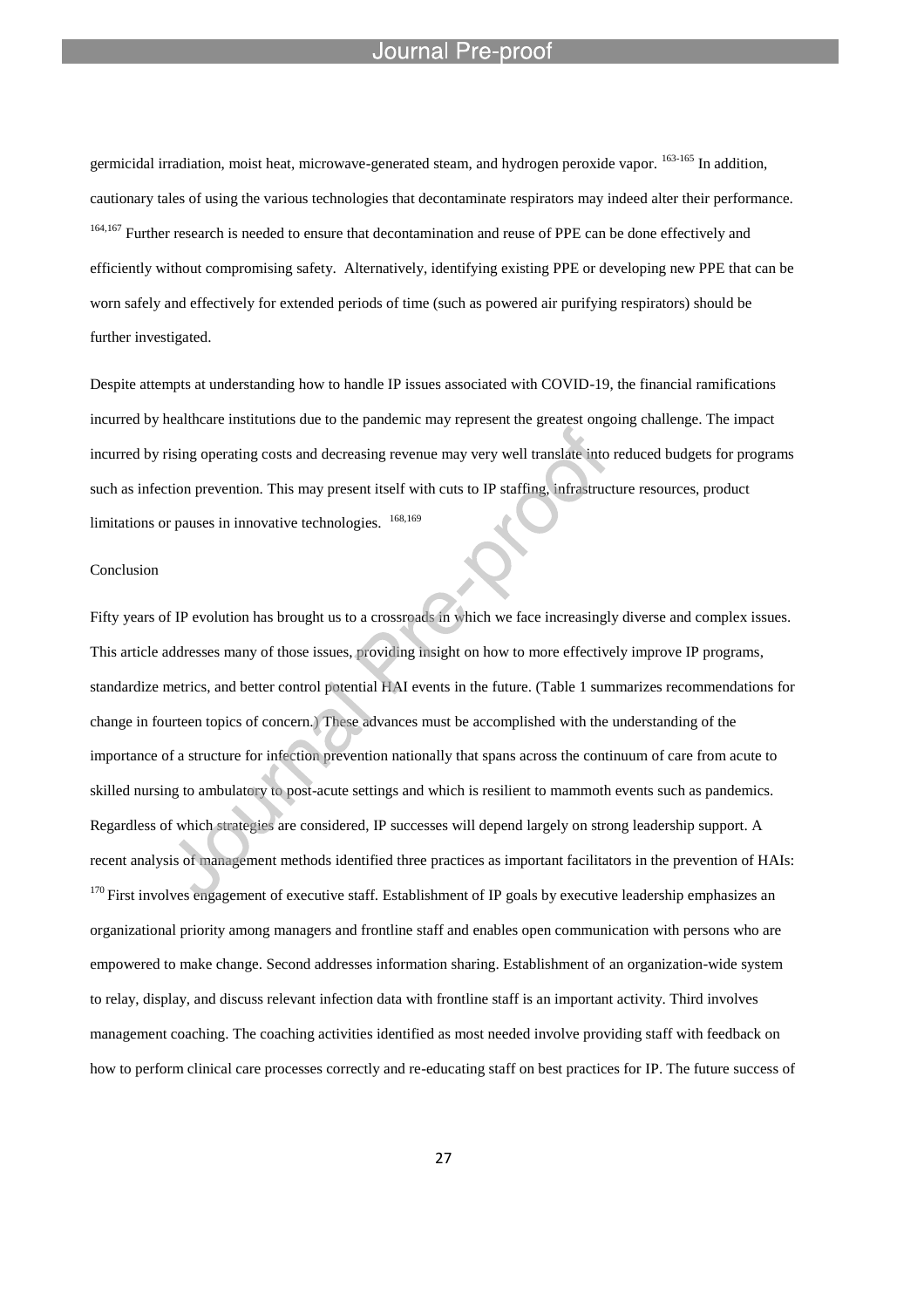# ∙re-nr∩∩

IP programs will therefore lay in identifying and implementing cutting edge program modifications and best

practices while supported by targeted executive actions.

### Statement

The views of the authors may not be representative of the corresponding institutions.

l

# References

- 1. Centers for Disease Control and Prevention. 2019 National and State Healthcare-Associated Infections Progress Report. Available at: https://www.cdc.gov/hai/data/portal/progress-report.html. Accessed February 6, 2022.
- 2. Lee MH, Lee GA, Lee SH, et al. Effectiveness and core components of infection prevention and control programmes in long-term care facilities: a systematic review. J Hosp Infect. 2019;102:377-393.
- 3. Centers for Disease Control and Prevention. Creating a Business Case for Infection Prevention. Available at: https://www.cdc.gov/infectioncontrol/pdf/strive/BC101-508.pdf. Accessed February 6, 2022.
- 4. Dick A, Perencevich EN, Pogorzelska-Maziarz M, et al. A decade of investment in infection prevention: a cost effectiveness analysis. Am J Infect Control. 2015;43:4-9.
- 5. Storr J, Twyman A, Zingg W, et al. Core components for effective infection prevention and control programmes: new WHO evidence-based recommendations. Antimicrob Res Infect Control. 2017. Available at: https://aricjournal.biomedcentral.com/articles/10.1186/s13756-016-0149-9. Accessed February 6, 2022.
- 6. Billings C, Bernard H, Caffrey L, et al. Advancing the profession: an updated future-oriented competency model for professional development in infection prevention and control. Am J Infect Control. 2019;47:602-614.
- 7. Agency for Healthcare Research and Quality. AHRQ Plan for Translating Research into Practice. Available at: https://www.ahrq.gov/topics/translating-research-practice-trip.html. Accessed February 6, 2022.
- 8. Dahlke JD, Mendez-Figueroa H, Maggio L, et al. The Case for Standardizing Cesarean Delivery Technique: Seeing the Forest for the Trees. Obstet Gynecol. 2020;136:972-980.
- 9. McLachlan S, Kyrimi E, Dube K, et al. Towards standardization of evidence-based clinical care process specifications. Health Informatics J. 2020;26:2512-2537.
- 10. Murphy DM, Hanchett M, Olmsted RN, et al. Competency in infection prevention: A conceptual approach to guide current and future practice. Am J Infect Control. 2012;40:296-303.
- 11. Pogorzelska-Maziarz M, Gilmartin, H, Reese, S. Infection prevention staffing and resources in U.S. acute care hospitals: Results from the APIC MegaSurvey. Am J Infect Control. 2018;46:852-857.
- 12. Scheckler WE, Brimhall D, Buck AS, et al. Requirements for Infrastructure and Essential Activities of Infection Control and Epidemiology in Hospitals: A Consensus Panel Report. Infect Control Hosp Epidemiol. 1998;26:47-60.
- 13. Bryant KA, Harris AD, Gould CV, et al. Necessary Infrastructure of Infection Prevention and Healthcare Epidemiology Programs: A Review. Infect Control Hosp Epidemiol. 2016;37:371-380.
- 14. McQuillen DP, MacIntyre AT. The Value That Infectious Diseases Physicians Bring to the Healthcare System. J Infect Dis. 2017;216:S588–S593.
- 15. Bartles R, Dickson A, Babade O. A systematic approach to quantifying infection prevention staffing and coverage needs. Am J Infect Control. 2018;46:487-491.
- 16. Dhar S, Sandhu AL, Valyko A, et al. Strategies for Effective Infection Prevention Programs: Structures, Processes, and Funding. Infect Dis Clin Am. 2021; 531-551.
- 17. Centers for Disease Control and Prevention. About NHSN. Available at: https://www.cdc.gov/nhsn/aboutnhsn/index.html. Accessed February 6, 2022.
- 18. Maaike SM, Pleun VD, Karel GM, et al. Accuracy of administrative data for surveillance of healthcareassociated infections: a systematic review. BMJ Open. 2015. Available at: https://bmjopen.bmj.com/content/bmjopen/5/8/e008424.full.pdf. Accessed February 6, 2022.
- 19. Hebden JN. Slow adoption of automated infection prevention surveillance: are human factors contributing? Am J Infect Control. 2015; 43:559-562.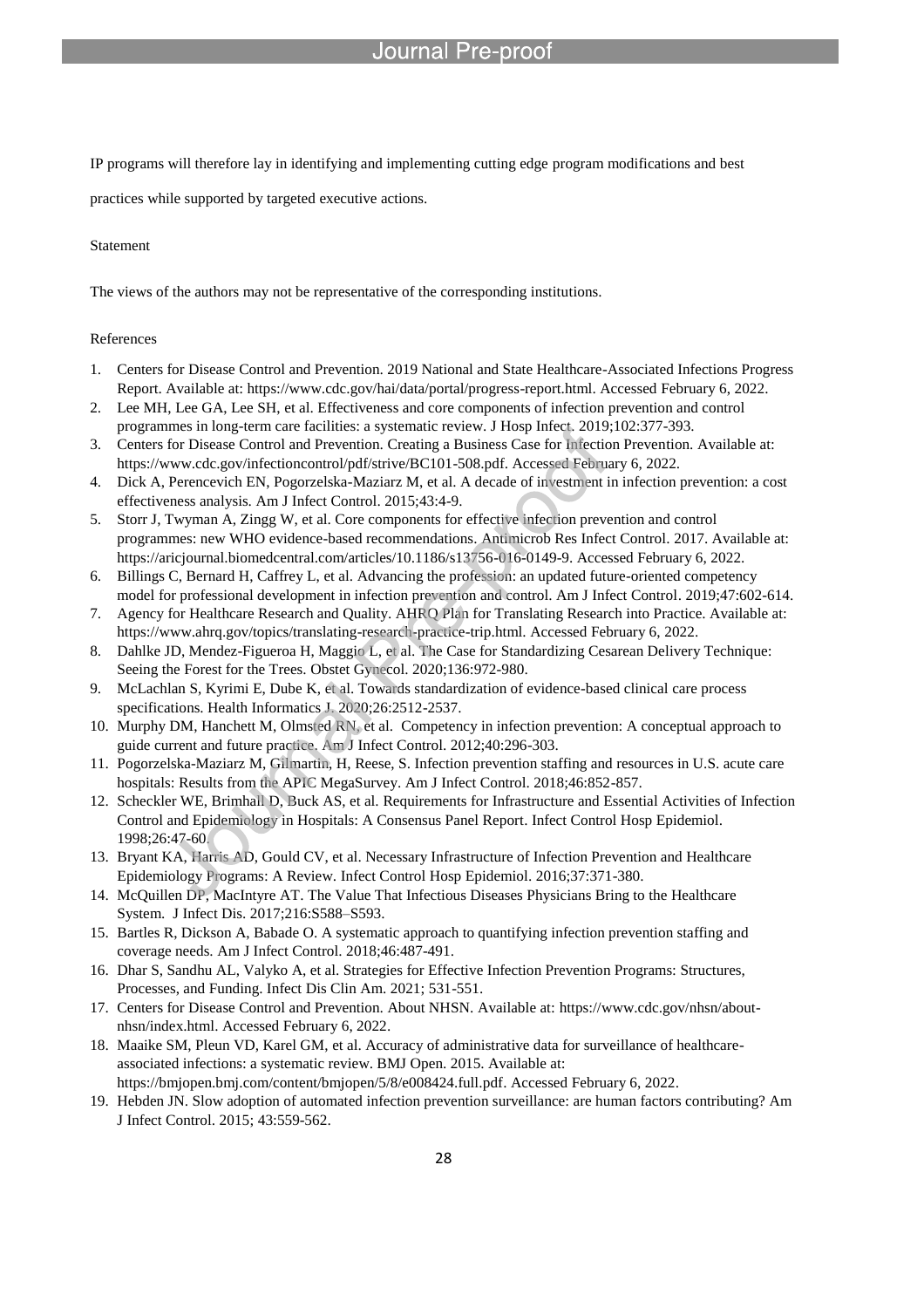- 20. Wright MO, Allen-Bridson, K, Hebden JN. Assessment of the accuracy and consistency in the application of standardized surveillance definitions: A summary of the *American Journal of Infection Control* and National Healthcare Safety Network case studies, 2010–2016. Am J Infect Control. 2017;45:607–611.
- 21. Streefkerk HRA. Electronically assisted surveillance systems of HAIs: a systematic review. Euro Surveill 2020. Available at: https://www.eurosurveillance.org/docserver/fulltext/eurosurveillance/25/2/eurosurv-25-2- 4.pdf?expires=1640276294&id=id&accname=guest&checksum=33338E116E2BA13EFB4459ABA7B7C132. Accessed February 6, 2022.
- 22. Sips ME. Automated surveillance of HAIs: State of the art. Curr Opin Infect Dis. 2017;30:425-431.

- 23. Chassin MR, Mayer C, Nether K. Improving hand hygiene at eight hospitals in the United States by targeting specific causes of noncompliance. Jt Comm J Qual Patient Safety. 2015; 41:4-12.
- 24. World Health Organization. Improving hand hygiene through a multimodal strategy. Available at: apps.who.int/iris/handle/10665/70030. Accessed April 7, 2022.
- 25. Werzen A, Thom K, Robinson G, et al. Comparing brief, covert directly-observed hand hygiene compliance monitoring to standard methods: A multicenter cohort study. Am J Infect Control. 2019;47:346-348.
- 26. Tartari E, Fankhauser C, Masson-Roy S, et al. Train-the-Trainers in hand hygiene: a standardized approach to guide education in infection prevention and control. Antimicrobial Res Infect Control. 2019. Available at: https://aricjournal.biomedcentral.com/articles/10.1186/s13756-019-0666-4. Accessed February 6, 2022.
- 27. Boyce JM. Current issues in hand hygiene: A state of the science review. Am J Infect Control. 2019;a46-a52.
- 28. Gould DJ, Moralejo D, Drey N, et al. Interventions to improve hand hygiene compliance in patient care (Review). Cochrane Library. 2017. Available at: www.ncbi.nlm.nih.gov/pmc/articles/PMC6483670/. Accessed April 7, 2022.
- 29. Alshehari AA, Park S, Rashid H. Strategies to improve hand hygiene compliance among healthcare workers in adult intensive care units: a mini systematic review. J Hosp Infect. 2018;100:152-158.
- 30. Boyce JM. Impact of an automated hand hygiene monitoring system and additional promotional activities on hand hygiene performance rates and healthcare-associated infections. Infect Control Hosp Epidemiol. 2019;40:741-747.
- 31. Wang C, Jiang W, Yang K, et al. A systematic review of electronic monitoring systems for hand hygiene. J med Internet Research. 2021. Available at: www.jmir.org/2021/11/e27880/. Accessed April 7, 2022.
- 32. Lorenzi, N. ASHE Health Facilities Management. Automated hand-hygiene system evolution continues: Data collection expands while COVID-19 presents new challenges. 2021. Available at: https://www.hfmmagazine.com/articles/4112-automated-hand-hygiene-system-evolution-continues. Accessed February 6, 2022.
- 33. Leapfrog Hospital Survey Factsheet: Hand Hygiene. Available at: https://ratings.leapfroggroup.org/sites/default/files/inlinefiles/2021%20Hand%20Hygiene%20Fact%20Sheet\_0.pdf. Accessed February 6, 2022.
- 34. Donskey CJ. Does improving surface cleaning and disinfection reduce health care-associated infections? Am J Infect Control. 2013;41:S12-S19.
- 35. Stiefel U, Cadnum JL, Eckstein BC, et al. Contamination of hands with methicillin-resistant *Staphylococcus aureus* after contact with the skin of colonized patients. Infect Control Hosp Epidemiol 2011;32:185-187.
- 36. Suleyman G, Alangaden G, Bardossy AC. The role of environmental contamination in the transmission of nosocomial pathogens and healthcare-associated infections. Curr Infections Dis Rep. 2018;20:11-12.
- 37. Dancer SJ. The role of environmental cleaning in the control of hospital acquired infection. J Hosp Infect. 2009;73:378-385.
- 38. Boyce JM. Environmental contamination makes an important contribution to hospital infection. J Hosp Infect. 2007;65:50-54.
- 39. Weber DJ, Rutala WA, Miller MB, et al. Role of hospital surfaces in the transmission of emerging health careassociated pathogens: Norovirus, *Clostridium difficile*, and *Acinetobacter* species. Am J Infect Control. 2010;38:S25-S33.
- 40. Kramer A, Schwebke I, Kampf G. How long do nosocomial pathogens persist on inanimate surfaces? A systematic review. BMC Infect Dis. 2006. Available at: https://bmcinfectdis.biomedcentral.com/articles/10.1186/1471-2334-6-130. Accessed February 6, 2022.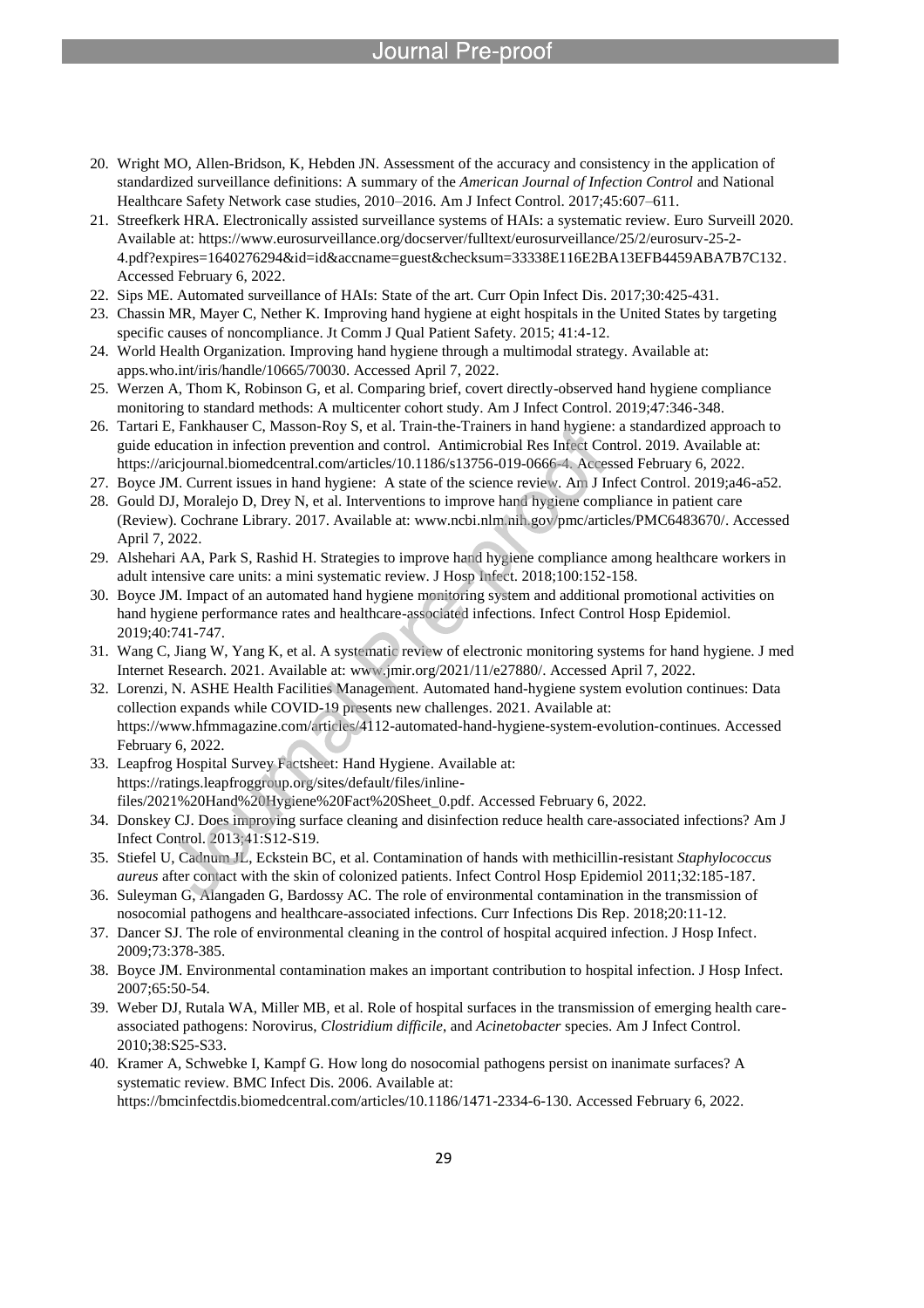41. Chen LF, Knelson LP, Gergen MF, et al. A prospective study of transmission of multidrug-resistant organisms (MDROs) between environmental sites and hospitalized patients – the TransFER study. Infect Control Hosp Epidemiol. 2018;40:47-52.

- 42. Cohen B, Liu J, Cohen AR, et al. Association between healthcare-associated infection and exposure to hospital roommates and previous bed occupants with the same organism. Infect Control Hosp Epidemiol. 2018;39:541- 546.
- 43. Carling PC, Parry MF, Von Beheren SM. Healthcare Environmental Hygiene Study Group. Identifying opportunities to enhance environmental cleaning in 23 acute care hospitals. Infect Control Hosp Epidemiol. 2008;29:1-7.
- 44. Carling PC, von Bheren S, Kim P, et al. Intensive care unit environmental cleaning: an evaluation in sixteen hospitals using a novel assessment tool. J Hosp Infect. 2008;68:39-44.
- 45. Weber DJ, Rutala WA, Anderson DJ, et al. Effectiveness of ultraviolet devices and hydrogen peroxide systems for terminal room decontamination: focus on clinical trials. Am J Infect Control. 2016;44:77-84.
- 46. Snyder GM, Holyoak AD, Leary KE, et al. Effectiveness of visual inspection compared with non-microbiologic methods to determine the thoroughness of post-discharge cleaning. Antimicrob Resist Infect Control. 2013;2:26.
- 47. Huslage K, Rutala WA, Gergen MF, et al. Microbial assessment of high, medium, and low-touch hospital room surfaces. Infect Control Hosp Epidemiol. 2013;34:211-212.
- 48. Anderson DJ, Chen LF, Weber DJ, et al. Enhanced terminal room disinfection and acquisition and infection caused by multidrug-resistant organisms and *Clostridium difficile* (the Benefits of Enhanced Terminal Room Disinfection study): a cluster-randomized, multicenter, crossover study. Lancet. 2017;389:805-14.
- 49. Rutala WA, Weber DJ. Disinfectants used for environmental disinfection and new room decontamination technology. Am J Infect Control. 2013;41:526-541.
- 50. Boyce JM. Modern technologies for improving cleaning and disinfection of environmental surfaces in hospitals. Antimicrob Resistance Infect Control. 2016. Available at: https://aricjournal.biomedcentral.com/articles/10.1186/s13756-016-0111-x. Accessed February 6, 2022.
- 51. Falagas ME, Thomaidis PC, Kotsantis IK, et al. Airborne hydrogen peroxide for disinfection of the hospital environment and infection control: a systematic review. J Hosp Infect. 2011;78:171-177.
- 52. Otter JA, Puchowicz M, Ryan D, et al. Feasibility of routinely using hydrogen peroxide vapor to decontaminate rooms in a busy United States hospital. Infect Control Hosp Epidemiol. 2009;30:574-577.
- 53. Marra AR, Schweizer ML, Edmond MB. No-touch disinfection methods to decrease multidrug-resistant organism infections: a systematic review and meta-analysis. Infect Control Hosp Epidemiol. 2018;39:20-31.
- 54. Cadnum JL, Jencson AL, Livingston SH, et al. Evaluation of an electrostatic spray disinfectant technology for rapid decontamination of portable equipment and large open areas in the era of SARS-CoV-2. Am J Infect Control. 2020;48:951-954.
- 55. Murrell L, Hamilton EK, Johnson HB, et al. Influence of a visible light continuous environmental disinfection system on microbial contamination and surgical site infections in orthopedic operating room. Am J Infect Control. 2019;47:804–810.
- 56. Inman T. Evaluation of a continuous decontamination technology in an intensive care unit. Center for Disease Control and Prevention. Decennial 2020. Infect Control Hosp Epidemiol 2020. Available at: https://www.cambridge.org/core/services/aop-cambridgecore/content/view/81F3DFF7057C132BC4A13C7E5AACBAB5/S0899823X20012015a.pdf/evaluation-of-acontinuous-decontamination-technology-in-an-intensive-care-unit.pdf. Accessed February 6, 2022.
- 57. Sanguinet J, Edmiston C. Evaluation of dry hydrogen peroxide in reducing microbial bioburden in a healthcare facility. Am J Infect Control. 2021;49:985-990.
- 58. Naghavi M. Global burden of bacterial antimicrobial resistance in 2019: a systematic analysis. Lancet. 2022. Available at: https://www.thelancet.com/journals/lancet/article/PIIS0140-6736(21)02724-0/fulltext. Accessed February 6, 2022.
- 59. Centers for Disease Control and Prevention. CDC launces two global networks, awards \$22 million to combat antimicrobial resistance and infectious diseases. CDC Newsroom. Available at: https://www.cdc.gov/media/releases/2021/p1207-global-action-healthcare-network.html. Accessed February 6.2022.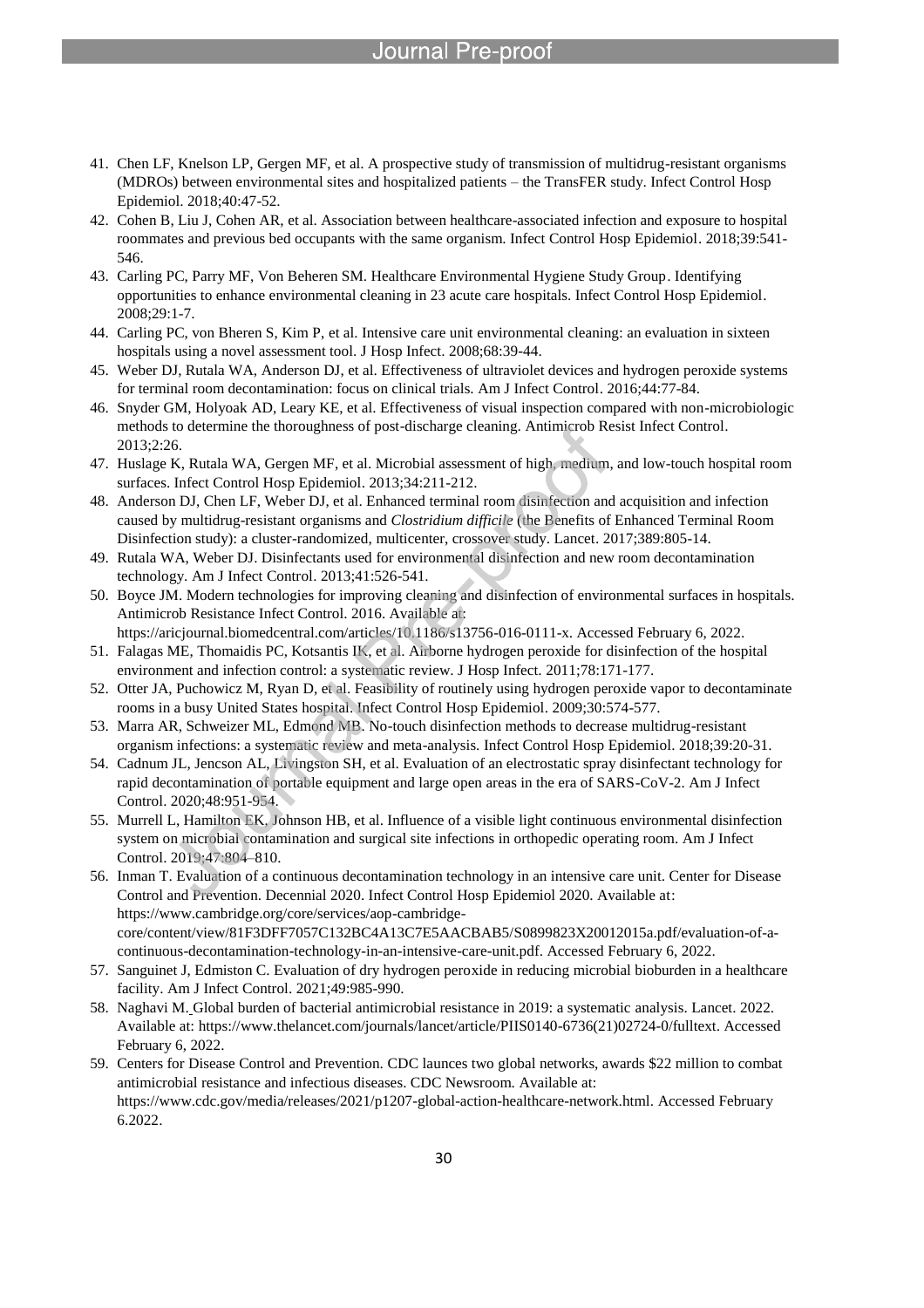# Pre-proo

60. Clinical and Laboratory Standards Institute. How using CLSI's M100 helps fight against antimicrobial resistance. 1/3/2020. Available at: https://clsi.org/about/blog/how-using-clsi-s-m100-helps-the-fight-againstantimicrobial-resistance/. Accessed February 6, 2022.

- 61. Humphries RM, Hindler JA, Epson E, et al. Carbapenem-resistant *Enterobacteriaceae* detection practices in California: What are we missing? Clin Infect Dis. 2018;66:1061-1067.
- 62. World Health Organization. Global priority list of antibiotic-resistant bacteria to guide research, discovery, and development of new antibiotics. Available at: https://www.who.int/medicines/publications/WHO-PPL-Short\_Summary\_25Feb-ET\_NM\_WHO.pdf. Accessed February 6, 2022.
- 63. Centers for Disease Control and Prevention. Antibiotic Resistance & Patient Safety Portal. Available at: https://arpsp.cdc.gov/resources/AR-PhenotypeDefinitions.pdf. Accessed February 6, 2022.
- 64. Centers for Disease Control and Prevention. Antibiotic Resistance Threats in the United States 2019. Available at: https://www.cdc.gov/drugresistance/pdf/threats-report/2019-ar-threats-report-508.pdf. Accessed February 6, 2022.
- 65. National Healthcare Safety Network. Multidrug-Resistant Organism & *Clostridioides difficile* Infection (MDRO/CDI) Module. Available at: https://www.cdc.gov/nhsn/pdfs/pscmanual/12pscmdro\_cdadcurrent.pdf. Accessed February 6, 2022.
- 66. Centers for Disease Control and Prevention. Carbapenem-resistant Enterobacterales (CRE). Available at: https://www.cdc.gov/hai/organisms/cre/index.html. Accessed February 6, 2022.
- 67. Centers for Disease Control and Prevention. Inter-Facility Infection Control Transfer Form for States Establishing HAI Prevention Collaboratives. Available at: https://www.cdc.gov/hai/pdfs/toolkits/Interfacility-IC-Transfer-Form-508.pdf. Accessed April 5, 2022.
- 68. Centers for Disease Control and Prevention. Available at: https://www.cdc.gov/hai/organisms/gram-negativebacteria.html. Accessed February 6, 2022.
- https://www.cdc.gov/publichealthgateway/field-notes/2019/fl-mdro.html. Accessed February 6, 2022.
- 69. Edmiston CE, Garcia R, Barnden M, et al. Rapid diagnostics for bloodstream infections: a primer for infection preventionists. Am J Infect Control. 2018;46:1060-8.
- 70. Climo MW, Yokee DS, Warren DK, et al. Effect of daily chlorhexidine bathing on hospital-acquired infection. N Engl J Med. 2013;368:533-542.
- 71. Milstone AM, Elward A, Song X, et al. Daily chlorhexidine bathing to reduce bacteremia in critically ill children: a multicentre, cluster-randomized, crossover trial. Lancet 2013;381:1099-1106.
- 72. Huang SS, Septimus E, Kleinman K, et al. Targeted versus universal decolonization to prevent ICU infection. N Engl J Med. 2013;368:2255-2265.
- 73. Marschall J, Mermel LA, Fakih M, et al. Strategies to Prevent Central Line Associated Bloodstream Infections in Acute Care Hospitals: 2014 Update. Infect Control Hosp Epidemiol. 2014;34:753-771.
- 74. Huang SS, Septimus E, Kleinman K, et al. Chlorhexidine versus routine bathing to prevent multidrug-resistant organisms and all-cause bloodstream infections in general medical and surgical units (ABATE Infection trial): a cluster-randomized trial. Lancet. 2019;393:1205-1215.
- 75. Kourtis AP, Hatfield K, Baggs J, et al. Vital Signs: Epidemiology and Recent Trends in Methicillin-Resistant and in Methicillin-Susceptible *Staphylococcus aureus* Bloodstream Infections - United States. MMWR. Morbidity and mortality weekly report. 2019;68:214-219.
- 76. Schweizer ML, Chiang H-Y, Septimus E, et al. Association of a bundled intervention with surgical site infections among patients undergoing cardiac, hip, or knee surgery. JAMA. 2015;313:2162-2171.
- 77. Slawinski G, Lewicks E, Kempa M, et al. Infections of cardiac implantable electronic devices. Epidemiology, classification, treatment, and prognosis. Adv Clin Exp Med. 2019;28:263-270.
- 78. Sandoe JA, Barlow G, Chambers JB, et al. Guidelines for the diagnosis, prevention and management of implantable cardiac electronic device infection. J Antimicrob Chem. 2015;70:325-359.
- 79. Didier L. Povidone iodine: properties, mechanisms of action, and role in infection control and *S. aureus* decolonization. Antimicrobial Agents Chem. 2020;64:1-13.
- 80. Mullen A, Wieland HJ, Wieser ES, et al. Perioperative participation of orthopedic patients and surgical staff in a nasal decolonization intervention to reduce *Staphylococcus* spp surgical site infections. Am J Infect Control. 2017;45: 554-556.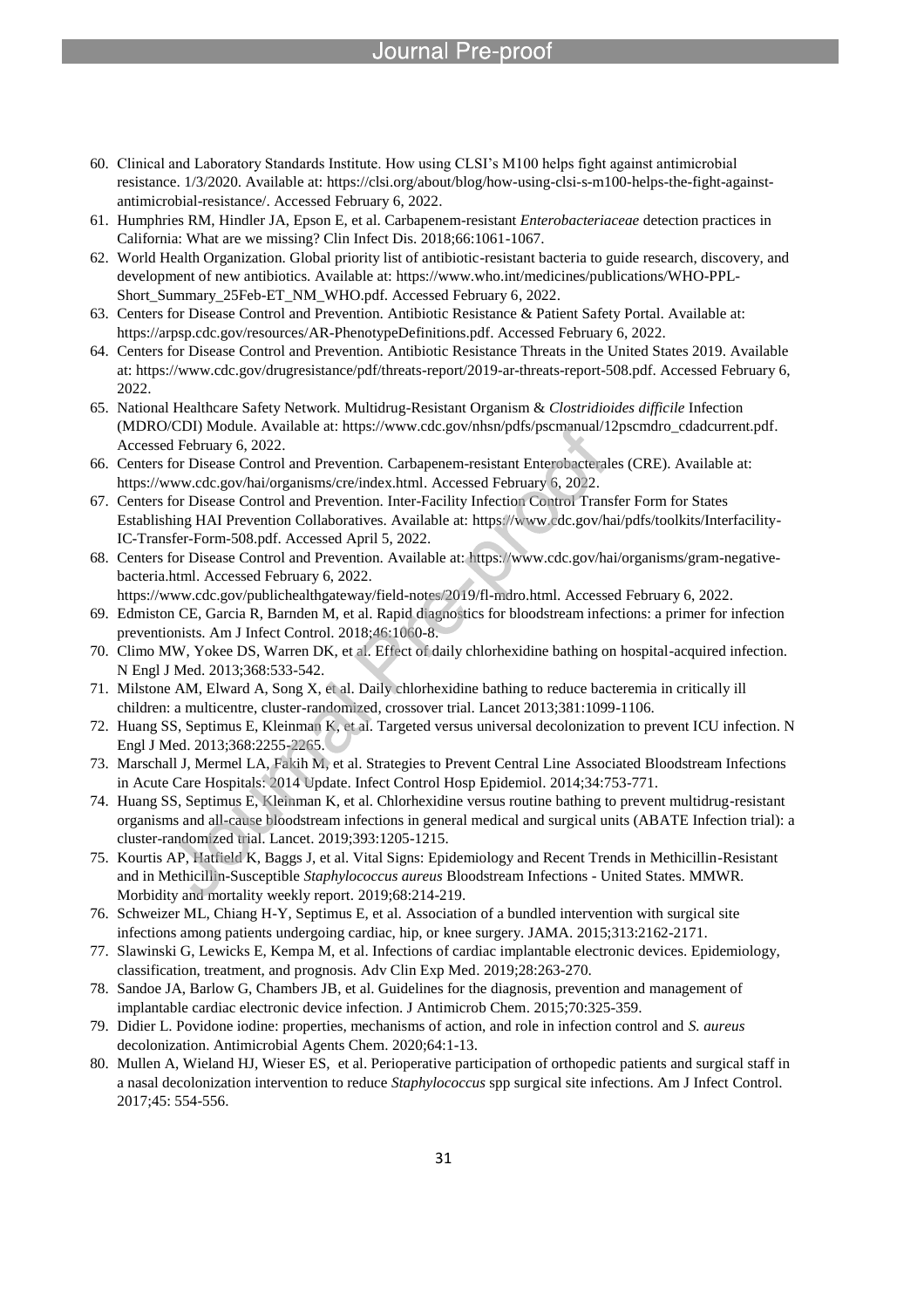# Pre-proo

81. Septimus EJ, Schweizer ML. Decolonization in Prevention of Health Care-Associated Infections. Clin Microbiol Rev. 2016;29:201-222.

- 82. Siegel JD, Rhinehart E, Jackson M, Chiarello L. Healthcare Infection Control Practices Advisory Committee. Management of multidrug-resistant organisms in health care settings, 2006. Am J Infect Control. 2007;35(10 Suppl 2):S165-S193.
- 83. Marra AR, Edmond MB, Schweizer ML, et al. Discontinuing contact precautions for multidrug-resistant organisms: A systematic literature review and meta-analysis. Am J Infect Control. 2018;46:333-340.
- 84. Nair R, Perencevich EN, Goto M, et al. Patient care experience with utilization of isolation precautions: systematic literature review and meta-analysis. Clin Microbiol Infect. 2020;26:684-695.
- 85. Martin EM, Bryant B, Grogan TR, et al. Noninfectious hospital adverse events decline after elimination of contact precautions for MRSA and VRE. Infect Control Hosp Epidemiol. 2018;39:788-796.
- 86. Gandra S, Barysauskas CM, Mack DA, et al. Impact of contact precautions on falls, pressure ulcers and transmission of MRSA and VRE in hospitalized patients. J Hosp Infect. 2014;88:170-176.
- 87. Knelson LP, Williams DA, Gergen MF, et al. A comparison of environmental contamination by patients infected or colonized with methicillin-resistant *Staphylococcus aureus* or vancomycin-resistant *enterococci*: a multicenter study. Infect Control Hosp Epidemiol. 2014;35:872-875.
- 88. Chang S, Sethi AK, Eckstein BC, et al. Skin and environmental contamination with Methicillin-Resistant *Staphylococcus aureus* among carriers identified clinically versus through active surveillance. Clin Infect Dis. 2009;48:1423–1428.
- 89. Banach D, Bearman G, Barnden M, et al. Duration of contact precautions for acute-care settings. Infect Control Hosp Epidemiol. 2018;39: 127-144.
- 90. Thompson P, Teter J, Atrubin K. Incidence of health care-associated extended-spectrum β-lactamase-positive patients before and after discontinuation of contact precautions. Am J Infect Control. 2020;48:52-55.
- 91. Ben-David D, Masarwa S, Fallach N, et al. Israel Long-term Care Facility (LTCF) CRE Working Group. National Policy for Carbapenem-Resistant Enterobacteriaceae (CRE) clearance and discontinuation of Contact Precautions for CRE Carriers in Post-Acute Care Hospitals in Israel: Impact on Isolation-Days and New Acquisitions. Clin Infect Dis. 2021;72:829-835.
- 92. Bartsch SM, Wong KF, Mueller LE, et al. Modeling interventions to reduce the spread of Multidrug-Resistant Organisms between health care facilities in a region. JAMA Netw Open. 2021. Available at: https://jamanetwork.com/journals/jamanetworkopen/fullarticle/2782668. Accessed February 6, 2022.
- 93. Centers for Disease Control and Prevention. Healthcare Infection Control Practices Committee. Aug 19, 2021. Record of the Proceedings. Available at: https://www.cdc.gov/hicpac/pdf/2021-August-HICPAC-Summary-508.pdf. Accessed February 6, 2022.
- 94. Septimus EJ. Antimicrobial resistance. An antimicrobial/diagnostic stewardship and infection prevention approach. Med Clin N Am. 2018;102:819-29.
- 95. Madden GR, Weinstein RA, Sifri CD. Diagnostic stewardship for healthcare-associated infections: opportunities and challenges to safely reduce test use. Infect Control Hosp Epidemiol. 2018;39:214-218.
- 96. Jones K, Sibai J, Battjes R, Fakih MG. How and when nurses collect urine cultures on catheterized patients: a survey of 5 hospitals. Am J Infect Control. 2016;44:173-176.
- 97. Garcia RA, Spitzer ED, Beaudry J, et al. Multidisciplinary team review of best practices for collection and handling of blood cultures to determine effective interventions for increasing the yield of true-positive bacteremias, reducing contamination, and eliminating false-positive central line-associated bloodstream infections. Am J Infect Control. 2015;1222-1237.
- 98. Curren EJ, Lutgring JD, Kabbani S, et al. Advancing diagnostic stewardship for healthcare-associated infections, antibiotic resistance, and sepsis. Clin Infect Dis. 2021. Available at: https://pubmed.ncbi.nlm.nih.gov/34346494/. Accessed February 6, 2022.
- 99. World Health Organization. Diagnostic Stewardship. A guide to implementation in antimicrobial resistance surveillance sites, 2016. Available at: https://apps.who.int/iris/handle/10665/251553. Accessed February 6, 2022.
- 100.Morency-Potvin P, Schwartz DN, Weinstein RA. Antimicrobial Stewardship: How the Microbiology Laboratory can right the ship. Clin Micro Reviews. 2017;30:381-407.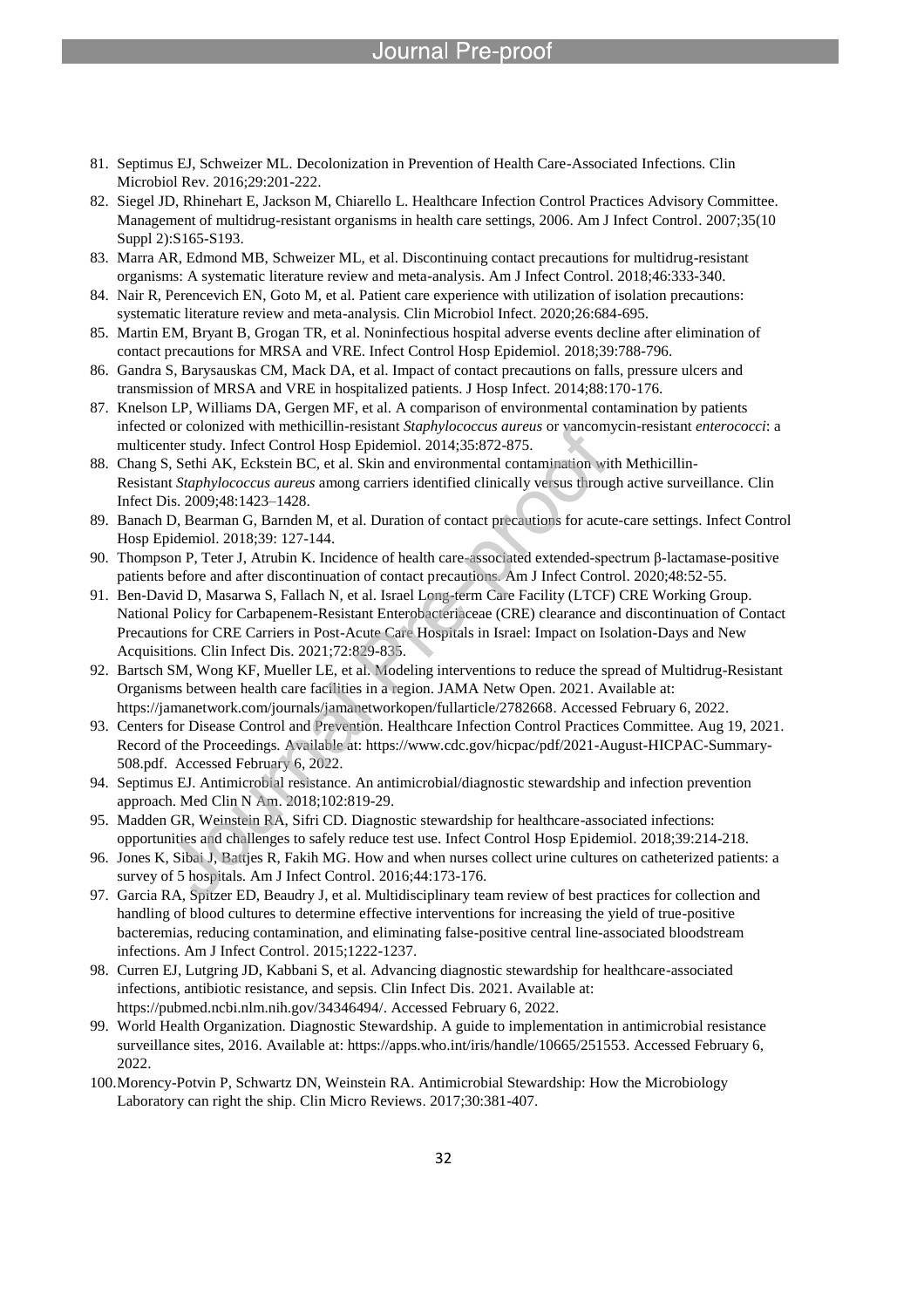# Pre-proo

- 101.Monsees EA, Tamma PD, Cosgrove SE, et al. Integrating bedside nurses into antibiotic stewardship: a practical approach. Infect Control Hosp Epidemiol. 2019;40:579-584.
- 102.Fakih M. Principles of highly reliable care: improving the culture of culturing—avoiding unnecessary urine cultures in catheterized patients. Ascension health. Clinical Excellence (February) 2014.

- 103.Dik JH, Poelman R, Friedrich AW, et al. Integrated stewardship model comprising antimicrobial, infection prevention and diagnostic stewardship (AID Stewardship). J Clin Micro. 2017;55:3306-3307.
- 104.Messacar K, Parker SK, Todd JK, Dominguez SR. Implementation of Rapid Molecular Infectious Disease Diagnostics: The Role of Diagnostic and Antimicrobial Stewardship. J Clin Micro. 2017;55:715-723.
- 105.Centers for Disease Control and Prevention. Urine Culture Stewardship in Hospitalized Patients, 2019. Available at: https://www.cdc.gov/hai/prevent/cauti/index.html. Accessed February 6, 2022.
- 106.Choi EC, Chia YH, Koh YQ, et al. Appropriateness of blood culture: A comparison of practices between the emergency department and general ward. Infect Dis Health. 2019;24:49-55.
- 107.Chen AI, Bilker WB, Hamilton KW, et al. Blood culture utilization at an academic hospital: addressing a gap in benchmarking. Infect Control Hosp Epidemiol. 2018;39:1353-1359.
- 108.Munigala S, Rojek R, Wood H, et al. Effect of changing urine testing orderables and clinician order sets on inpatient urine culture testing: Analysis from a large academic medical center. Infect Control Hosp Epidemiol. 2019;40:281-286.
- 109.Kuper KM, Hamilton KW. Collaborative Antimicrobial Stewardship: Working with Information Technology. Infect Dis Clin N Am. 2020;34:31-49.
- 110.Zimmerman FS, Assosu MV, Zevin S, Weiner-Well Y. Reducing blood culture contamination using an initial specimen diversion device. 2019;47:822-826.
- 111.White DR, Hamilton KW, Pegues DA, et al. The impact of a computerized clinical decision support tool on inappropriate *Clostridium difficile* testing. Infect Control Hosp Epidemiol. 2017;38:1204-1208.
- 112.Dunn AN, Radakovich N, Ancker JS, et al. The impact of clinical decision support alerts on *Clostridioides difficile* testing: a systematic review. Clin Infect Dis. 2021;987-994.
- 113.Lee HS, Plechot K, Gohil S, Le J. *Clostridium difficile*: Diagnosis and the consequence of over diagnosis. Infect Dis Ther. 2021;10:687-697.
- 114.Muto C, Patrick A, Hess O, Rittmann BJ, et al. Accuracy of the NHSN Central-Line–Associated Bloodstream Infections (CLABSIs) Definition: The Experience of Two Geographically Proximal Hospitals. Decennial 2020. Available at: https://www.cambridge.org/core/services/aopcambridgecore/content/view/8237F43447CEB831348F3AB0D163967C/S0899823X20011319a.pdf/accuracyof-the-nhsn-central-lineassociated-bloodstream-infections-clabsis-definition-the-experience-of-twogeographically-proximal-hospitals.pdf. Accessed February 6, 2022.
- 115.Beaudry J, ScottoDiMaso K. Reducing central line-associated bloodstream infections on a hematologic malignancy and stem cell transplant unit. Clin J Oncology Nur. 2020;24:148-153.
- 116.Holinga G. *In vitro* antimicrobial effects of chlorhexidine diacetate versus chlorhexidine free base dressings. J Wound Care. 2020;29:522-528.
- 117.O'Horo JC. Arterial catheters as a source of bloodstream infection: a systematic review and meta-analysis. Crit Care Med. 2014;42:1334-1339.
- 118.Shingarev R. Natural history of tunneled dialysis catheters placed for hemodialysis initiation. J Vasc Interv Radiol. 2013;24:1289-1294.
- 119.Chopra V. Variation in use and outcomes related to midline catheters: results from a multicentre pilot study. BMI Qual Saf. 2019;28:714-720.
- 120.Kovacs CS. Hospital-acquired *Staphylococcus aureus* primary bloodstream infection: a comparison of events that do and do not meet the central line-associated blood stream infection definition. Am J Infect Control. 2016;44:1252-1255.
- 121.Keller S, Williams D, Rock C, et al. A new frontier: central line-associated bloodstream surveillance in home infusion therapy. Am J Infect Control. 2019;46:1419-1421.
- 122.Fakih M, Bufalino A, Strum L, et al. Coronavirus disease 2019 (COVID 19) pandemic, central line-associated bloodstream infection (CLABSI), and catheter-associated urinary tract infection (CAUTI): The urgent need to refocus on hardwiring prevention efforts. Infect Control Hosp Epidemiol. 2022;43:26-31.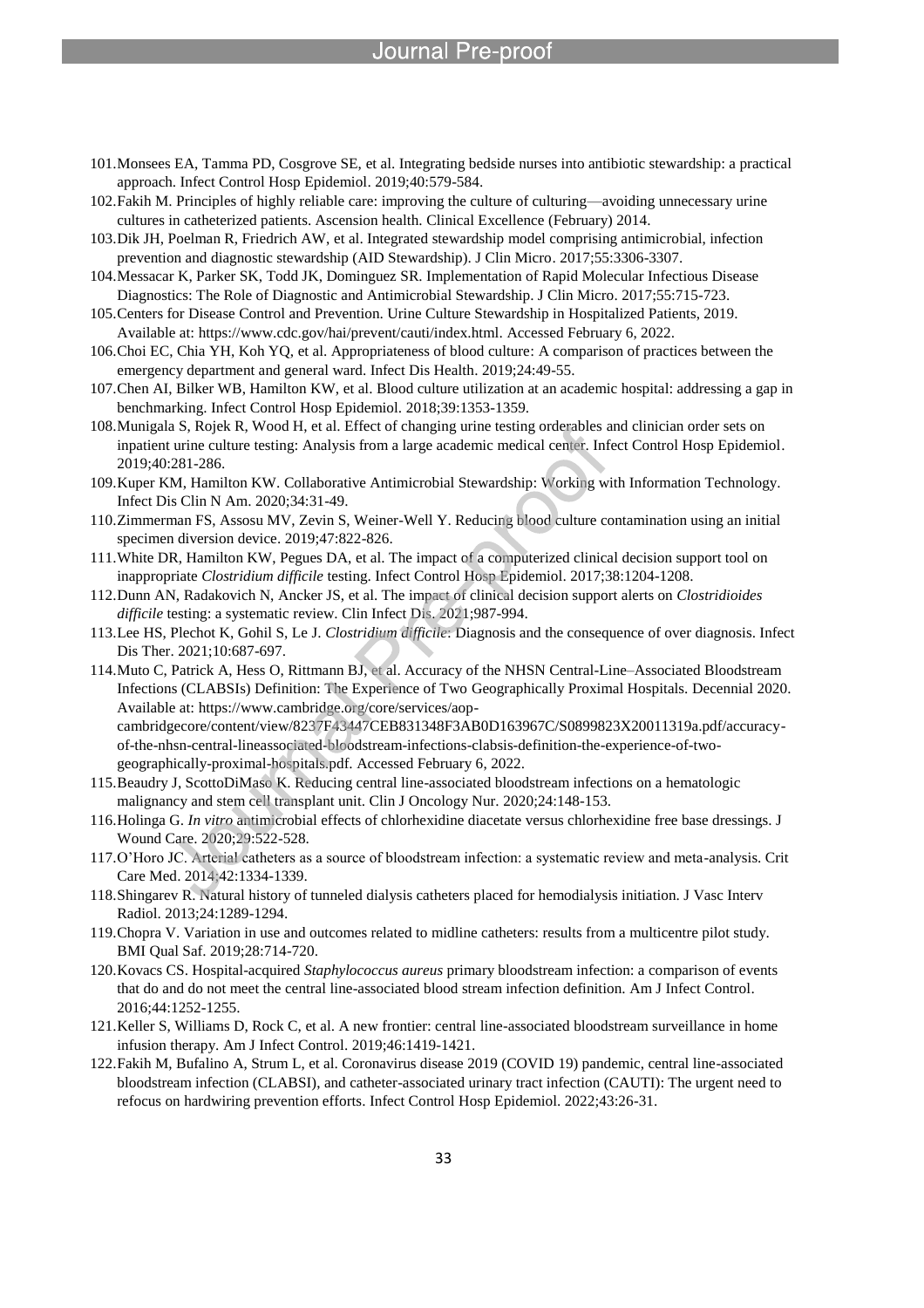123.Ji W, McKenna C, Ochoa A, et al. Development and Assessment of Objective Surveillance Definitions for Nonventilator Hospital-Acquired Pneumonia. JAMA Netw Open. 2019. Available at: https://pubmed.ncbi.nlm.nih.gov/31626321/. Accessed February 6, 2022.

- 124. Munro SC, Baker D, Giuliano KK, et al. Nonventilator hospital-acquired pneumonia: A call to action. Infect Control Hosp Epidemiol. 2021;42:991-996.
- 125. Giuliano KK, Baker D. Sepsis in the Context of Nonventilator Hospital-Acquired Pneumonia. Am J Crit Care. 2020;29:9-14.
- 126.Carey E, Blankenhorn R, Chen P, Munro S. Non-ventilator associated hospital acquired pneumonia incidence and health outcomes among U.S. veterans from 2016-2020. Am J Infect Control. 2021;50:116-119.
- 127.Joint Commission Safety Briefing Issue 61. Preventing non-ventilator hospital-acquired pneumonia. Published September 2021. Available at: https://www.jointcommission.org/-/media/tjc/newsletters/quick-safety-61-nvhapneumonia-final-9-3-21.pdf. Accessed February 6, 2022.
- 128.Giuliano KK, Penoyer D, Middleton A, Baker D. Original Research: Oral Care as Prevention for Nonventilator Hospital-Acquired Pneumonia: A Four-Unit Cluster Randomized Study. Am J Nurs. 2021;121:24-33.
- 129.Munro S, Haile-Mariam A, Greenwell C, et al. Implementation and dissemination of a Department of Veterans Affairs oral care initiative to prevent hospital acquired pneumonia among non-ventilated patients. Nurs Admin Q*.* 2018:42:363-372.
- 130.Munro S, Phillips T, Hasselbeck R, et al. Implementing Oral Care as a Nursing Intervention to Reduce Hospital-Acquired Pneumonia Across the United States Department of Veterans Affairs Healthcare System. Comput Inform Nurs*.* 2022;40:35-43.
- 131.Pneumonia (Ventilator-associated [VAP] and non-ventilator associated Pneumonia [PNEU]) Event. Centers for Disease Control and Prevention, 2021. Available at:
- https://www.cdc.gov/nhsn/pdfs/pscmanual/6pscvapcurrent.pdf. Accessed February 6, 2022. 132.Ventilator-Associated Event (VAE). Centers for Disease Control and Prevention, 2021. Available at: https://www.cdc.gov/nhsn/pdfs/pscmanual/10-vae\_final.pdf. Accessed February 6, 2022.
- 133.Spalding MC, Cripps MW, Minshall CT. Ventilator-Associated Pneumonia: New Definitions. Critical Care Clinics. 2017;33*:* 277-292.
- 134.Klompas M. Ventilator-Associated Events: What they are and what they are not. Respir Care 2019;64:953-961.
- 135.Fan Y, Gao F, Wu Y, et al. Does ventilator associated event surveillance detect ventilator-associated pneumonia in intensive care units? A systematic review and meta-analysis. Crit Care. 2016;20:1-13.
- 136.Zosa BM, Golob JF, Conrad-Schnetz KJ, et al. Current pneumonia surveillance methodology: similar underestimation in trauma and surgical patients in the intensive care unit. Surg Infect. 2017;18:558-562.
- 137.Lee TB, Montgomery OG, Marx J, et al. Recommended practices for surveillance: Association for Professionals in Infection Control and Epidemiology (APIC), Inc. Am J Infect Control. 2007;35:427-440.
- 138.Nicolle LE, Gupta K, Bradley SF, et al. Clinical Practice Guideline for the Management of Asymptomatic Bacteriuria: 2019 Update by the Infectious Diseases Society of America. Clin Infect Dis. 2019;68:e83-e110.
- 139.Horstman MJ, Spiegelman A, Naik AD, Trautner BW. National patterns of urine testing during inpatient admission. Clin Infect Dis. 2017;65:1199-1205.
- 140.Ashraf MS, Gaur S, Bushen OY, et al. Diagnosis, Treatment, and Prevention of Urinary Tract Infections in Post-Acute and Long-Term Care Settings: A Consensus Statement From AMDA's Infection Advisory Subcommittee. J Am Med Dir Assoc. 2020;21:12-24.
- 141.Hooton TM, Bradley SF, Cardenas DD, et al. Diagnosis, Prevention, and Treatment of Catheter‐Associated Urinary Tract Infection in Adults: 2009 International Clinical Practice Guidelines from the Infectious Diseases Society of America. Clin Infect Dis 2010;50:625-663.
- 142.Fakih MG, Advani SD, Vaughn VM. Diagnosis of urinary tract infections: need for a reflective rather than reflexive approach. Infect Control Hosp Epidemiol. 2019;40:834-835.
- 143.Garcia R, Spitzer E. Promoting appropriate urine culture management to improve health care outcomes and the accuracy of catheter-associated urinary tract infections. Am J Infect Control. 2017;40:1143-1153.
- 144.Humphries RM, Dien Bard J. Point-Counterpoint: Reflex Cultures Reduce Laboratory Workload and Improve Antimicrobial Stewardship in Patients Suspected of Having Urinary Tract Infections. J Clin Microbiol. 2016;54:254-258.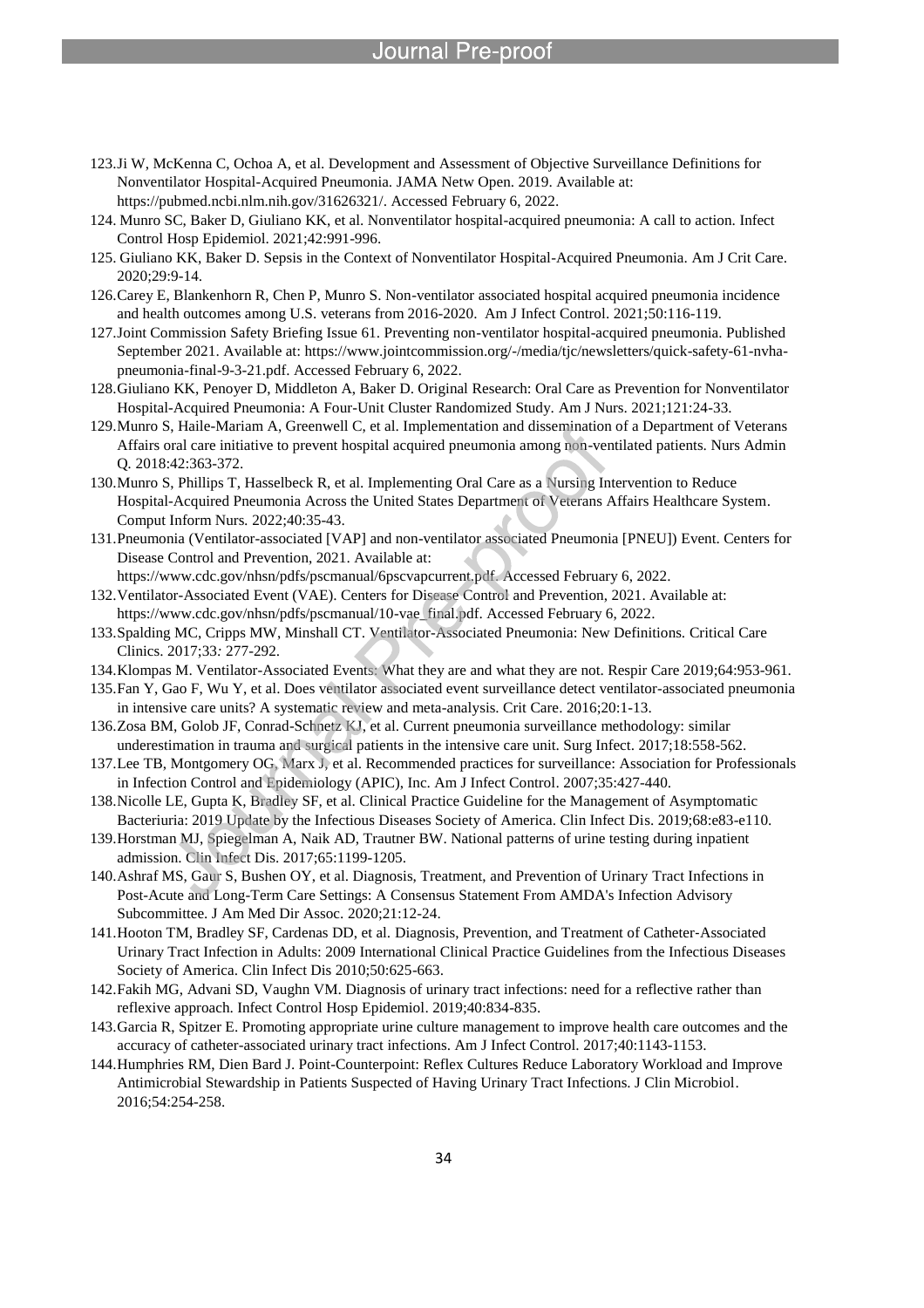### Journal Pre-proo

- 145.Advani SD, Fakih MG. The evolution of catheter-associated urinary tract infection (CAUTI): Is it time for more inclusive metrics? Infect Control Hosp Epidemiol. 2019;40:681-685.
- 146.Edmiston CE, Spencer M, Lewis BD, et al. Reducing the Risk of Surgical Site Infections: Did We Really Think That SCIP Would Lead Us to the Promise Land? Surg Infection. 2011;12:169-177.
- 147.Leaper DJ, Edmiston CE. World Health Organization: Global guidelines for the prevention of surgical site infection. J Hosp Infect. 2017; 95: 135-136.

- 148.Edmiston CE, Krepel C, Spencer M, et al. Evidence for Preadmission Showering Regimen to Achieve Maximal Antiseptic Skin Surface Concentrations of Chlorhexidine Gluconate, 4% in Surgical Patients. JAMA Surg. 2015;150:1027-1032.
- 149.Association of PeriOperative Registered Nurses (AORN) 2021 Guidelines for Perioperative Practice. AORN, Denver, CO.
- 150.Bratzler DW, Dellinger EP, Olsen KM, et al. Clinical Practice Guidelines for Antimicrobial Prophylaxis in Surgery. Surg Infection. 2013;13:73-156.
- 151.Septimus EJ. Nasal decolonization: What antimicrobials are most effective prior to Am J Infect Control. 2019;47S:A53-A57.
- 152.Kurz A, Kopyeva T, Suliman I, et al. Supplemental oxygen and surgical site infections: An alternating intervention-controlled study. Br J Anesthesia. 2018;120:117-126.
- 153.Connelly L, Cramer E, DeMott Q, et al. The Optimal Time and Method for Surgical Prewarming: A Comprehensive Review of the Literature. J Perianesth Nurs*.* 2017;32:199-209.
- 154.GargR, Schuman B, Bader A, et al. Effect of preoperative diabetes management on glycemic control and clinical outcomes after elective surgery. Ann Surg. 2018;267:858-862.
- 155.Ahmed I, Boulton AJ, Rizvi S, et al. The use of triclosan-coated sutures to prevent surgical site infections: a systematic review and meta-analysis of the literature. BMJ Open. 2019. Available at: https://bmjopen.bmj.com/content/9/9/e029727.long. Accessed February 6, 2022.
- 156.Leaper DJ, Edmiston CE, Holy CE. Meta-analysis of the potential economic impact following introduction of absorbable antimicrobial sutures. Br J Surg*.* 2017;104:e134-e144.
- 157.Singh A, Bartsch SM, Muder RR, Lee BY. An economic model: value of antimicrobial-coated sutures to society, hospitals, and third-party payers in preventing abdominal surgical site infections. Infect Control Hospital Epidemiol 2014;35:1013-1020.
- 158.NIAID Emerging Infectious Diseases/ Pathogens. Available at: https://www.niaid.nih.gov/research/emerginginfectious-diseases-pathogens. Accessed February 6, 2022.
- 159.History of Ebola Virus Disease (EVD) Outbreaks, Centers for Disease Control and Prevention, Available at: https://www.cdc.gov/vhf/ebola/history/chronology.html?CDC\_AA\_refVal=https%3A%2F%2Fwww.cdc.gov% 2Fvhf%2Febola%2Foutbreaks%2Fhistory%2Fchronology.html. Accessed February 6, 2022.
- 160.Abouleish MYZ. Indoor air quality and COVID-19. Public Health. 2021;191:1–2.
- 161.Palmore TN, Smith BA. COVID-19: General approach to infection prevention in the health care setting. UpToDate Nov 2021. Available at: https://www.uptodate.com/contents/covid-19-general-approach-to-infectionprevention-in-the-health-care-setting. Accessed February 6, 2022.
- 162.World Health Organization. Infection prevention and control during health care when coronavirus disease (COVID-19) is suspected or confirmed. Available at: https://www.who.int/publications/i/item/WHO-2019 nCoV-IPC-2021.1. Accessed February 6, 2022.
- 163.Wei EK, Long T, Katz MH. Nine Lessons Learned From the COVID-19 Pandemic for Improving Hospital Care and Health Care Delivery. JAMA Intern Med. 2021;181:1161-1163.
- 164.Seresirikachorn K, Phoophiboon V, Chobarporn T, et al. Decontamination and reuse of surgical masks and N95 filtering facepiece respirators during the COVID-19 pandemic: A systematic review. Infect Control Hosp Epidemiol. 2021;42:25-30.
- 165.Boškoski I, Gallo C, Wallace MB, Costamagna G. COVID-19 pandemic and personal protective equipment shortage: protective efficacy comparing masks and scientific methods for respirator reuse. Gastrointest Endosc. 2020;92:519-523.
- 166.Zulauf KE, Green AB, Nguyen Ba AN, et al. Microwave-Generated Steam Decontamination of N95 Respirators Utilizing Universally Accessible Materials. mBio 2020;11. Available at: https://annb-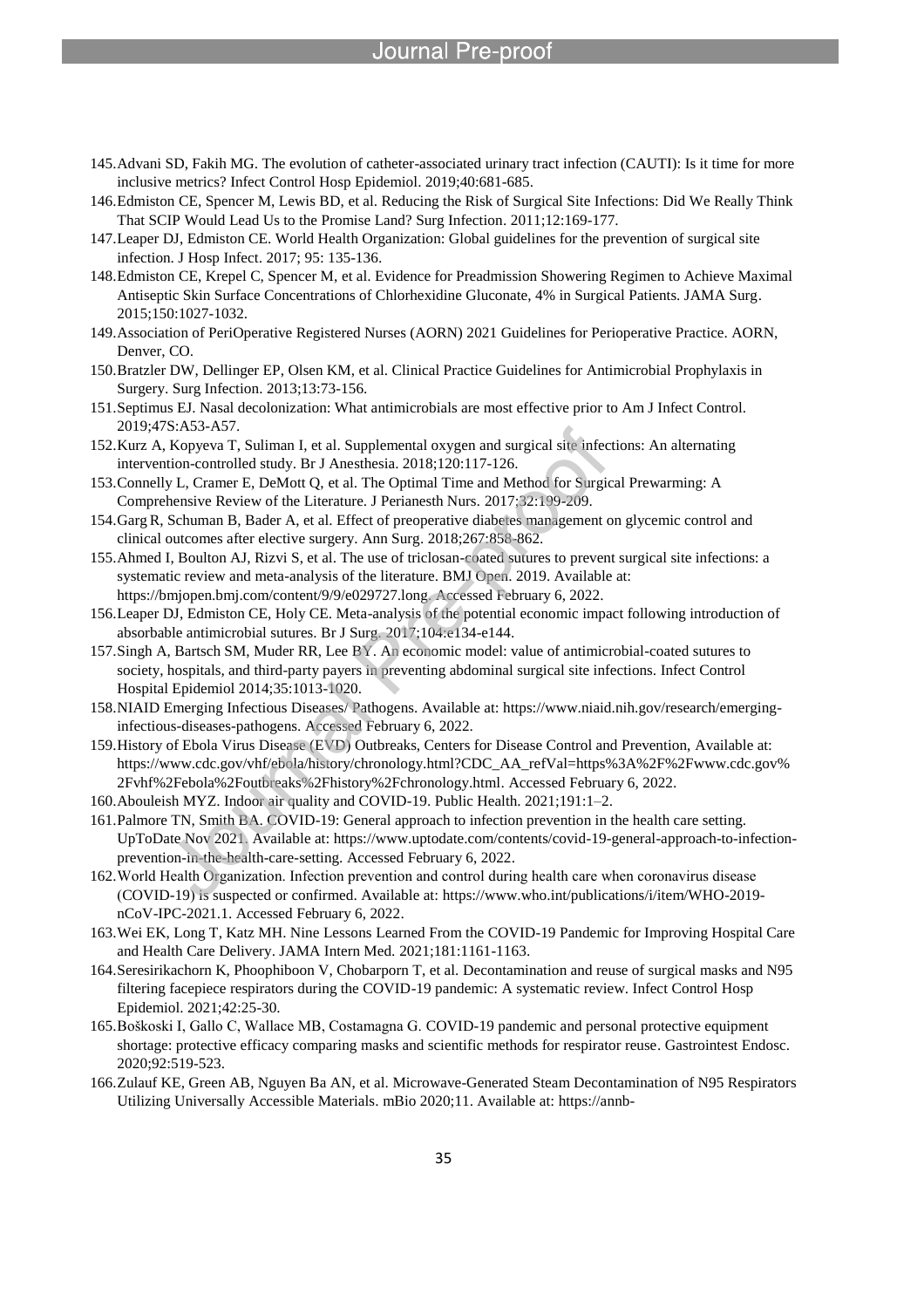lab.github.io/assets/publications/Zulauf\_2020\_mBio-2020-Zulauf-e00997-20.full.pdf. Accessed February 6, 2022.

167.Ozog D, Parks-Miller A, Levesque M, et al. The importance of fit testing in decontamination of N95 respirators: A cautionary note. J Am Acad Dermatol. 2020;83:672-674.

l

- 168. Barnett ML, Mehrotra A, Landon BE. COVID-19 and the upcoming financial crisis in health care. NEJM Catalyst. 2020. Available at: catalyst.nejm.org/doi/full/10.1056/CAT.20.0153. Accessed April 7, 2022.
- 169. American Hospital Association. Kaufman Hall & Associates. Financial Effects of COVID-19: Hospital Outlook for the Remainder of 2021. Available at: www.aha.org/guidesreports/2021-09-21-financial-effects-covid-19 hospital-outlook-remainder-

2021#:~:text=Kaufman%20Hall%20projects%20hospitals%20nationwide,Act%20funding%20from%20last%2 0year. Accessed April 7, 2022.

170.McAlearney AS, Gaughan AA, DePuccio MJ, et al. Management practices for leaders to promote infection prevention: lessons from a qualitative study. Am J Infect Control. 2021;49:536-541.

**PRICITION**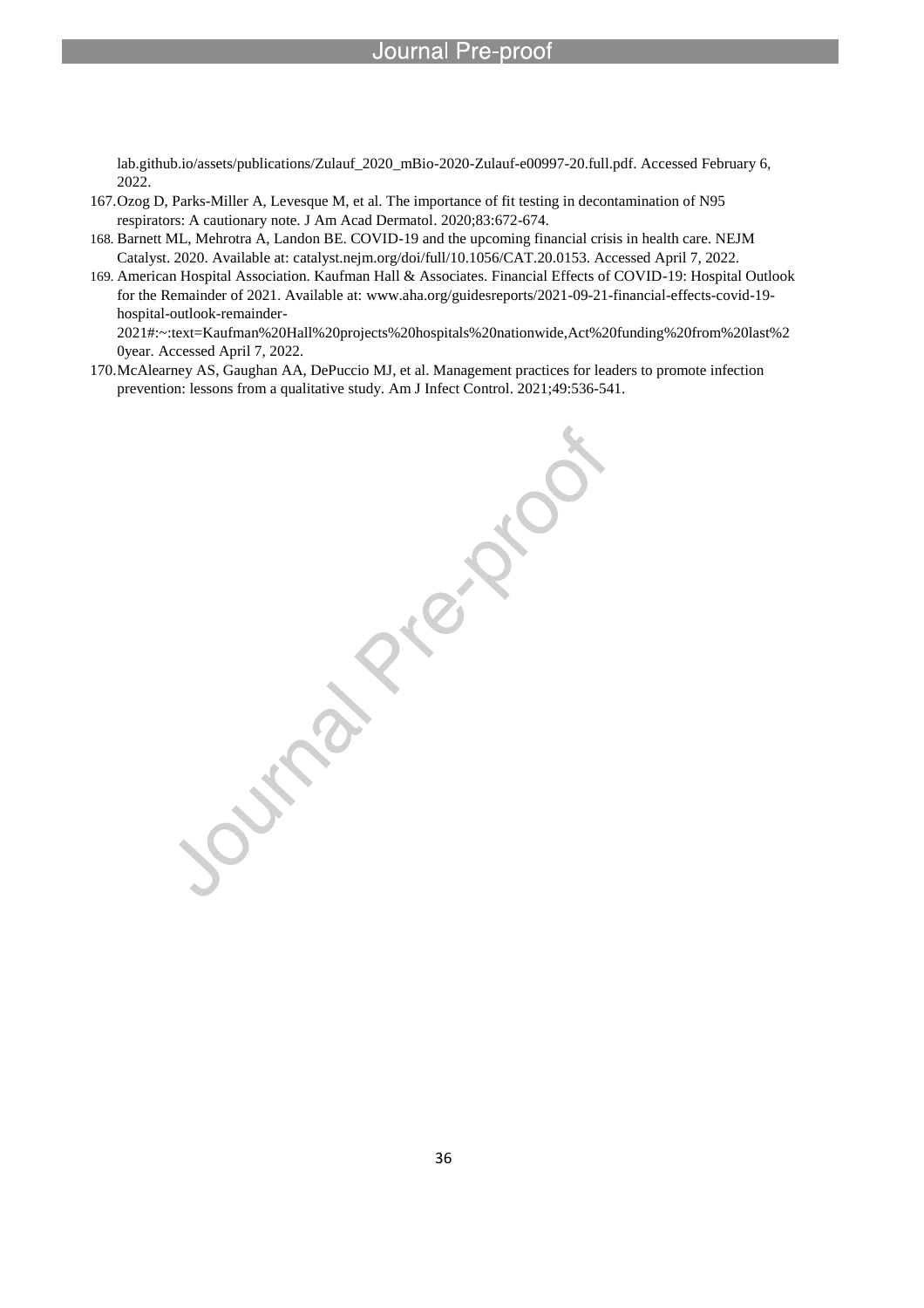|  |  |  |  | Table 1. Recommendations for Change in Infection Prevention Programs and Practice |
|--|--|--|--|-----------------------------------------------------------------------------------|
|  |  |  |  |                                                                                   |

| IP Program Standardization   | Based on outcomes based scientific research (e.g., HAI rates, process<br>compliance, patient satisfaction), establish a standard template for IP<br>programs to support the replication of best practices, avoid errors, and<br>optimize processes |  |
|------------------------------|----------------------------------------------------------------------------------------------------------------------------------------------------------------------------------------------------------------------------------------------------|--|
|                              | Conduct research focusing on determining IPs time allocation taking into<br>$\bullet$<br>account variability between healthcare facilities                                                                                                         |  |
|                              | Conduct research into IP program reporting structure<br>$\bullet$                                                                                                                                                                                  |  |
|                              | Establish a certification process for physicians in IP programs<br>$\bullet$                                                                                                                                                                       |  |
|                              | Conduct research to determine ideal IP staffing levels based on essential<br>$\bullet$<br>program components                                                                                                                                       |  |
| Surveillance                 | Establish a collaborative association between NHSN and the IP community<br>$\bullet$                                                                                                                                                               |  |
|                              | to evaluate HAI definitions in order to increase accuracy and reflect quality<br>of clinical care and processes                                                                                                                                    |  |
|                              | Conduct research into methods and training regimens to improve accuracy<br>$\bullet$                                                                                                                                                               |  |
|                              | when conducting manual surveillance                                                                                                                                                                                                                |  |
|                              | Establish collaborative association between vendors of automated<br>$\bullet$                                                                                                                                                                      |  |
|                              | surveillance software and the IP community to evaluate the standardization                                                                                                                                                                         |  |
|                              | and improvement of HAI accuracy across all available platforms                                                                                                                                                                                     |  |
| Hand hygiene                 | Review available national and international programs addressing behavior<br>$\bullet$<br>modification of healthcare personnel for improving hand hygiene                                                                                           |  |
|                              | Review published studies on hand hygiene improvement strategies that<br>$\bullet$                                                                                                                                                                  |  |
|                              | include enhancements in education, monitoring, infrastructure, and culture                                                                                                                                                                         |  |
|                              | Consider use of automated hand hygiene systems designed to assist in<br>$\bullet$                                                                                                                                                                  |  |
|                              | verification of compliance while providing the ability to track compliance<br>history                                                                                                                                                              |  |
| Environmental                | Review studies addressing limitations in environmental cleaning and                                                                                                                                                                                |  |
| Contamination                | conduct a gap analysis to determine which factors need to be addressed                                                                                                                                                                             |  |
|                              | Implement new strategies based on societal guidelines including those                                                                                                                                                                              |  |
|                              | addressing education of EVS staff to increase cleaning and disinfection                                                                                                                                                                            |  |
|                              | Establish facility-specific acceptable levels of cleaning and disinfection<br>$\bullet$                                                                                                                                                            |  |
|                              | Consider the use of supplemental disinfection technologies taking into                                                                                                                                                                             |  |
|                              | consideration such factors as cost, staffing needs, time allotments, and                                                                                                                                                                           |  |
|                              | effectiveness of disinfection process                                                                                                                                                                                                              |  |
| <b>Antibiotic Resistant</b>  | Using key national and regional information, establish facility-specific<br>$\bullet$                                                                                                                                                              |  |
| Organisms                    | listing of AROs integrating such information into the EMR in order to                                                                                                                                                                              |  |
|                              | expedite isolation, therapy strategies, and antimicrobial stewardship program<br>review                                                                                                                                                            |  |
|                              | Ensure that the facility receives state and local public health organizations'<br>$\bullet$                                                                                                                                                        |  |
|                              | timely information on emerging AROs                                                                                                                                                                                                                |  |
|                              | Consider the use of rapid diagnostic technology for AROs; such<br>$\bullet$                                                                                                                                                                        |  |
|                              | technologies reduce both identification and antibiotic susceptibility time,                                                                                                                                                                        |  |
|                              | therefore expediting isolation protocols and narrowing antibiotic therapies                                                                                                                                                                        |  |
| <b>Decolonizing Patients</b> | Consider the use of a universal decolonization strategy for ICU patients<br>$\bullet$                                                                                                                                                              |  |
|                              | (strategy includes use of CHG bathing in conjunction with a nasal                                                                                                                                                                                  |  |
|                              | antibiotic/antiseptic regimen)                                                                                                                                                                                                                     |  |
|                              | Consider the use of a decolonization strategy for non-ICU patients with<br>$\bullet$                                                                                                                                                               |  |
|                              | vascular access devices (strategy includes use of CHG bathing with or                                                                                                                                                                              |  |
|                              | without the use of a nasal antibiotic/antiseptic regimen)                                                                                                                                                                                          |  |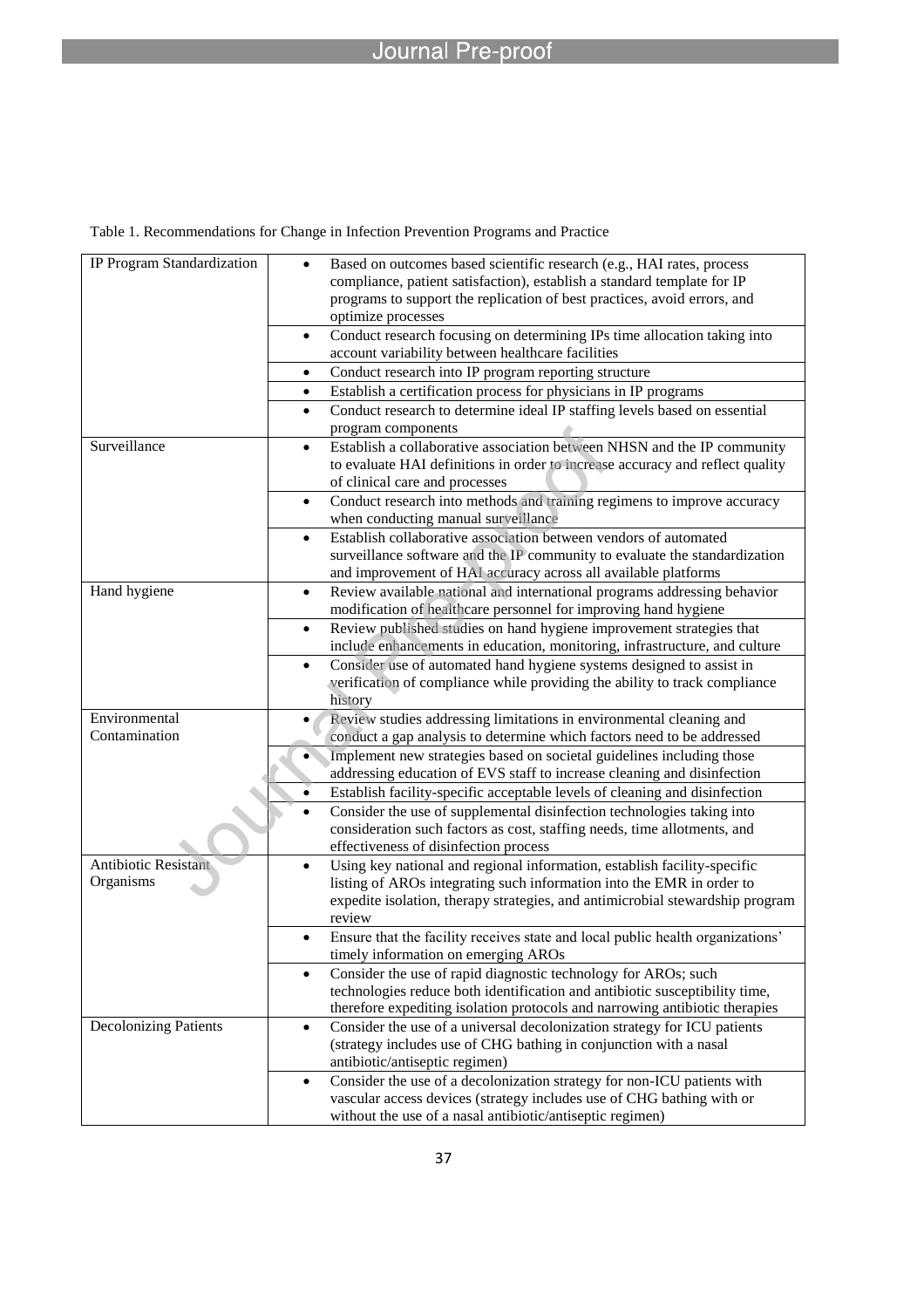# Journal Pre-proof

|                            | Consider the use of a decolonization strategy for patients undergoing cardiac<br>$\bullet$<br>and orthopedic surgery                                                                                        |
|----------------------------|-------------------------------------------------------------------------------------------------------------------------------------------------------------------------------------------------------------|
|                            | Consider the use of a decolonization strategy for patients receiving CIED<br>$\bullet$<br>implants; Conduct further research on decolonization strategies for patients<br>receiving other types of implants |
| Decreasing Contact         | Discontinuing CPs requires healthcare facilities to assess which AROs are<br>$\bullet$                                                                                                                      |
| Precautions                | isolatable and under what conditions (colonized or infected), type of                                                                                                                                       |
|                            | isolation initiated (standard precautions, enhanced barrier precautions, etc.),                                                                                                                             |
|                            | and whether supplemental strategies are used that may reduce the risk of                                                                                                                                    |
|                            | transmission                                                                                                                                                                                                |
|                            | Healthcare facilities should establish protocols for discontinuing CPs based<br>$\bullet$<br>on ARO transmission risk, organizational priorities, and resources                                             |
| Diagnostic Stewardship     | In order for healthcare facilities to invest in DS, there will be a need for the<br>$\bullet$                                                                                                               |
|                            | establishment of drivers to incentivize implementation, the development of                                                                                                                                  |
|                            | meaningful measures, and directed leadership support                                                                                                                                                        |
|                            | Establish system-wide standardized practice guidelines, jointly written by<br>$\bullet$                                                                                                                     |
|                            | IPs, microbiologists, and other key stakeholders, providing guidance in the                                                                                                                                 |
|                            | pre-analytic phase, i.e., pathways for selecting the appropriate test according                                                                                                                             |
|                            | to patient's syndrome, methods for obtaining optimal collection of clinical                                                                                                                                 |
|                            | specimens, and interpreting microbiology results<br>Implement educational efforts on education of nurses to understand the<br>$\bullet$                                                                     |
|                            | "why" behind proper culturing techniques, and of physicians on appropriate                                                                                                                                  |
|                            | ordering and interpretation of test results                                                                                                                                                                 |
|                            | In order to ensure the integration of all areas of infection management<br>$\bullet$                                                                                                                        |
|                            | (diagnosis, treatment, and prevention), establish a unified stewardship                                                                                                                                     |
|                            | strategy such as reflected in the AID (antimicrobial, IP, and DS) model. The                                                                                                                                |
|                            | basis of this model is the understanding that outcomes improve when                                                                                                                                         |
|                            | providers understand and cooperate in implementing a system that promotes                                                                                                                                   |
|                            | the appropriate test, the right interpretation of a test result, selection of the                                                                                                                           |
|                            | appropriate antimicrobial, and administration at the right time.<br>Revise order sets in EMRs to reflect essential modifications in testing, to<br>$\bullet$                                                |
|                            | include urine and blood culture ordering and management protocols                                                                                                                                           |
|                            | Consider evaluating novel methods to reduce blood culture contamination                                                                                                                                     |
|                            | DS interventions related to C. difficile testing should include provision of                                                                                                                                |
|                            | education to clinicians on what constitutes clinically significant diarrhea, the                                                                                                                            |
|                            | appropriate documentation of patient bowel movements and use of laxatives,                                                                                                                                  |
|                            | implementation of C. difficile order sets and EMR best practice alerts to                                                                                                                                   |
|                            | assist providers in order to optimize testing and enhance the identification of                                                                                                                             |
| HAI Surveillance and       | patients with active disease, and not colonization                                                                                                                                                          |
| Prevention: Bloodstream    | Establish collaborative association between NHSN and the IP community to<br>$\bullet$<br>evaluate BSI definitions in order to increase accuracy and reflect quality of                                      |
| Infections                 | clinical care and processes                                                                                                                                                                                 |
|                            | Conduct a gap analysis and knowledge assessment to determine educational<br>$\bullet$                                                                                                                       |
|                            | and process needs, followed by institution of enhanced maintenance                                                                                                                                          |
|                            | practices                                                                                                                                                                                                   |
|                            | Consider evaluating novel technologies that extend the effective<br>$\bullet$                                                                                                                               |
|                            | antimicrobial period over the entire recommended duration of an IV dressing                                                                                                                                 |
|                            | Expand NHSN surveillance utilizing the model Hospital Onset Bacteremia,<br>$\bullet$                                                                                                                        |
|                            | an initiative that captures BSI events not only related to central lines but to                                                                                                                             |
|                            | all types of intravascular catheters; such a strategy may be considered for                                                                                                                                 |
| HAI Surveillance and       | application to other healthcare settings such as extended care facilities<br>Establish a collaborative association between NHSN and the IP community<br>$\bullet$                                           |
| Prevention: Non-Ventilator | to review published information on the occurrence of NV-HAP events, draft                                                                                                                                   |
| Hospital Acquired          | definitions, and to consider surveillance trials                                                                                                                                                            |